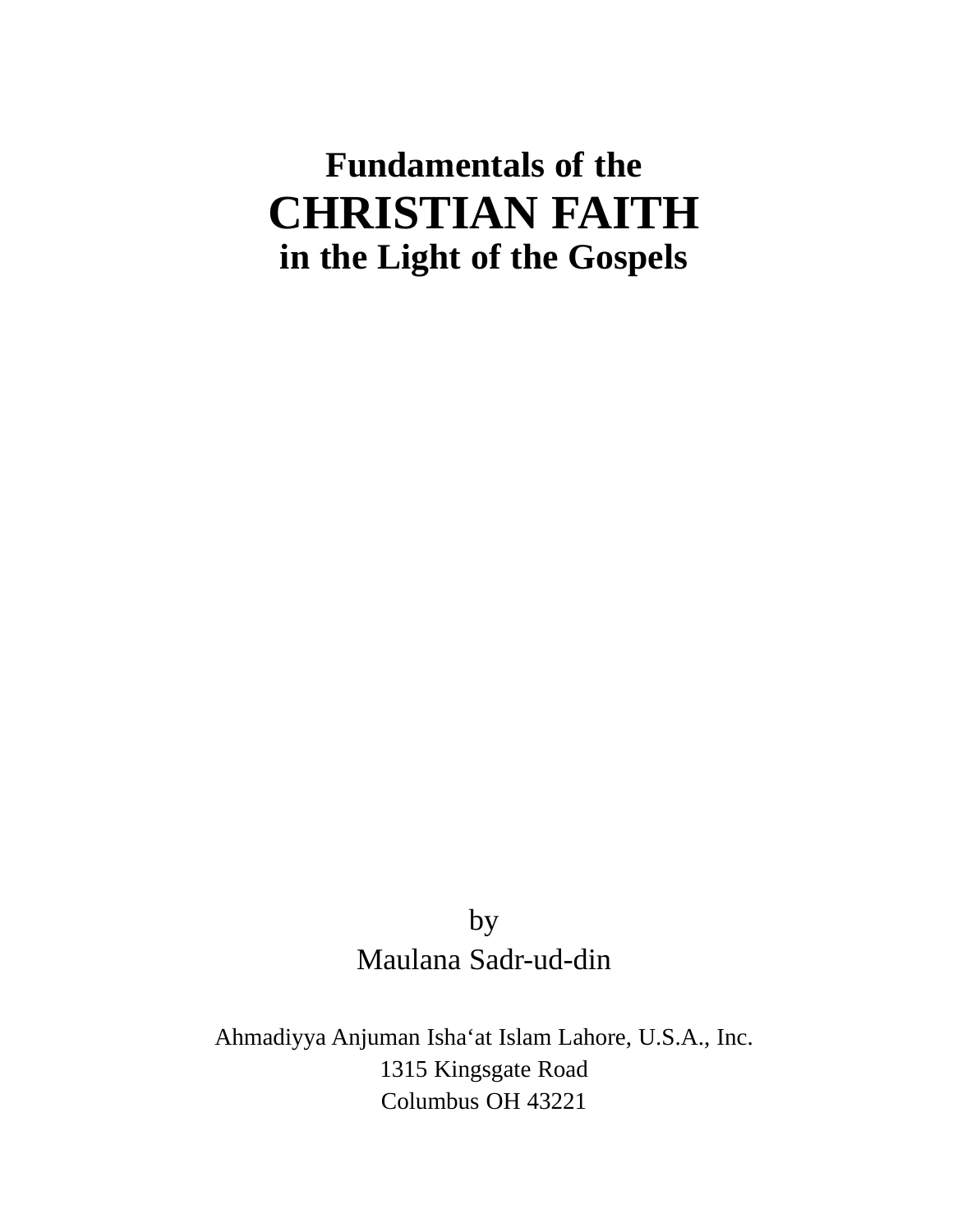*First edition* 1963 *Second edition* (retypeset) 1997

### © 1997 by Ahmadiyya Anjuman Isha'at Islam Lahore Inc. 1315 Kingsgate Road, Columbus, Ohio 43221 U.S.A. *All Rights Reserved*

The *Ahmadiyya Anjuman Isha'at Islam* (Ahmadiyya Association for the Propagation of Islam) was founded at Lahore, Pakistan, in 1914 by the prominent followers of Hazrat Mirza Ghulam Ahmad. It exists to promote a liberal, tolerant and peaceful picture of Islam, as found in the Holy Quran and the life of the Holy Prophet Muhammad. It has published a vast quantity of highly-acclaimed literature on Islam in various languages, and has branches and members in several countries.

Information, books and free literature on Islam may be obtained by contacting:

Ahmadiyya Anjuman Isha'at Islam Lahore (or A.A.I.I.L.) 1315 Kingsgate Road, Columbus, Ohio 43221, U.S.A. Phone (614) 457-8504 Fax (614) 457-4455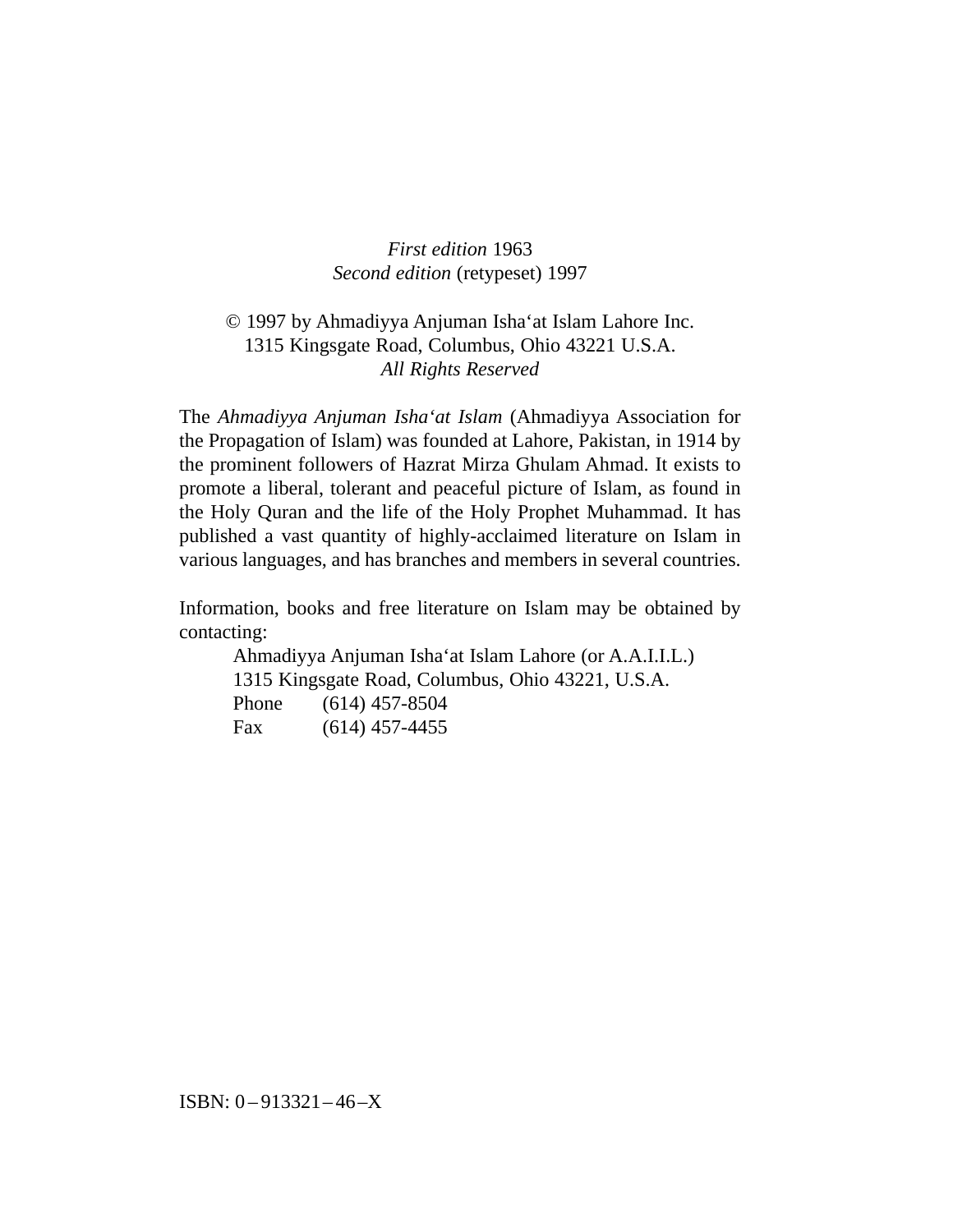Fundamentals of The Christian Faith In Light of the Gospels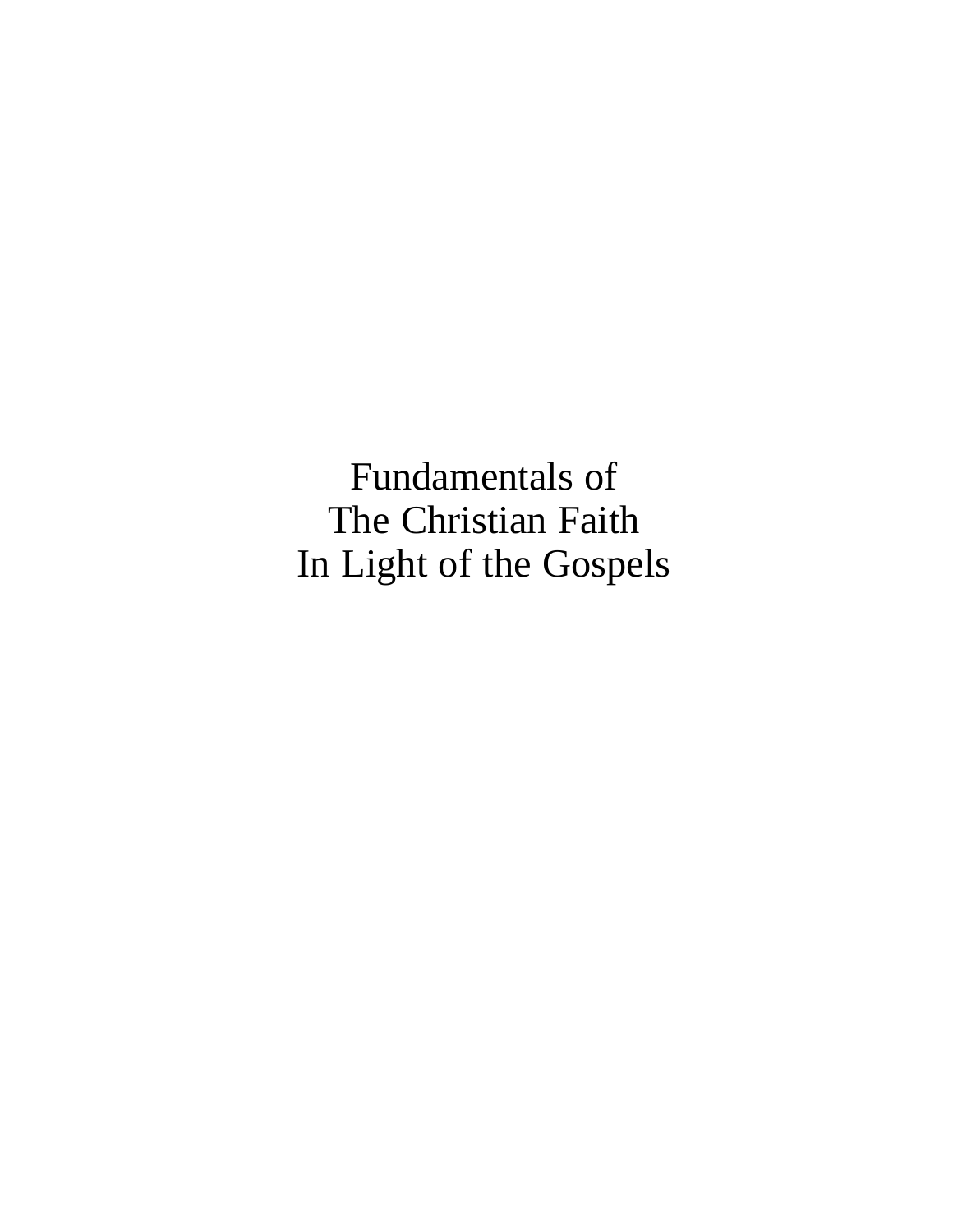I feel indebted to Mirza Masum Beg who very kindly undertook to render the Urdu original into English.

— The Author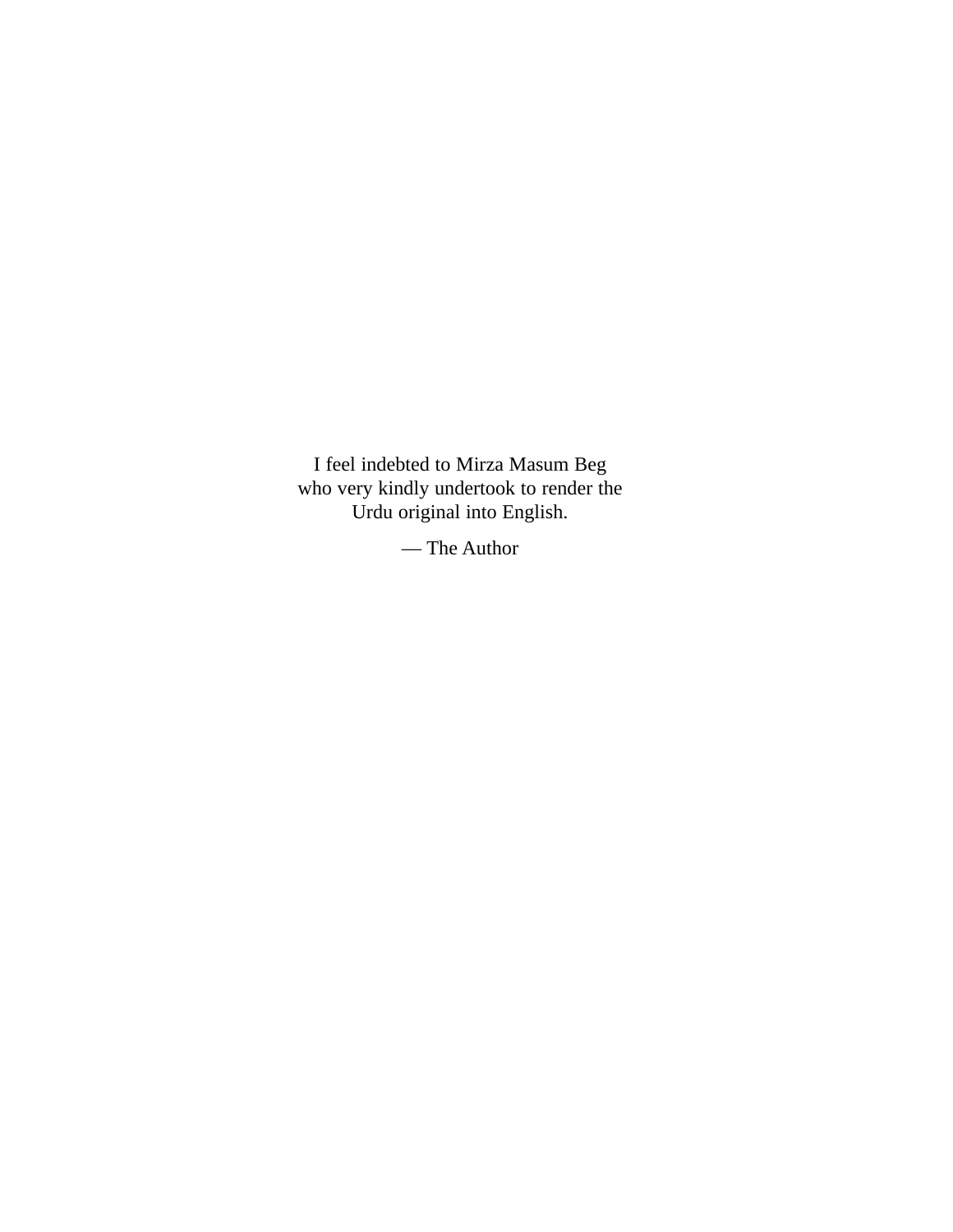# **Foreword**

Speaking of the Gospel of Jesus, God confirms in the Holy Quran that it was revealed by  $\text{Him}(3:3)$ , and that Jesus was His apostle (4 : 171), and a true and righteous servant; and (19 : 30) speaking of his mother, Mary, God testifies that she was a chaste and pure woman (21 : 91; 66 : 12). These Divine declarations were intended to absolve and acquit both Mary and Jesus of the disgraceful charges which the Jews had leveled against them. These obscene and contemptuous charges had lacerated and rent the hearts of the Christians; and the Holy Prophet Muhammad (peace and the blessings of God be upon him) who always stood for and supported truth, finding the Christians a target of tyranny and oppression, made up his mind to help them. The Christians had their abode at Najran, a place far-flung from Medina, and were helpless and weak, whereas the Jews who were much superior to the Christians in knowledge, wealth and number, lived in Medina along with the Holy Prophet. To stand by the weak, which was bound to provoke the wrath of the stronger nation, was certainly no small or easy task. The so-called civilized nations of the twentieth century have nothing to do with the righteousness of a cause, nor do they cherish any respect or regard for fair play and justice in favor of a weaker people subjected to oppression. On the contrary, they would stand up to support the aggression of a stronger nation to gain their selfish ends; the weeping and wailing of a weaker people, even though they may be in the right, does not excite in them any feeling of sympathy. But the Holy Prophet, who always stressed the adoption of righteousness and truth and maintenance of equity and justice, did not hesitate even for a moment to render help to the oppressed Christians, even at the risk of provoking the animos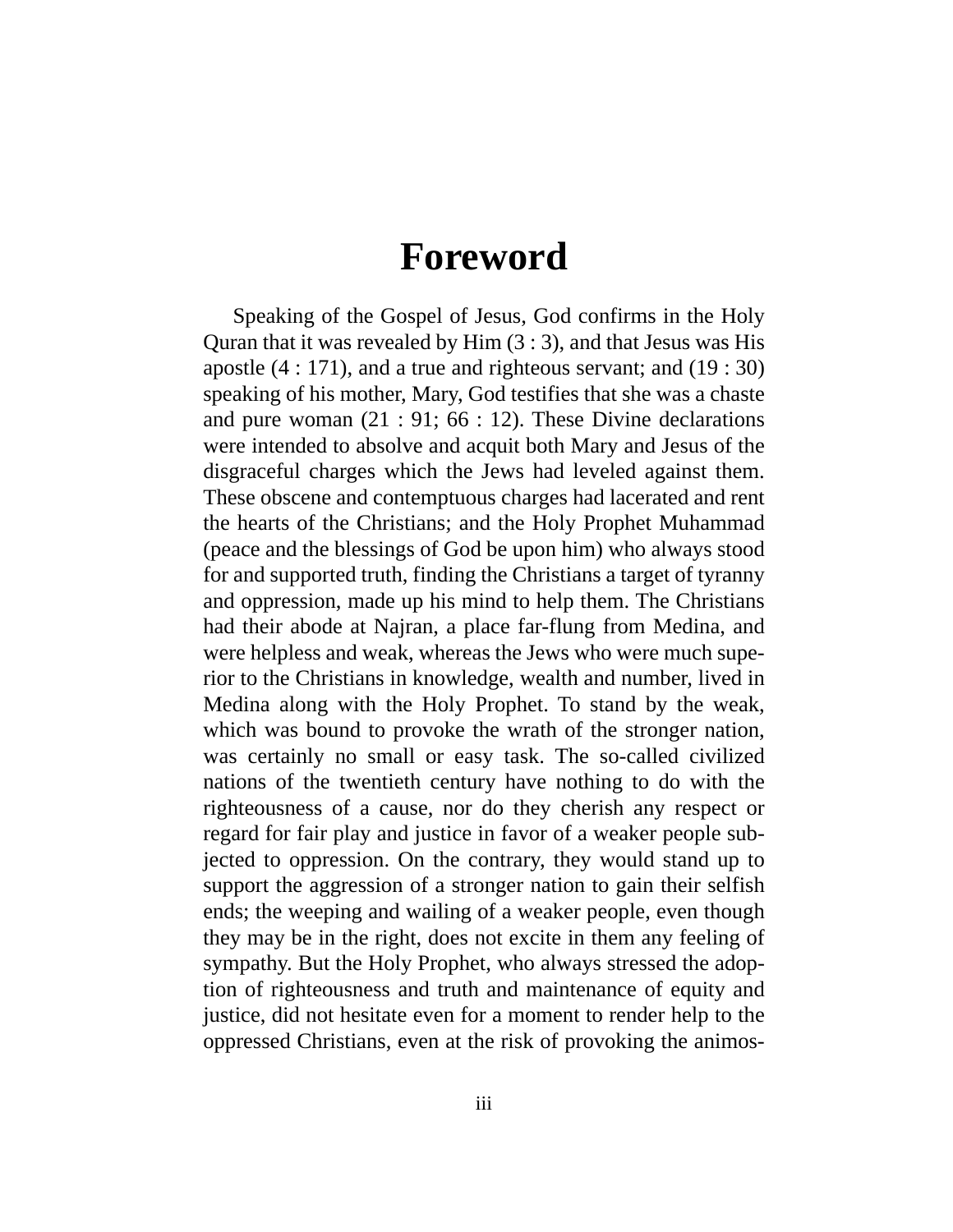ity of a stronger people who were stricken with prejudice to an abnormal degree. And it was for this reason that some European writers as well as some commentators of the Holy Bible have been pleased to call the Holy Prophet "Chivalrous" for his unique heroism and courage.

There is yet another fact worth mentioning. The Holy Prophet had left behind him his word of honor that when the Muslims would conquer Egypt, they should abide by the sacred covenant already announced by him, viz., that it should be the responsibility of the Muslim rulers to protect the life, honor, and property of every non-Muslim subject of the Islamic State, that all the rights of citizenship of such subjects should be properly safeguarded, and that they should enjoy freedom of speech and conscience. All these rights and privileges were conferred on the Christian subjects of Egypt when it was conquered. However it came to pass on one occasion that the son of 'Amr bin al-'As, the conqueror and governor of Egypt, beat up a Christian in public. This incident threw the Muslim rulers to a severe test. When the news reached Medina, the Caliph Hazrat Umar Faruq summoned both the governor and the young prince to appear before him at Medina, where the Caliph reprimanded the governor, saying:

#### **\_** *Arabic is used here.*

[i.e. since how long have you assumed the authority of enslaving people born free by their mothers?] This reproof uttered by a just and truth-loving Caliph, as Hazrat Umar was, is a historical fact and shall abide and endure for all time to come. Besides this sharp admonition, the young prince was also punished in the presence of his father and the public.

This action of justice created confidence in the minds of the people: it convinced them that the rights of the non-Muslim subjects were absolutely safe and secure in the Islamic State. On the Christians of Egypt particularly it produced a very wholesome effect; they would never imagine that the Muslim rulers and their princes could also be held to account for their deeds and punished, and that too for the sake of protection of the non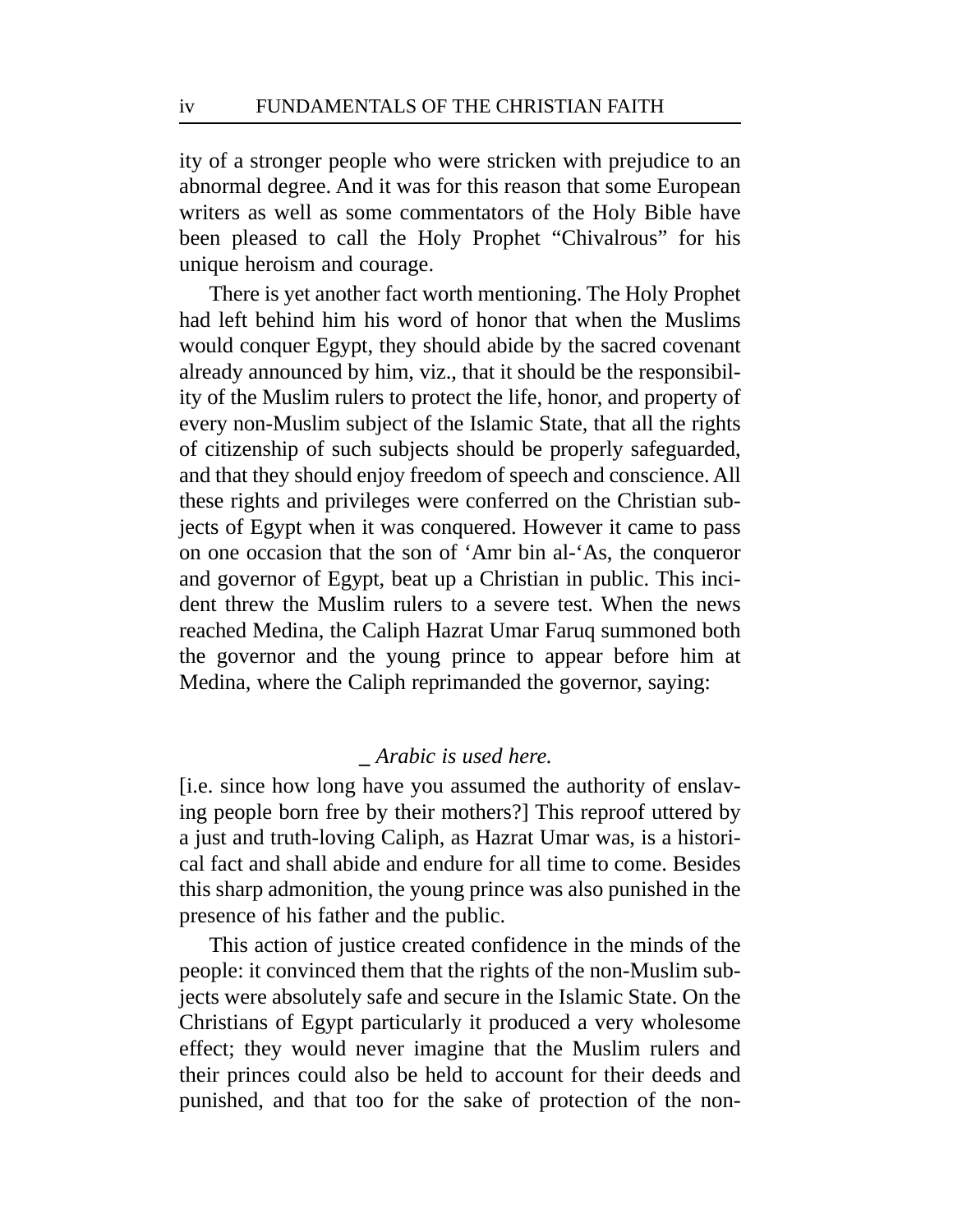Muslims. They came to know that the Islamic law recognizes no such thing as any person's special privilege or prerogative.

Having recounted these instructive facts of history, we wish the Christians of the world in general, and those of Pakistan in particular, to recall Jesus' (peace be on him) teaching: *Love thine enemy*. Is it, then, right for them to harbor animosity and ill-will in their minds against such a kind and benevolent personality as the Holy Prophet of Islam and pour into the ears of the Muslim youth poisonous and perverted things against him? The people of Pakistan expected no such treatment at the hands of the Christians, and it is not surprising that this behavior should shock and rend the hearts of the people of Pakistan.

The Christian subjects of Pakistan are witnesses to the pleasing spectacle of Islamic toleration. They are living a life of honor and peace. They enjoy freedom of every kind, and their way of life, their religious rites and worship are not interfered with in any way. Their rights are thoroughly safeguarded and many Christians hold high positions in the country's administrative machinery. These are, undoubtedly, the fine fruits of the Holy Prophet's sublime teachings which they are enjoying to their benefit. It is, therefore, not proper for them to use offensive and bitter language in respect of this benign benefactor. We appeal to the Christians of the world in general, and those of Pakistan in particular, that they should revise and reconsider their methods and ways of preaching, and abstain from practices which injure Muslim feelings. The world today stands in need of peace and mutual goodwill more than it ever did before. The Holy Prophet's principles which have been stated in the clearest terms point out that just as God is the *Rabb* and Lord of the entire universe, so He is the *Rabb*, i.e. Cherisher, of all the nations of the world, that all the nations of the world are one great family of God, and that those who treat this great Family of the Most Beneficent God with kindness and affection are His loved ones. It has, further, been taught by the Holy Prophet that just as, for the development of our physical faculties, God has bestowed upon all nations of the world, without distinction or discrimination, the blessings of sun and moon, wind and rain, in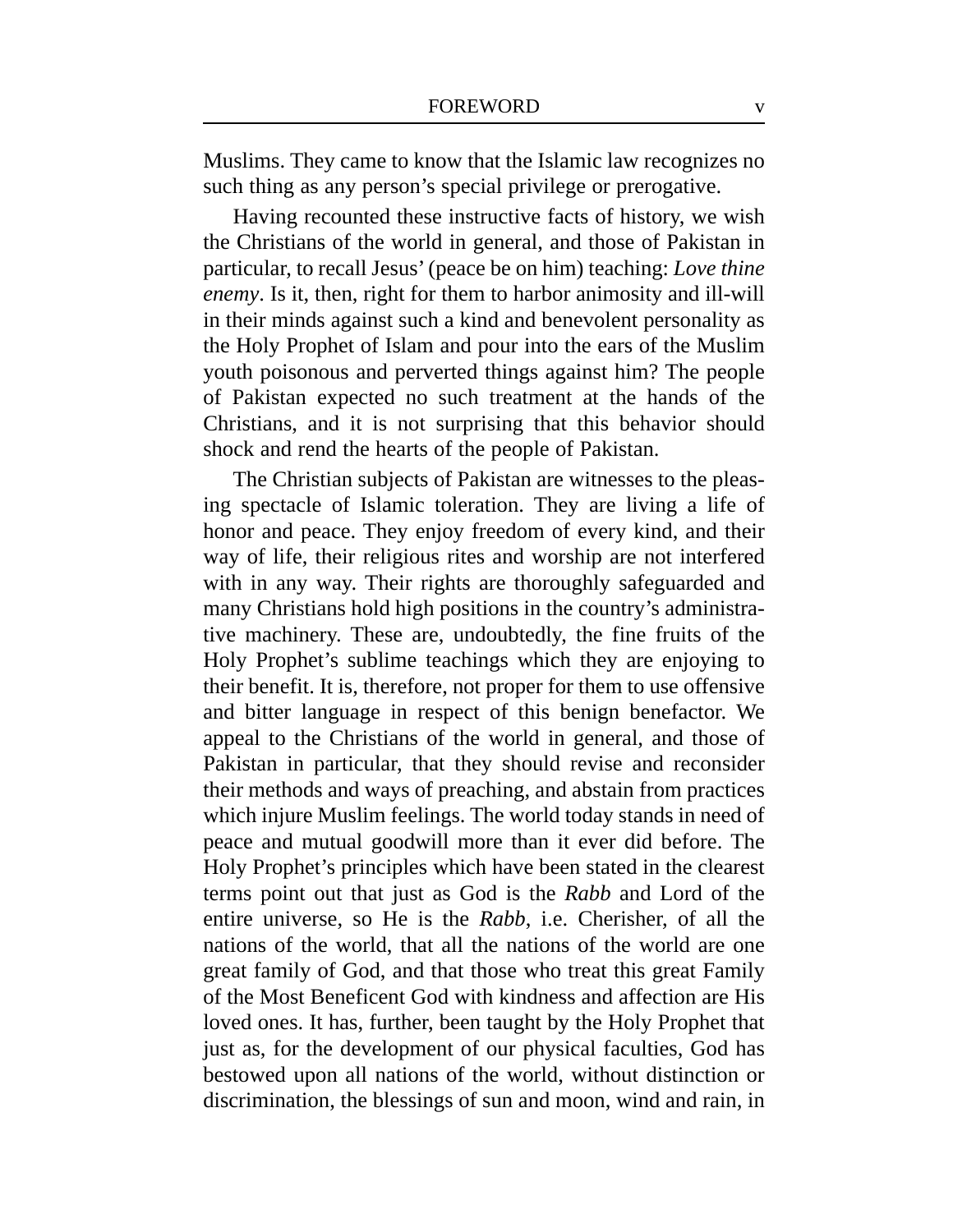like manner, for the development of their spiritual and moral faculties, He has showered His spiritual bounties upon all the nations of the world in the form of Heavenly Books; and for that reason, such noble and righteous men of God have been appearing among the nations as worshipped and adored the Most High God, and rendered selfless service to His creatures. And it was for this reason that the Muslims have been commanded to believe in all the prophets and Sacred Scriptures of all the nations of the world, and to cherish profound respect for them all, and to have sincere faith that God's good and righteous men are found among all the peoples of the world. These articles of faith go a long way to bring about genuine union among the peoples of the world, and to establish real peace.

The Author

*Ahmadiyyah Buildings, Lahore*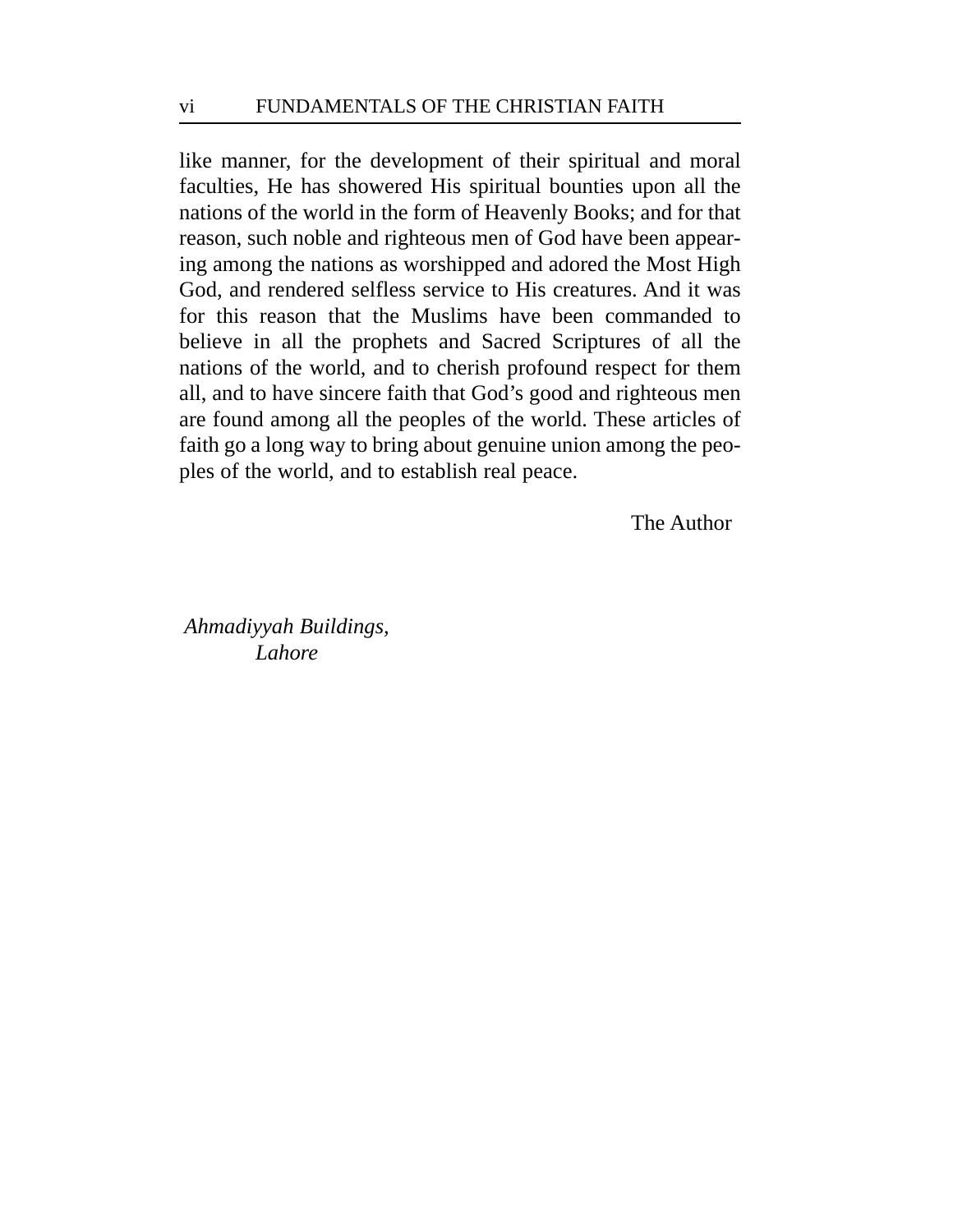# **Contents**

| Foreword                                            | 111            |
|-----------------------------------------------------|----------------|
| The Concept of Divine Unity in the Gospels          | $\mathbf{1}$   |
| Divine Commandments and Tradition                   | $\overline{2}$ |
| Jesus did not Teach the Doctrine of Atonement       |                |
| -Sin Washed off by Repentance                       | 3              |
| Man's Moral and Spiritual Reform                    | $\overline{4}$ |
| God is Pleased with Those who Repent                | 5              |
| <b>Repentance Procures Paradise</b>                 | 5              |
| Universal Belief in the Healing and                 |                |
| <b>Uplifting Power of Repentance</b>                | 6              |
| The Law of Reclamation                              | 8              |
| Jesus and the Doctrine of Atonement                 | 8              |
| The Ways of God's Will and Pleasure                 | 10             |
| Superiority of Spiritual over Blood Relationship    | 10             |
| Divine Word Gives Life                              | 11             |
| One and the Same Law for the Evolution              |                |
| of Body and Soul                                    | 12             |
| Salvation Depends on Obedience to                   |                |
| <b>Divine Commandments</b>                          | 13             |
| Sinful Life Leads into Hell                         | 15             |
| <b>God Forgives Sinners</b>                         | 17             |
| The Righteous Have Always Existed in the World      |                |
| says the Gospel                                     | 17             |
| Zacharias and His Wife were Righteous               | 18             |
| Doctrine of Atonement contrary to Biblical Teaching | 19             |
| Mention of Prophetesses and Righteous Women         | 19             |
| Enoch, too, is Alive in Heaven                      | 20             |
| Belief in God requires Obedience to His Apostle     | 21             |
| Jesus, a Human Being and an Apostle of God          | 22             |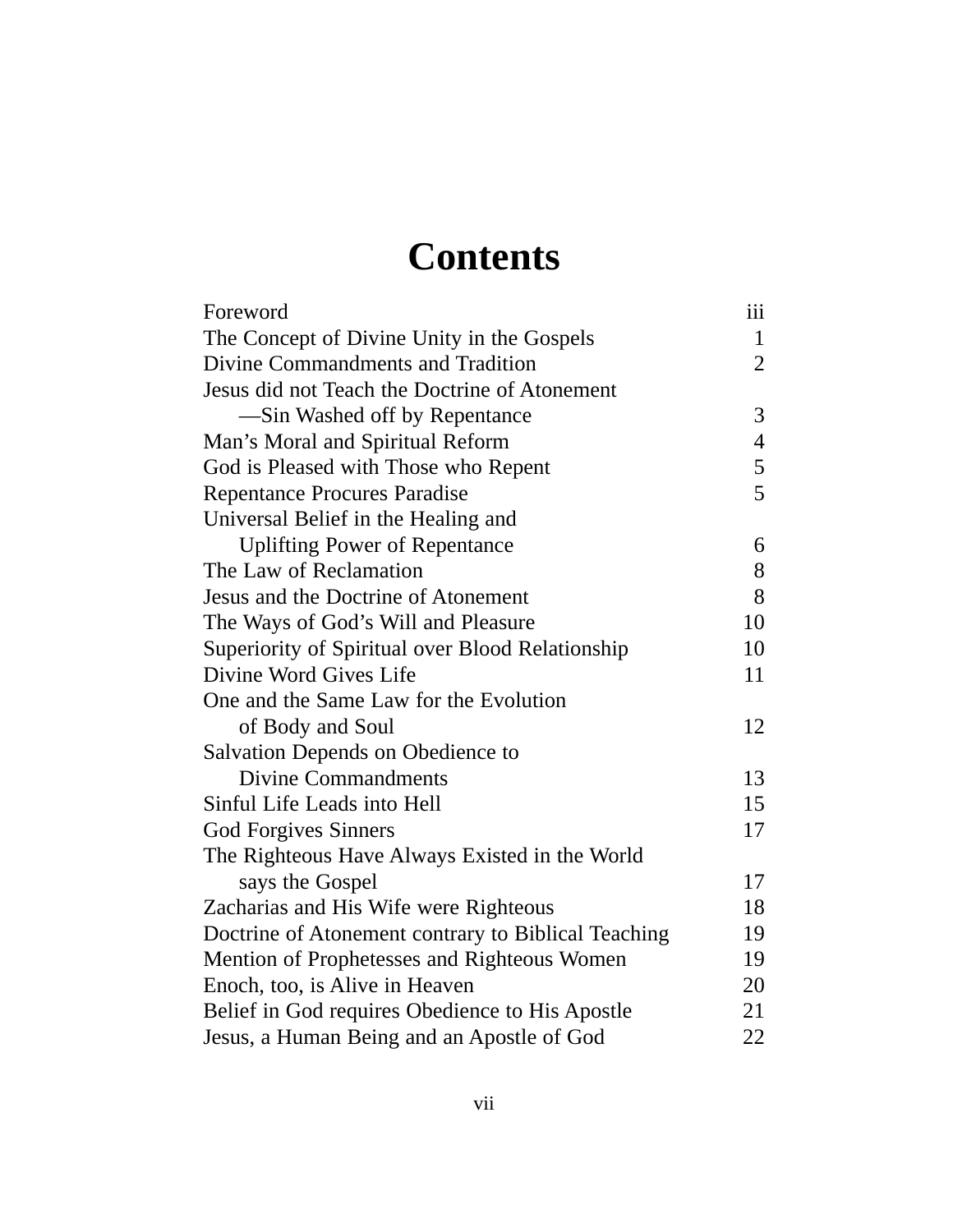# viii FUNDAMENTALS OF THE CHRISTIAN FAITH

| Jesus was an Apostle of God                           | 23 |
|-------------------------------------------------------|----|
| Jesus, a Near One of God                              | 24 |
| Signs of the Near Ones of God                         | 25 |
| Jesus, not God, but God's Apostle                     | 25 |
| Jesus was not God, but Man                            | 25 |
| Jesus, the Son of a Prophet                           | 27 |
| Jesus included Himself among Prophets                 | 28 |
| Jesus was like other Prophets                         | 28 |
| <b>False Prophets</b>                                 | 29 |
| Jesus, a Human Being                                  | 30 |
| Jesus had a Human Father                              | 30 |
| Jesus Worked as a Carpenter for Thirty Years          | 31 |
| Jesus was the Son of a Carpenter                      | 32 |
| <b>Jesus Lived in Constant Fear</b>                   |    |
| Which is not an Attribute of God                      | 33 |
| Jesus was from the Seed of David, and was not God     | 33 |
| Jesus Had Been Raised for the Guidance                |    |
| of The Children of Israel                             | 34 |
| Jesus, a Follower of Jewish Law                       | 35 |
| Jesus' Mental and Physical Development                |    |
| like other Human Children                             | 36 |
| The Gospels regard Jesus as a Human Being             | 36 |
| No Historical Evidence of Jesus                       | 36 |
| Humility and Humanity of Jesus                        | 37 |
| No Mention of Church Dogma in the                     |    |
| Sermon on the Mount                                   | 37 |
| Sermon on the Mount opposed to Teaching               |    |
| of Church Christianity                                | 38 |
| Jesus Opposed to the Doctrine of Atonement            | 40 |
| Significance of the Term "Son of God" only a Metaphor | 40 |
| Judas Iscariot called Son of Devil                    | 41 |
| Called the Children of the Devil                      | 41 |
| Significance of becoming the Son of God,              |    |
| and becoming the Son of the Devil                     | 42 |
| The Righteous Called Angels and Children of God       | 43 |
| <b>Enoch's Ascension and Faithfulness</b>             | 44 |
| Melchisedec Like unto the Son of God                  | 44 |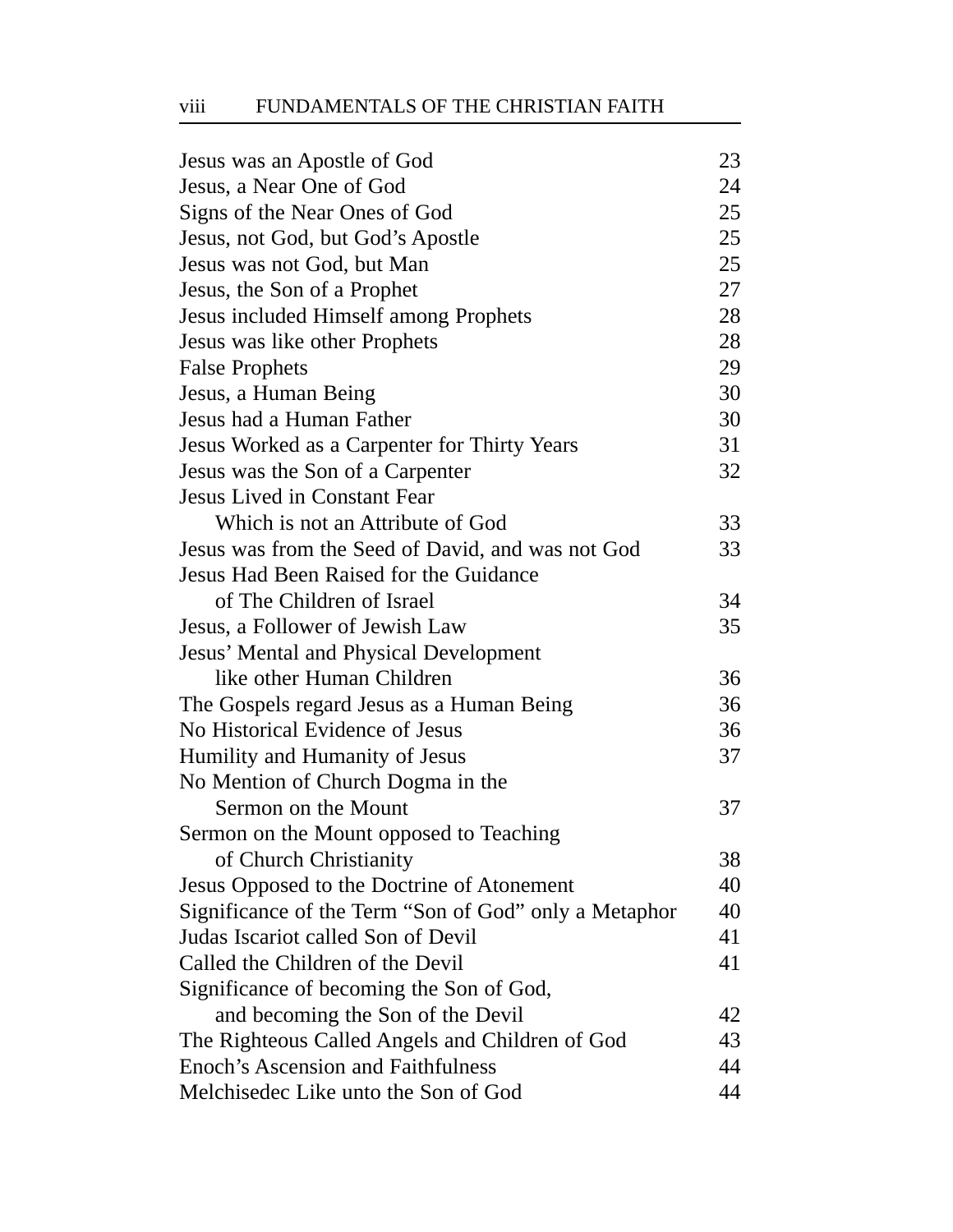| No Exclusive Distinction for Jesus                  | 45 |
|-----------------------------------------------------|----|
| Human to the Bone of His Back                       | 46 |
| Jesus on the Judgement Day                          | 46 |
| <b>Jesus Lower than Angels</b>                      | 47 |
| The Effect which Jesus Produced on his              |    |
| Kith and Kin and Disciples                          | 47 |
| <b>How Jesus Treated His Mother</b>                 | 47 |
| <b>Effect on Other Relatives</b>                    | 48 |
| Disciples' Rebuke and Renunciation                  | 51 |
| Impression Jesus Created on Jewish Mind             | 51 |
| Jesus' Uncivil Language                             | 51 |
| Undue Favor to an Adulterous                        | 52 |
| Anointed by a Harlot                                | 52 |
| Violation of the Sabbath                            | 53 |
| <b>No External Cleanliness</b>                      | 53 |
| Plucking of Others' Corn                            | 53 |
| Riding a Stolen Ass                                 | 53 |
| A Wine-bibber                                       | 53 |
| Jesus' Wishing Desolation of Jerusalem              | 53 |
| Accused of Calling Himself the Son of God           | 54 |
| Charge of High Treason                              | 54 |
| The Crucifixion                                     | 55 |
| The Damned Death                                    | 55 |
| Disciples' Monstrous Interpretation                 | 55 |
| Jewish Charge, the Basis of Christian Belief        | 56 |
| The Gospels Contradict Church Doctrine              | 57 |
| Jesus Taken Down Alive from the Cross               | 57 |
| <b>Forty Days after Regaining Consciousness</b>     | 57 |
| <b>His Flesh and Bones</b>                          | 57 |
| Jesus' Picture in the Museums of Europe and America | 58 |
| Conclusion                                          | 58 |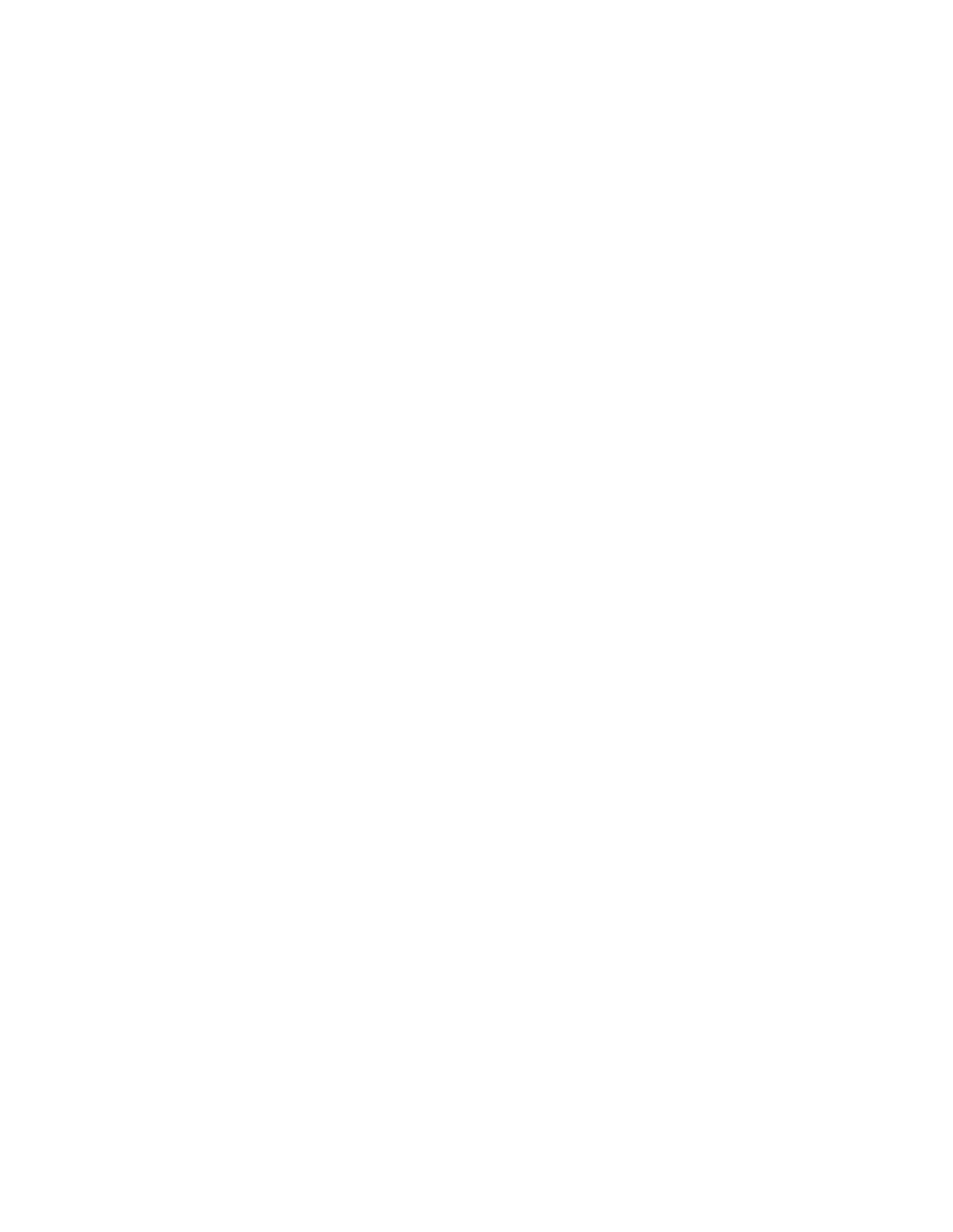# **Fundamentals of The Christian Faith**

#### **in the Light of the Gospels**

Man studies Sacred Scriptures that he may be able to get a good knowledge of the Most High God, and of the ways and means of His will and pleasure. Both these important objects can be gained through a careful study of the Gospels. First of all, the Gospels should be studied to obtain knowledge of the Most High God; for, without a knowledge of that Supreme Being, neither peace of mind nor purity of action can be achieved.

# **THE CONCEPT OF DIVINE UNITY IN THE GOSPELS**

About the Most High God the Gospels say that He is the One True God, Who alone should be worshipped and adored, served devotedly and obeyed; and that it is senseless and irrational to raise a creature of His, whosoever he may be, to Divine heights. In this context, the following verses may be read with advantage:

Again, the devil taketh him [Jesus] up into an exceeding high mountain, and sheweth him all the kingdoms of the world, and the glory of them; and saith unto him, All these things will I give thee, if thou wilt fall down and worship me. Then saith Jesus unto him, Get thee hence, Satan: for it is written, Thou shalt worship the Lord thy God, and him only shalt thou serve (Matt., 4:8-10).

This passage inculcates in an unambiguous and plain language that the Most High God is the One True God, Who alone should be worshipped and adored, and no other being excepting Him should be invoked in prayer. Besides Matthew, other Gospels, too, have laid stress upon this rational and useful doctrine:

(1) And one of the scribes asked . . . him, Which is the first commandment of all? And Jesus answered him, The first of all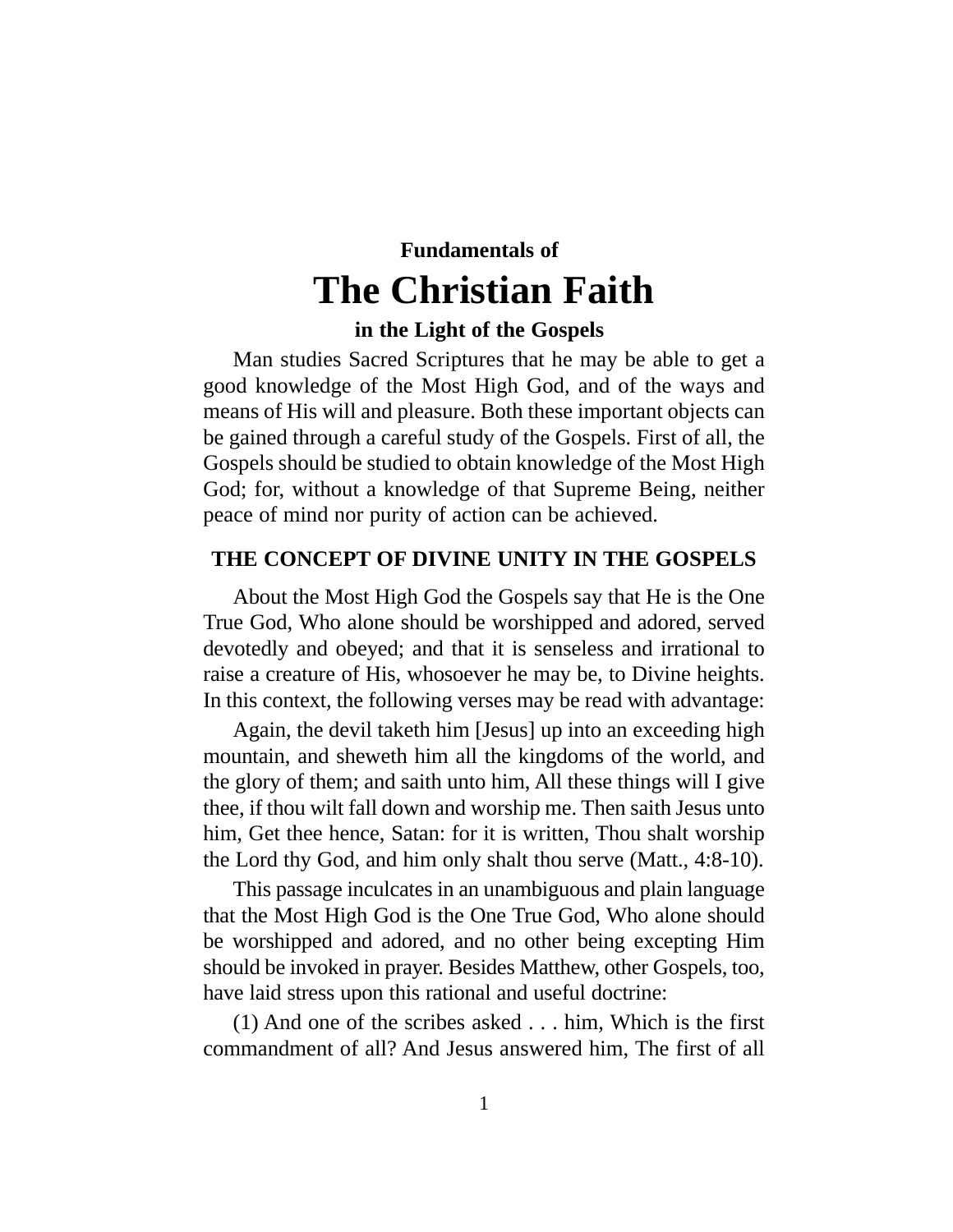the commandments *is*: Hear O Israel; The Lord our God is one Lord: and thou shalt love the Lord thy God with all thy heart, and with all thy soul, and with all thy mind, and with all thy strength: this *is* the first commandment. And the second *is* like, namely this, Thou shalt love thy neighbor as thyself. There is none other commandment greater than these. And the scribe said unto him, Well, Master, thou hast said the truth: for there is one God; and there is none other than he…. And when Jesus saw that he answered discreetly, he said unto him, Thou art not far from the kingdom of God…. (Mark, 12:28-34).

(2) And, behold, a certain lawyer stood up, and tempted him, saying, Master, what shall I do to inherit eternal life? He said unto him, What is written in the law? How readest thou? And he answering said, Thou shalt love the Lord thy God with all thy heart, and with all thy soul, and with all thy strength, and with all thy mind; and thy neighbor as thyself. And he said unto him, Thou has answered right: this do, and thou shalt live (Luke, 10:25-28).

Matthew in his Gospel (22:37-39) has also recorded this rational teaching *literatim* and then stresses its importance thus (22:40): *On these two commandments hang all the law and the prophets.*

(3) And this is eternal life, that they might know thee the only true God, and Jesus Christ, whom thou hast sent [as Prophet] (John, 17:3).

From these passages, it is clear beyond all doubt that Jesus taught and preached that man should believe in the only true God, and should worship and adore none besides Him.

#### **DIVINE COMMANDMENT AND TRADITION**

As against this Divine teaching, it is highly foolish and improper to take to any other traditional man-made teaching. Jesus, too, had sensed this inclination of the people, namely, that setting aside the Book of God, they begin to show obedience to the personal biddings of their religious preceptors. Jesus said:

For laying aside the commandment of God, ye hold the tradition of men…. And he said unto them, Full well ye reject the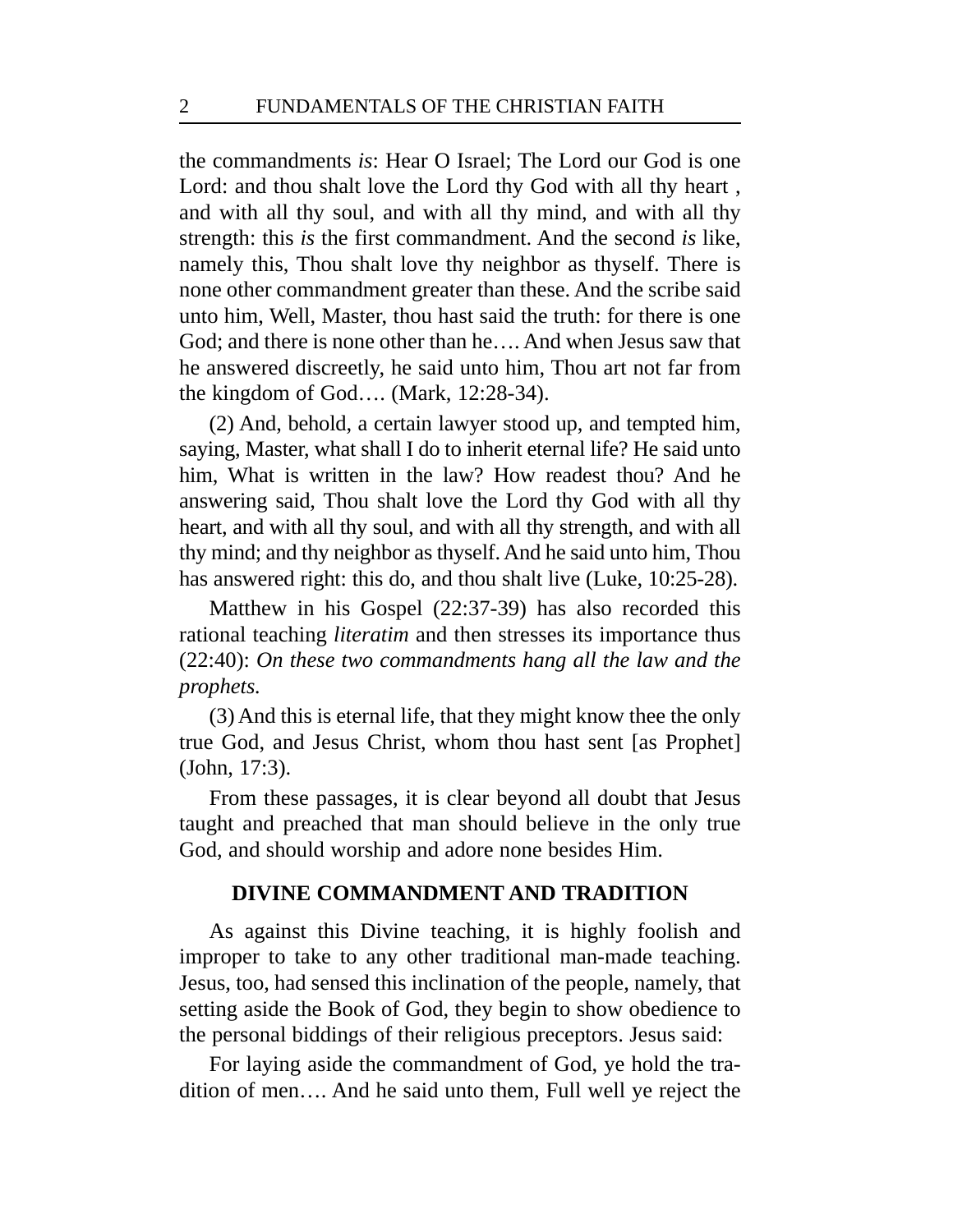commandment of God, that ye may keep your tradition (Mark, 7:8-9).

This important caution of Jesus has also been recorded by Matthew in his Gospel (15:3-6):

Why do ye also transgress the commandment of God by your tradition?…. Thus have ye made the commandment of God of none effect by your tradition.

This word of warning uttered by Jesus himself should be sufficient to awaken the Christians to the Gospel truth, so that they should refuse to accept the dogma of Trinity which stands in defiance of the unity of God.

# **JESUS DID NOT TEACH THE DOCTRINE OF ATONEMENT**

#### **SIN WASHED OFF BY REPENTANCE**

The other doctrine whereon Jesus has laid special stress is that man, renouncing all his sinful activities through remorse and repentance, should become as pure and clean as an innocent child whose very nature abhors sin and cherishes love for virtue. Jesus even tries to carry man much higher than this state of innocence, and inculcates that if you wish to be perfect, you must imbue yourself with Divine attributes. This is indeed an ideal teaching, which stands in bold contrast to the notion of Original Sin and the consequent dogma of Atonement. To quote Jesus' own words:

Then were there brought unto him little children, that he should put *his* hands on them, and pray: and the disciples rebuked them. But Jesus said, Suffer little children, and forbid them not to come unto me: for of such is the kingdom of heaven (Matt., 19:13-14).

Be ye therefore perfect, even as your Father which is in heaven is perfect (Matt., 5:48).

That man should strive to become innocent and pure like children, and that he should imbue himself with Divine attributes, was the highest aim of Jesus' ministry. It will, therefore, be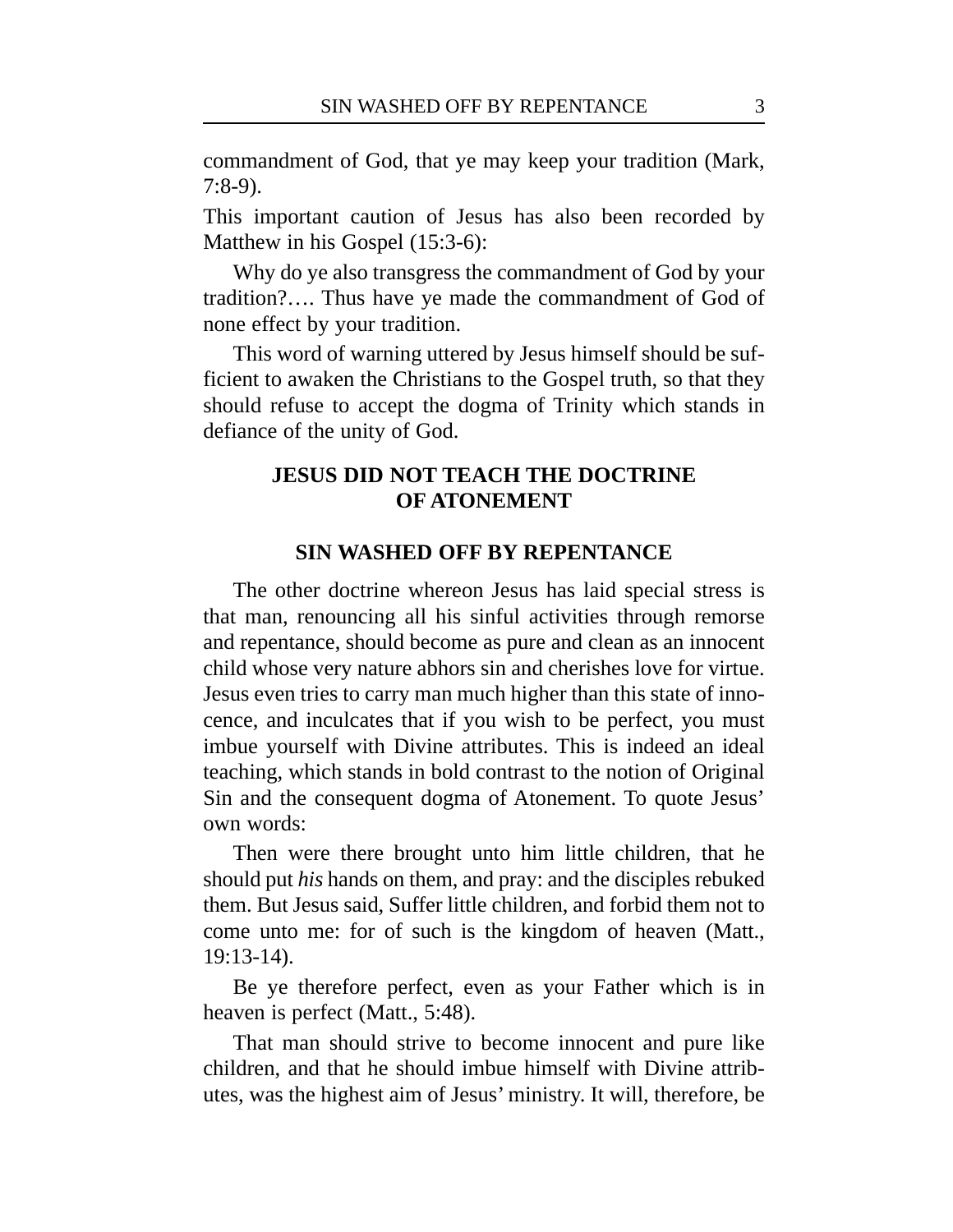the grossest injustice to Jesus to assert that he inculcated that man was sinful by nature. On the contrary, Jesus never believed that man had become rotten and impure to such an extent that it was impossible to reclaim and reform him, and that the only way to save and deliver him was that Jesus himself should lay down his life on the cursed Cross, bearing the burden of the sins of humanity. There is nothing in the Gospel to approve and endorse this doctrine. The Gospel, while directing on the one hand that man should become sinless and pure like innocent children, and should imbue himself with Divine attributes, cannot on the other hand have subscribed to the doctrine of Atonement.

# **MAN'S MORAL AND SPIRITUAL REFORM**

The recipe which can bring about and restore man's spiritual and moral equilibrium is Repentance. It means the giving up of the wrong way, and returning to the right path. Man quits the wrong path only when he comes to believe that trudging upon it will prove injurious. He, therefore, returns to the right way, remorse-stricken. The fire of regret and repentance burns up and consumes his sins; and his mind consequently regains spiritual harmony. The human body has inherently been made healthful by the Most High God. Of course, man sometimes falls ill, but he regains health after proper treatment. Very much in the same way, God has created man sound and strong spiritually also, but whenever he falls a prey to some immoral tendency, repentance comes to his rescue and he recovers moral health. The same Supreme Being, Who has laid down a law for the physical recovery of the ailing man, has also ordained a law for his spiritual healing. And it was in view of this eternal truth that Jesus emphasized that one should have recourse to repentance for spiritual reconstruction. See what Jesus observes in this connection:

From that time Jesus began to preach, and to say, Repent: for the kingdom of heaven is at hand (Matt., 4:17).

And Levi made him a great feast in his own house: and there was a great company of publicans and of others that sat down with them. But their scribes and Pharisees murmured against his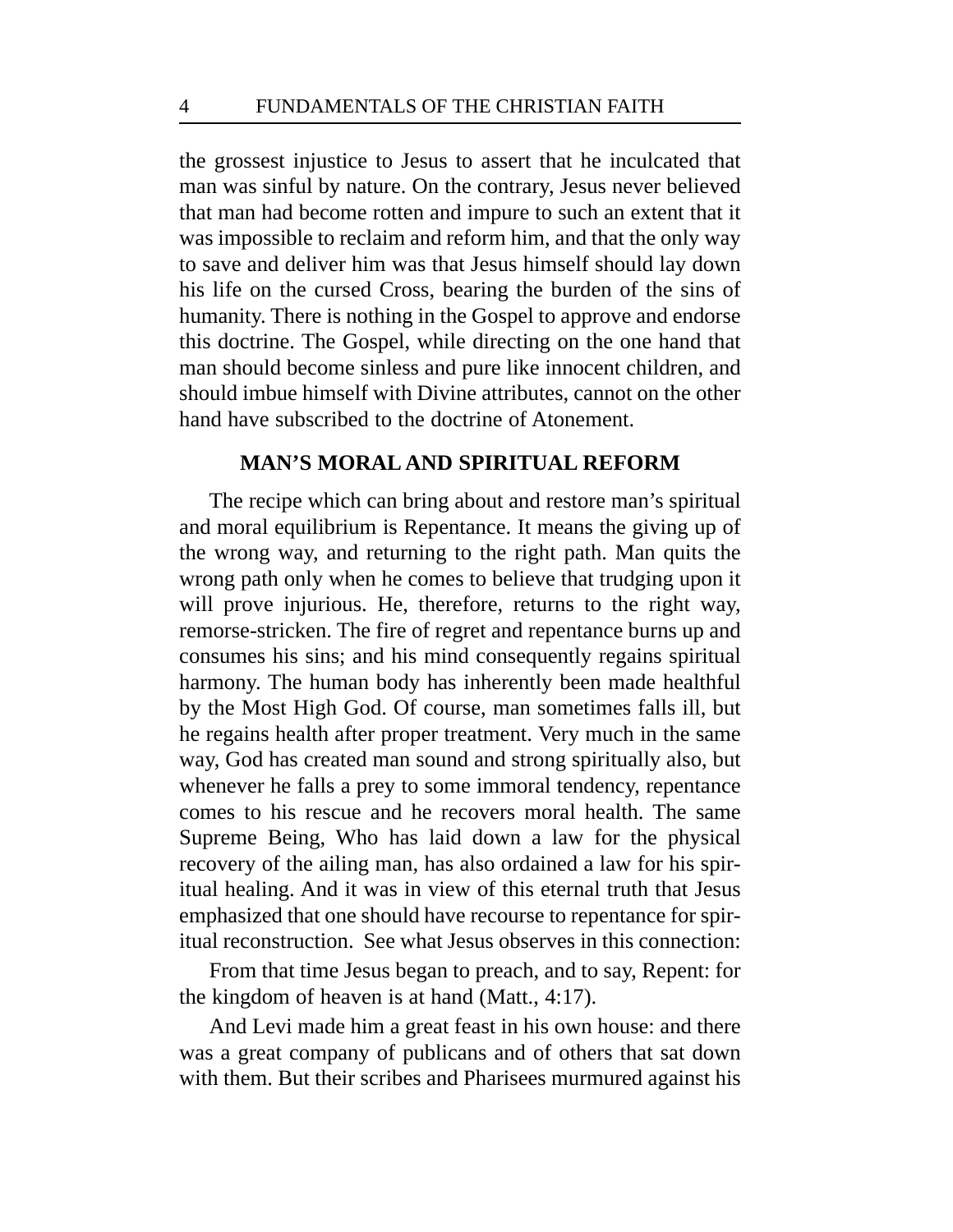disciples, saying, Why do ye eat and drink with the publicans and sinners? And Jesus answering said unto them, They that are whole need not a physician; but they that are sick. I came not to call the righteous, but sinners to repentance (Luke, 5:29-32).

#### **GOD IS PLEASED WITH THOSE WHO REPENT**

Jesus (peace be on him) further said: Just as a shepherd, recovering one lost sheep, becomes happy and pleased:

I say unto you, that likewise joy shall be in heaven over one sinner that repenteth, more than over ninety and nine just persons, which need no repentance (Luke, 15:7).

It is obvious from these quotations that Jesus believed in the universal fact that healthy and the "whole" persons exist along with the sick, and the sinners side by side with the righteous, and that just as the healthy and the "whole" stand in no need of a physician, likewise the righteous need no repentance. Jesus also says that a sinner is healed with repentance and that when a sinner repents, there is joy in heaven over this act of the sinner.

#### **REPENTANCE PROCURES PARADISE**

Jesus reposed full belief in the fact, as is borne out by the following verses, that a man could inherit paradise by having recourse to repentance and remorse:

Jesus saith unto them, Verily I say unto you, That the publicans and the harlots go into the kingdom of God before you. For John came unto you in the way of righteousness, and ye believed him not: but the publicans and harlots believed him: and ye, when ye had seen *it*, repented not afterward, that ye might believe him (Matt., 21:31-32).

Jesus has stated here in clear words that Repentance is such a sure and sovereign remedy that it would prove efficacious for any and every ailing person in every age. John the Baptist tried this effective cure with the result that the publicans and the harlots entered the kingdom of God.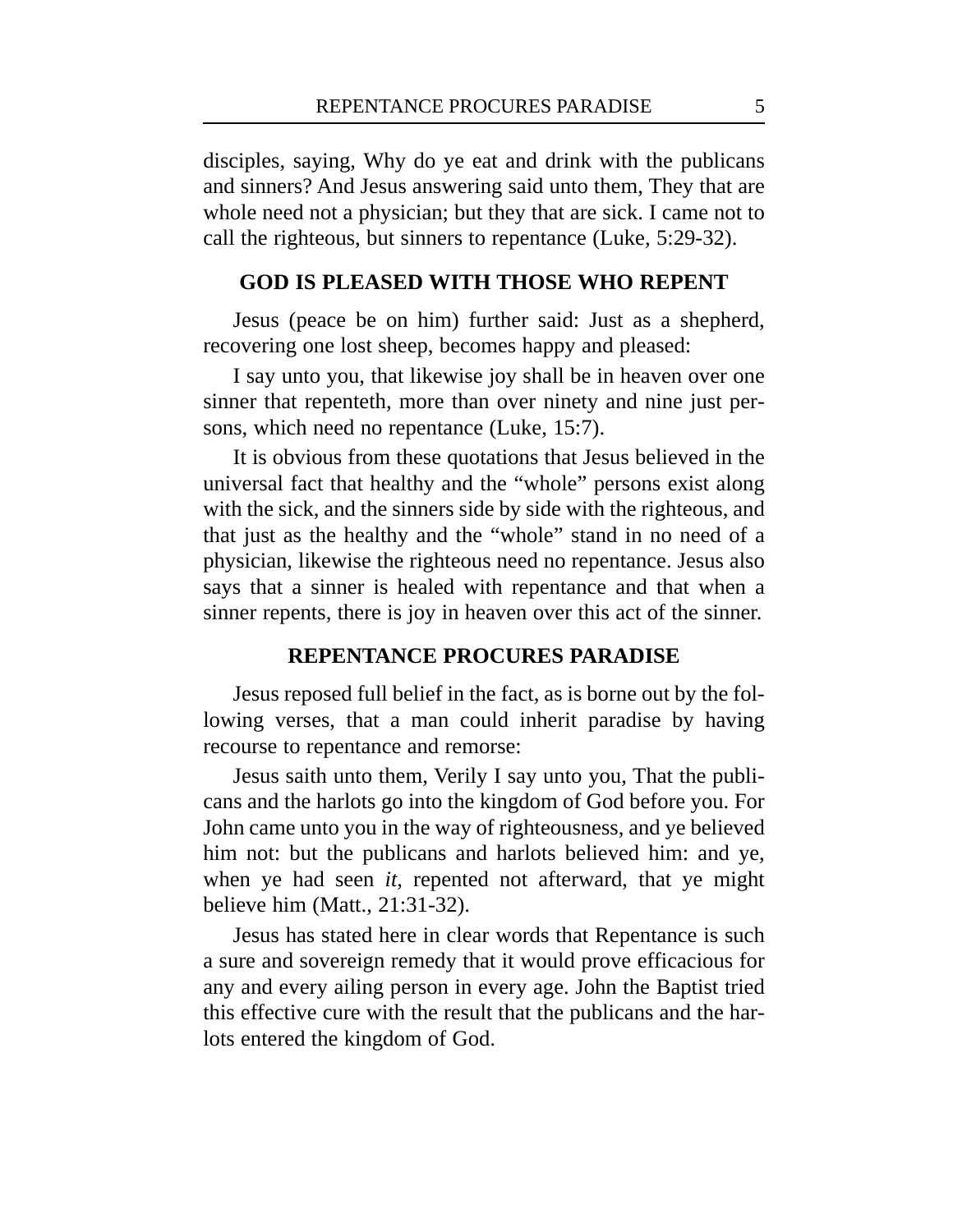# **UNIVERSAL BELIEF IN THE HEALING AND UPLIFTING POWER OF REPENTANCE**

The unfailing efficacy of this cure is admitted by every nation of the world. Through Repentance sinful people are ennobled and purified; even the thieves give up their life-long habit of stealing, and begin to live a new and honest life; and the liars, forsaking their degrading habit, become trustworthy and truthful. Reformatory schools profess that repentance is efficacious, jails make use of this universal cure with manifest advantage, by the grace whereof some of their wretched inmates give up their old habits, and start a better and improved life. If man's reclamation had been an impossibility, no reformatory schools would ever have been established, nor would Jesus or his forerunner, John the Baptist, have emphasized the doctrine of Repentance. We read in Matthew:

Then went out to him [John the Baptist] Jerusalem, and all Judea, and all the region round about Jordan, and were baptized of him in Jordan, confessing their sins. But when he saw many of the Pharisees and Sadducees come to his baptism, he said unto them, O generation of vipers, who hath warned you to flee from the wrath to come? Bring forth therefore fruits meet for repentance: and think not to say within yourselves, We have Abraham to *our* father…therefore every tree which bringeth not forth good fruit is hewn down, and cast into the fire (Matt., 3:5-10).

In fine, all the wise men of the world and all the apostles raised by God have found it very useful for the reclamation of a fallen man that he should repent, i.e. believing that the wrong path pursued by him is deadly and destructive, he should turn back to the right way. It is true that he repairs to this course only when the disadvantages of the wrong path become conspicuous before his eyes and he becomes fully conscious of the shame and disgrace that await him. The fire of self-reproach burns down his sins to ashes, and the tears of his regret and remorse wash off the stains produced by his transgression. Repentance was the chief cure of John the Baptist about whom the following description will prove instructive, for is has a special bearing on this subject: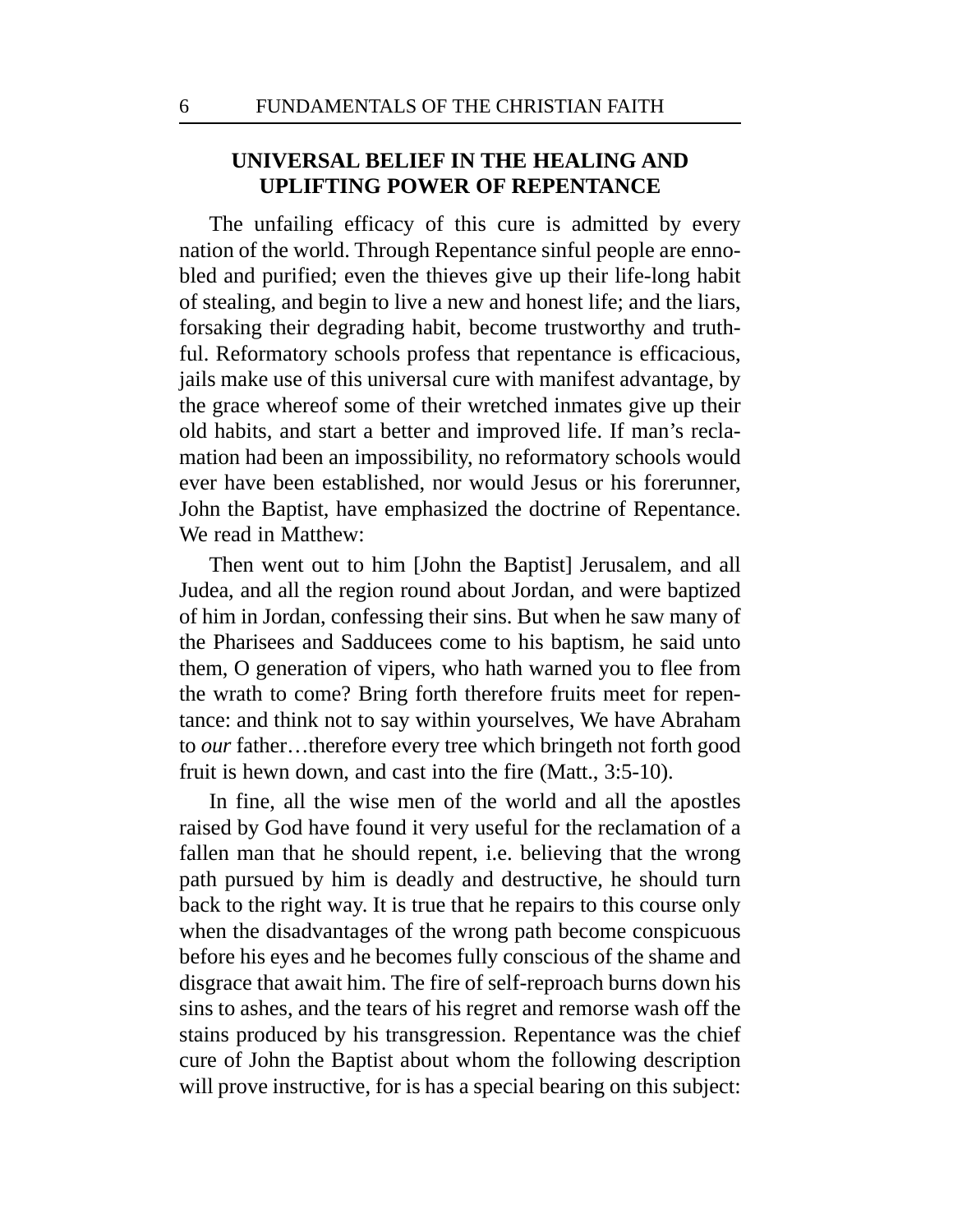He shall be great in the sight of the Lord, and shall drink neither wine nor strong drink; and he shall be filled with the Holy Ghost, even from his mother's womb. And many of the children of Israel shall he turn to the Lord their God [through repentance]…and the disobedient to the wisdom of the just [through repentance] (Luke, 1:15-17).

The teaching of John the Baptist bore good fruit so that even the harlots entered the kingdom of God (Matt., 21:31). To assert in the face of these hard facts that man cannot be delivered of sin is to contradict the Divine truth, and to give the lie to the teaching of the righteous prophets like Jesus and John the Baptist. Jesus has, like John, laid utmost stress upon the doctrine that man can be cleansed of sin through repentance, and become as pure and clean as an innocent child:

And Jesus called a little child unto him, and set him in the midst of them, and said, Verily I say unto you, Except ye be converted, and become as little children, ye shall not enter into the kingdom of heaven (Matt., 18:2-3).

Jesus has indeed expounded and explained this great principle of Repentance on many occasions. He said, addressing Nicodemus:

Verily, verily, I say unto thee, Except a man be born again, he cannot see the kingdom of God. Nicodemus saith unto him, How can a man be born when he is old? Can he enter the second time into his mother's womb, and be born? (John 3:3-4).

It is obviously clear that Nicodemus could not understand the words spoken by Jesus. Jesus meant to say that man should bring about such a complete change by means of repentance that it may seem as if he was born again. All the prophets, as stated by Jesus himself, have agreed unanimously upon this great principle taught by Jesus and John the Baptist:

send them prophets and apostles, and *some* of them they shall Woe unto you! for ye build the sepulchers of the prophets, and your fathers killed them. Truly ye bear witness that ye allow the deeds of your fathers: for they indeed killed them, and ye build their sepulchers. Therefore also said the wisdom of God, I will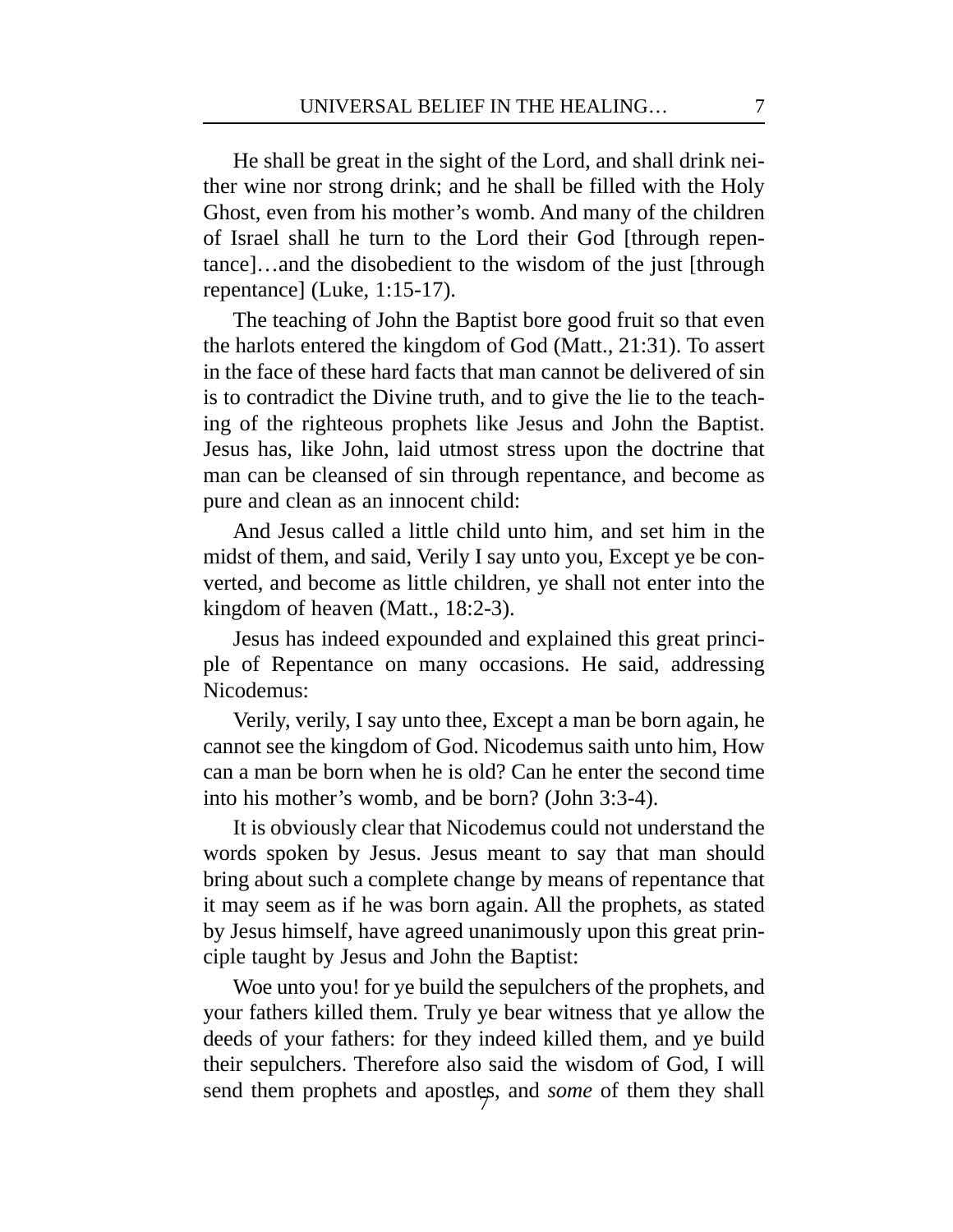slay and persecute…. Verily I say unto you, lawyers! for ye have taken away the key of knowledge: ye entered not in yourselves, and them that were entering in ye hindered (Luke, 11:47-52).

#### **THE LAW OF RECLAMATION**

It can be easily understood from this sacred text that the law which the Most High God gave unto the prophets for the reclamation of a fallen man was the doctrine of Repentance, and he actually succeeded in bringing many a fallen man back to the virtuous path by its means, and sinners became worthy and fit to be admitted into the kingdom of God. This beneficial law which had been inculcated by the prophets is also found embedded in the very nature of man. Parents reform their children by this effective cure, and teachers succeed in reclaiming spoilt children. It is on account of this natural goodness of the human heart that convicts come to adopt a new life and become useful citizens of the State. It is the same natural law by means of which ailments of the human body are cured, and the body once again becomes healthy and "whole." In the physical as well as in the spiritual world this law of God holds good, and it has proved to be invariably true and effective. The Most High God, being merciful and compassionate, would never wish that a man who has once fallen ill should ever remain so. In the same way, it is not His law that one who has once committed a sin should continue to welter in sin, and should be condemned and thrown out of His kingdom for all time to come.

#### **JESUS AND THE DOCTRINE OF ATONEMENT**

Jesus has taught in the clearest terms that just as it is in the nature of man to forgive and forget, in like manner it is also the glory of the Most High God to forgive sins. And it is for this reason that he has laid utmost emphasis on this teaching that it is proper and meet for a person to forgive him who has offended against him or, in other words, who has committed a sin against him. Jesus has taught us to pray: O God! forgive us our sins, as we forgive them who have sinned against us. He has also warned us, saying, if we forgive not them who have trespassed against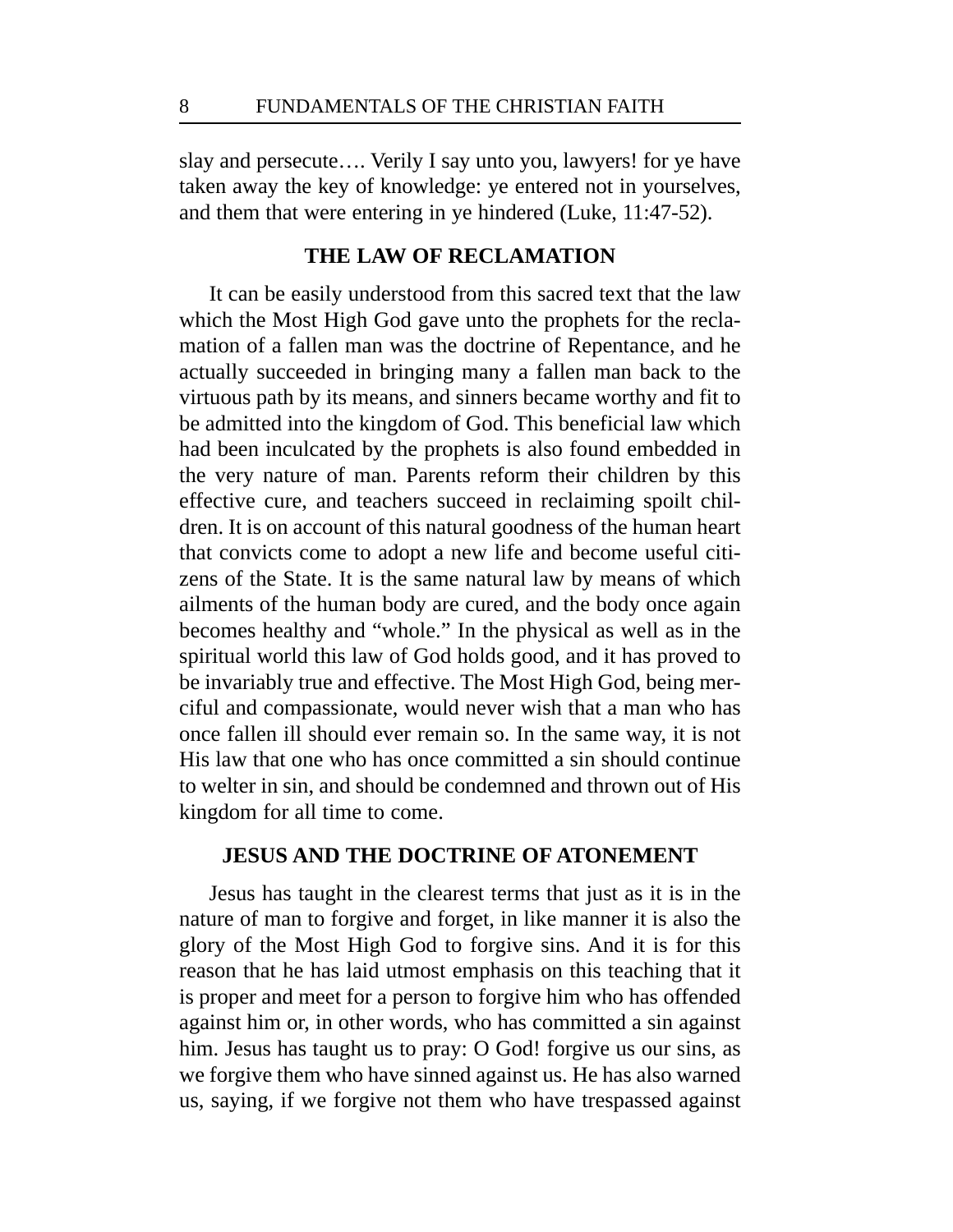us, the Most High God, too, will not forgive us for our trespasses. Let us ponder over the words of his prayer:

After this manner therefore pray ye: Our Father which art in heaven, Hallowed be thy name. Thy kingdom come. Thy will be done in earth, as it is in heaven. Give us this day our daily bread. And forgive us our debts, as we forgive our debtors. And lead us not into temptation.…For if ye forgive men their trespasses, your heavenly Father will also forgive you: but if ye forgive not men their trespasses, neither will your Father forgive your trespasses (Matt., 6:9-15).

The same teaching has been reiterated in the following verses:

Then came Peter to him, and said, Lord, how oft shall my brother sin against me, and I forgive him? till seven times? Jesus saith unto him, I say not unto thee, Until seven times: but until seventy times seven. Therefore is the kingdom of heaven likened unto a certain king, which would take account of his servants…Then the lord of that servant was moved with compassion, and loosed him, and forgave him the debt. . . .And his lord was wroth [with another servant who had not forgiven his brother's debt of an hundred pence], and delivered him to the tormentors, till he should pay all that was due unto him. So likewise shall my heavenly Father do also unto you, if ye from your hearts forgive not every one his brother their trespasses (Matt., 18:21-35).

#### Furthermore:

Or what man is there of you, whom if his son ask bread, will he give him a stone? Or if he ask a fish, will he give him a serpent? If ye then, being evil, know how to give good gifts unto your children, how much more shall your Father which is in heaven give good things to them that ask him? Therefore all things whatsoever ye would that men should do to you, do ye even so to them: for this is the law and the prophets (Matt., 7:9-12).

This teaching which constitutes real good tidings is in perfect unison with human nature and is readily accepted.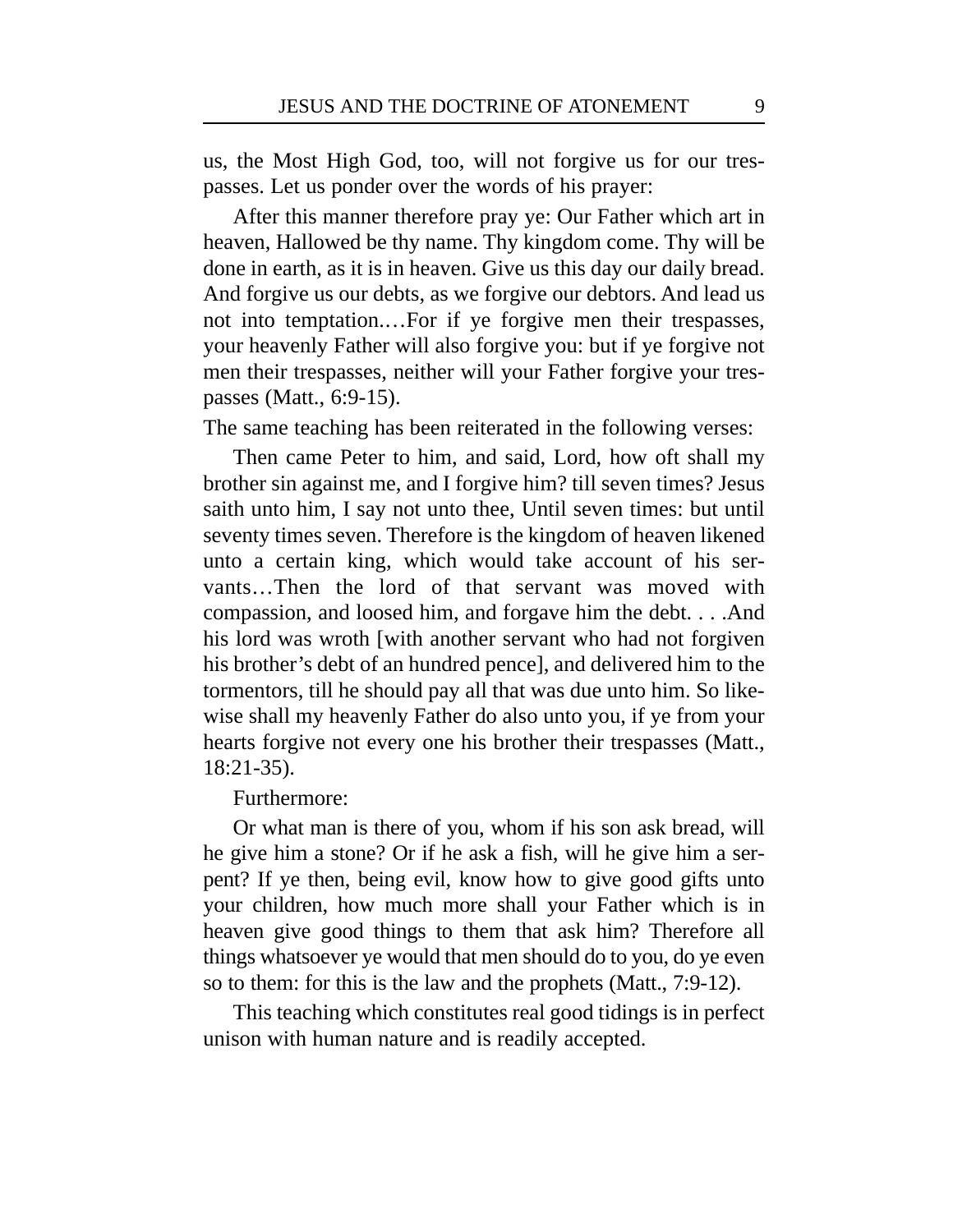#### **THE WAYS OF GOD'S WILL AND PLEASURE**

The teaching of the prophets is not limited to repentance alone. This part of their teaching pertains only to those people who are morally sick. As for those who are not so, or have recovered after a spell of moral ailment, the most important part of their teaching is to persuade them to seek and search after the ways of God's will and pleasure. Jesus, who was one of the apostles of God, has also laid stress upon the achievement of God's will and pleasure, observing that it can be obtained only through complete submission to His commandments. He said that the Divine Word certainly gives life, that is to say, the Word of God or the Book of God, which enjoined upon men to walk in the way of God's will and pleasure, infuses a new life into them. In Jesus' own words:

(1) Jesus saith unto them, My meat is to do the will of him that sent me, and to finish his work (John, 4:34).

In this verse Jesus has stated clearly in respect of himself that he had been sent by the Most High God as an apostle, and that the purpose of his life was to do the will of God, and fulfil the work of preaching truth, entrusted to him. The highest destiny of all the prophets and in fact of all mankind is to carry out the will of God — which results in a happy and peaceful life. This sublime and ennobling doctrine contradicts and falsifies the notions of Original Sin and the consequent Atonement.

# **SUPERIORITY OF SPIRITUAL OVER BLOOD RELATIONSHIP**

(2) Said Jesus, if his blood-relations believed not in him, they were not his relatives, and that his relatives were those who acted according to the will of the Most High God. It is stated in the Gospel according to Mark (3:31-35):

There came then his brethren and his mother, and, standing without, sent unto him, calling him. And the multitude sat about him, and they said unto him, Behold, thy mother and thy brethren without seek for thee. And he answered them, saying, Who is my mother, or my brethren? And he looked round about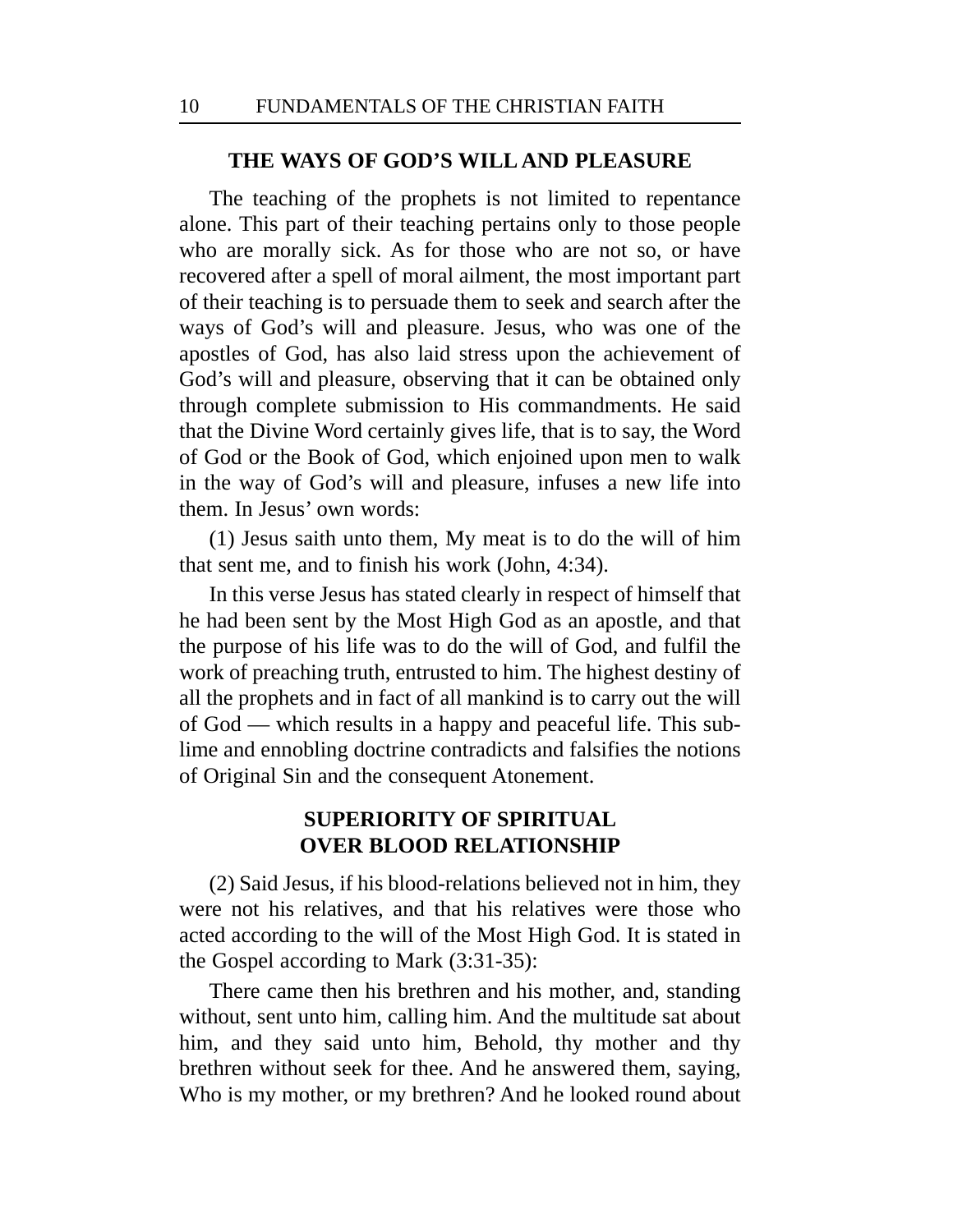on them which sat about him, and said, Behold my mother and my brethren! For whosoever shall do the will of God, the same is my brother, and my sister, and mother.

It appears from this statement of Jesus that his mother, brothers and sisters believed not in his teachings, and it was for this reason that he neither stood up to receive them, nor considered their relationship to be a point of honor and pride for himself. On the other hand, he gave preference over them to those others who accepted and acknowledged his teachings.<sup>1</sup> Jesus himself obeyed the commandments of the Most High God, and he required of his followers also to do the same. According to Jesus, those who do the will of God are his relations and are placed above those who claim blood relationship with him.

#### **DIVINE WORD GIVES LIFE**

(3) Then was Jesus led up of the Spirit into the wilderness to be tempted of the devil. And when he had fasted forty days and forty nights, he was afterward an hungered. And when the tempter came to him, he said, If thou be the Son of God, command that these stones be made bread. But he answered and said, It is written, Man shall not live by bread alone, but by every word that proceedeth out of the mouth of God (Matt., 4:1-4).

Just as rain generates life in the dead soil, in the same way Divine Word brings to life the dead soil of the human heart. It is a fact of Nature that the human heart is God-conscious, and it is on account of this natural affinity that the Word of God succeeds in fertilizing the soil of human heart. And just as the development of body imparts strength to physical organs, likewise the development of mental and spiritual faculties builds up an excellent moral fabric. Teachers entrusted with the education of young

<sup>1</sup> Jesus' indifferent attitude towards his kith and kin was not without reason. They were opposed to his teachings, which they called and condemned as a madman's raving. Mark has this sad story on record in the following words (3:20-21):

And the multitude cometh together again, so that they could not so much as eat bread. And when his friends heard *of it*, they went out to lay hold on him: for they said, He is beside himself.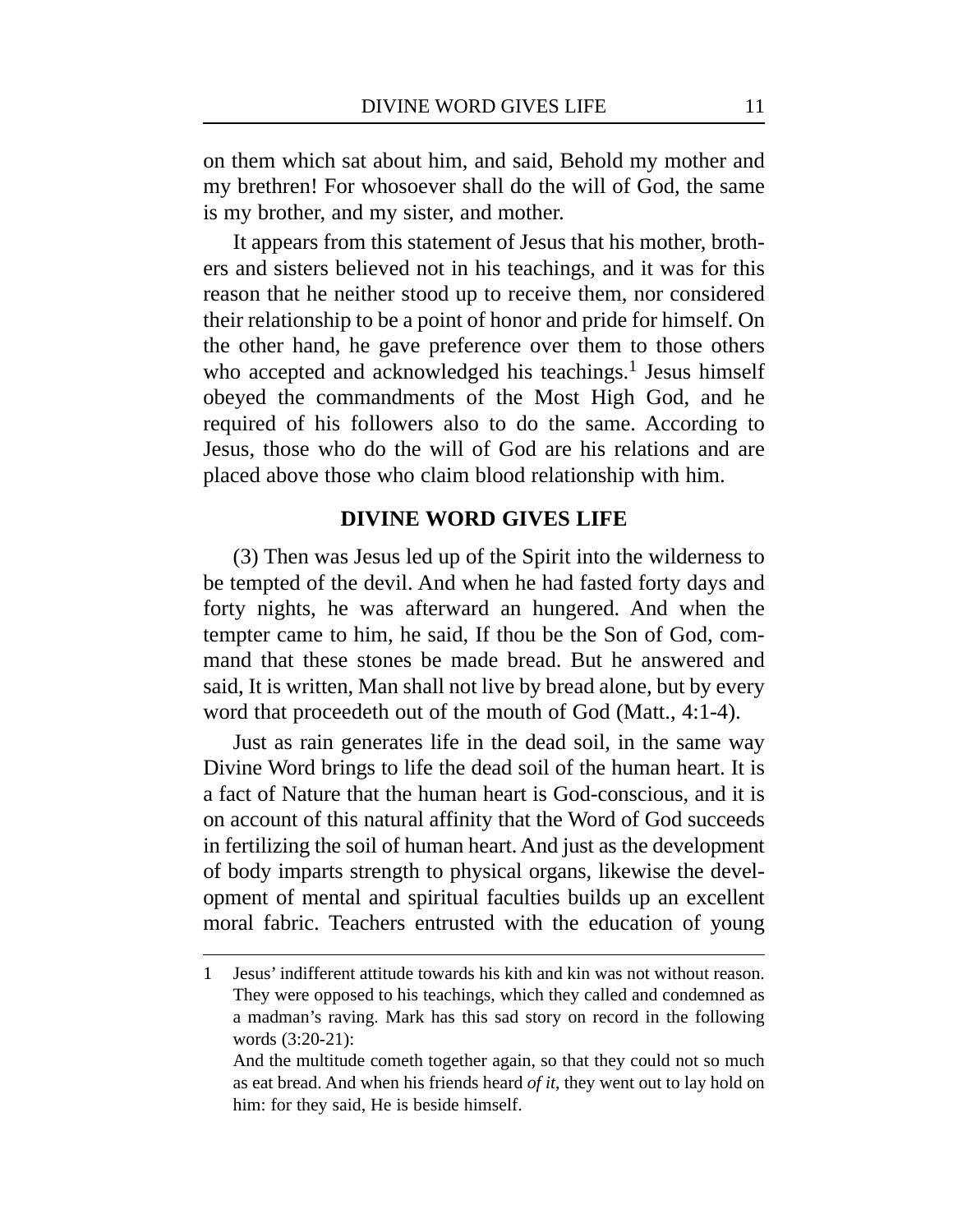children know full well that it is the proper evolution of the faculties planted in the minds of children that makes man a real man, and lifts him up to the highest plane of spirituality. The purpose of human life is achieved by unfolding and evolving these faculties which the Most High God has created in man, and it was with reference to this great aim that Jesus had said that Divine Word infuses life into the human heart. This teaching of Jesus is, of a truth, sublime and scientific. His great aim was to cultivate human faculties with the water of heavenly word, and this should be the highest goal and objective before mankind. All psychologists and educationists keep this principle in view. No educationist can subscribe to the dogma of Original Sin, which forms the basis of Atonement. This truth was affirmed by Jesus: Blessed are the pure in heart: for they shall see God (Matt., 5:8). What a fine and elevating teaching is this, compared to which the doctrine of Atonement neither appeals, nor offers any attraction, to the people of knowledge and understanding!

# **ONE AND THE SAME LAW FOR THE EVOLUTION OF BODY AND SOUL**

Jesus has said that the same God Who has created body has also created soul, i.e. the creator of both body and soul is one and the same Being. It is, therefore, necessary that there should be one and the same law governing the evolution of both the body and the soul. In this connection, Luke records (11:37-41):

And as he spake, a certain Pharisee besought him to dine with him: and he went in, and sat down to meat. And when the Pharisee saw *it*, he marveled that he had not first washed before dinner. And the Lord said unto him, Now do ye Pharisees make clean the outside of the cup and the platter; but your inward part is full of ravening and wickedness. *Ye* fools, did not he that made that which is without make that which is within also? But rather give alms of such things as you have; and, behold, all things are clean unto you.

The texts of the Gospel set forth lucidly that there is, in the laws governing the body and the soul, homogeneity and coher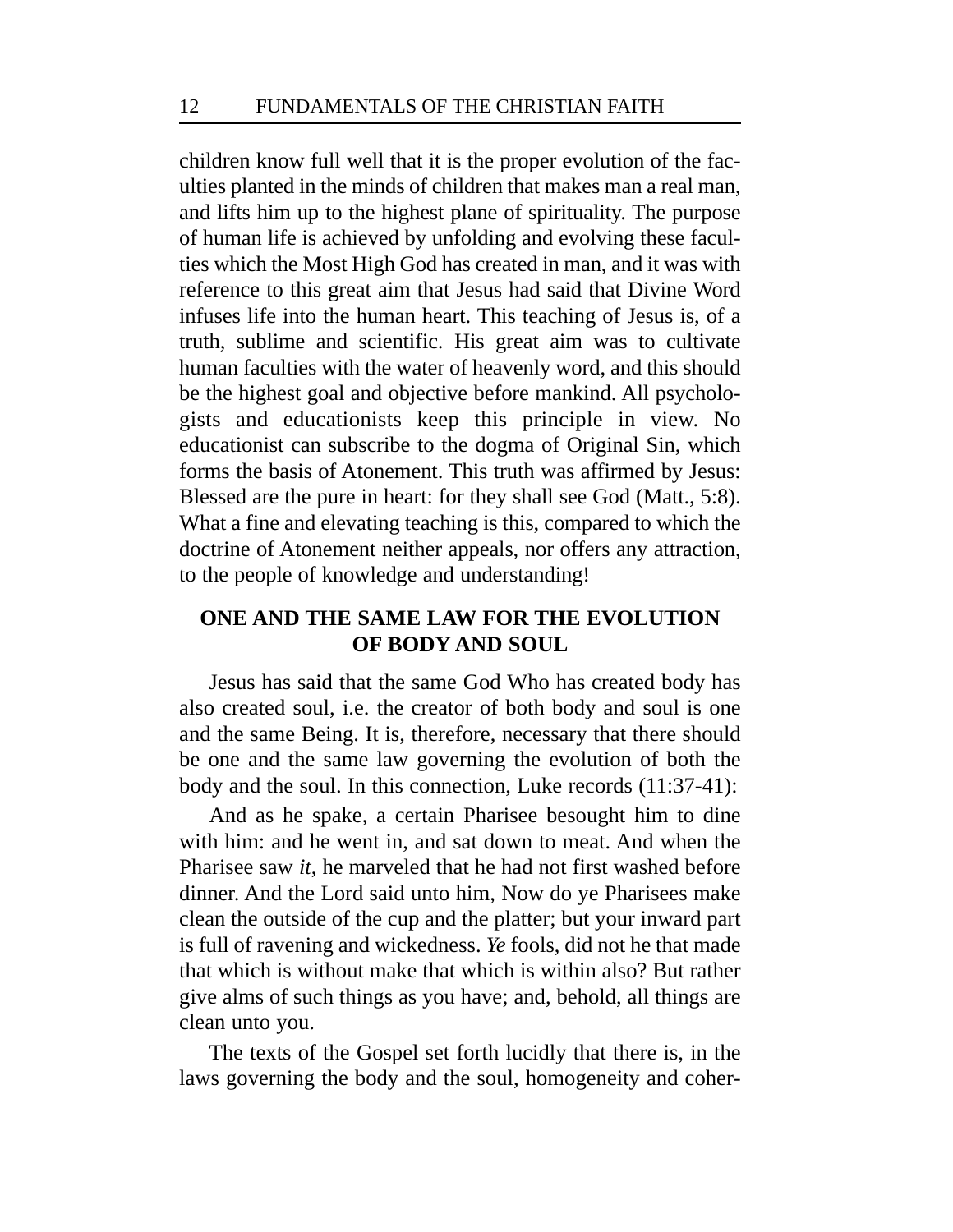ence. If the soul be sick, abomination creeps into human deeds, but if the soul be healthy and pure, goodness and excellence are reflected in man's actions. Divine Word is the light of the soul. When the soul is illuminated with God's Word, goodness and virtue are mirrored in human actions. This teaching of Jesus, there is no gainsaying the fact, is at once rational and useful. It appeals to human nature and penetrates into the human soul. To inculcate and preach the unintelligible doctrine of Atonement, as against this beautiful teaching, is to belie and repudiate the shining truths taught by Jesus.

# **SALVATION DEPENDS ON OBEDIENCE TO DIVINE COMMANDMENTS**

Salvation depends upon a true belief in the existence of the Most High God, and complete obedience to His commandments. Jesus said:

(1) And this is life eternal, that they might know thee the only true God, and Jesus Christ, whom thou has sent [as a prophet] (John, 17:3).

To repose faith in the One True God and to look upon Jesus as His apostle has been inculcated in this verse. And these two articles of faith, which are of fundamental importance, are the only factors that can create moral rectitude and purity in human actions. Just as it in necessary to believe in the One True God, in the same way it is also necessary to believe in the apostle who points to the ways and means of acquiring Divine pleasure, and who himself leads the life of an exemplar.

(2) Emphasizing the importance of doing good deeds, Jesus said:

And why call ye me, Lord, Lord, and do not the things which I say? Whosoever cometh to me, and heareth my sayings, and doeth them, I will shew you to whom he is like: he is like a man which built an house, and digged deep, and laid the foundation on a rock: and when the flood arose, the stream beat vehemently upon that house, and could not shake it: for it was founded upon a rock. But he that heareth, and doeth not, is like a man that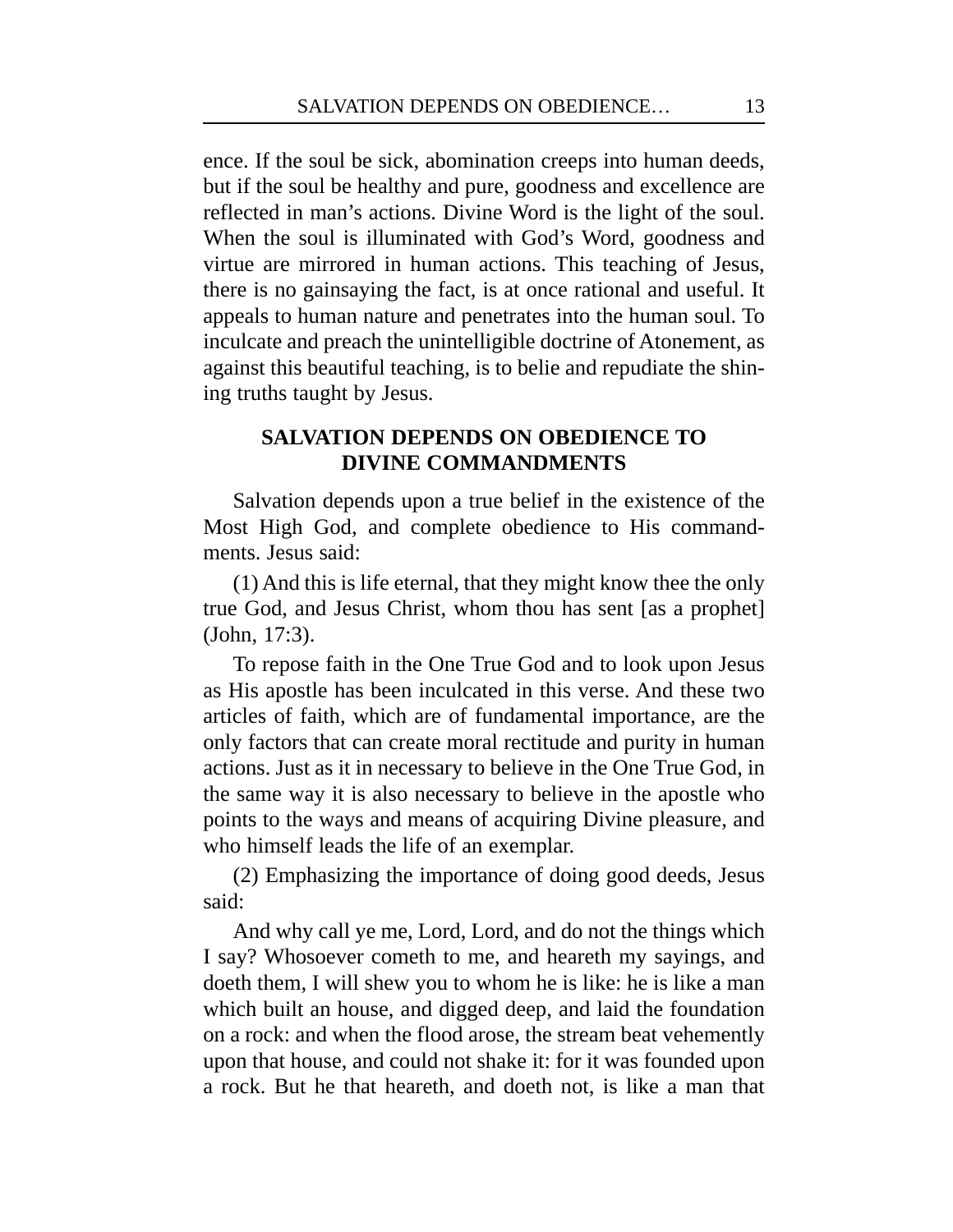without a foundation built an house upon the earth; against which the stream did beat vehemently, and immediately it fell; and the ruin of that house was great (Luke, 6:46-49).

(3) Matthew reads to the same effect:

And, behold, one came and said unto him, Good Master, what good thing shall I do, that I may have eternal life? And he said unto him, Why callest thou me good? *there is* none good but one, *that is*, God: but if thou wilt enter into life, keep the commandments….The young man saith unto him, All these things have I kept from my youth up: what lack I yet? Jesus said unto him, If thou wilt be perfect, go *and* sell that thou hast, and give to the poor, and thou shalt have treasure in heaven (Matt., 19:16-21).

And again:

(4) There came one running, and kneeled to him, and asked him, Good Master, what shall I do that I may inherit eternal life? And Jesus said unto him, Why callest thou me good? *there is* none good but one, *that is*, God. Thou knowest the commandments. . . .And he answered and said unto him, Master, all these have I observed from my youth....Then Jesus . . .said unto him, One thing thou lackest: go thy way, sell whatever thou hast, and give to the poor, and thou shalt have treasure in heaven (Mark, 10:17-21).

(5) And they [the angels] shall gather out of his kingdom all things that offend, and them which do iniquity; and shall cast them into a furnace of fire: there shall be wailing and gnashing of teeth, Then shall the righteous shine forth as the sun in the kingdom of their Father (Matt., 13:41-43).

(6) And these [i.e. the evil-doers] shall go away into everlasting punishment: but the righteous into life eternal (Matt.,25:46).

(7) I say unto you, that except your righteousness shall exceed *the righteousness* of the scribes and Pharisees, ye shall in no case enter into the kingdom of heaven (Matt., 5:20).

(8) Let your light so shine before men, that they may see your good works, and glorify your Father which is in heaven (Matt., 5:16).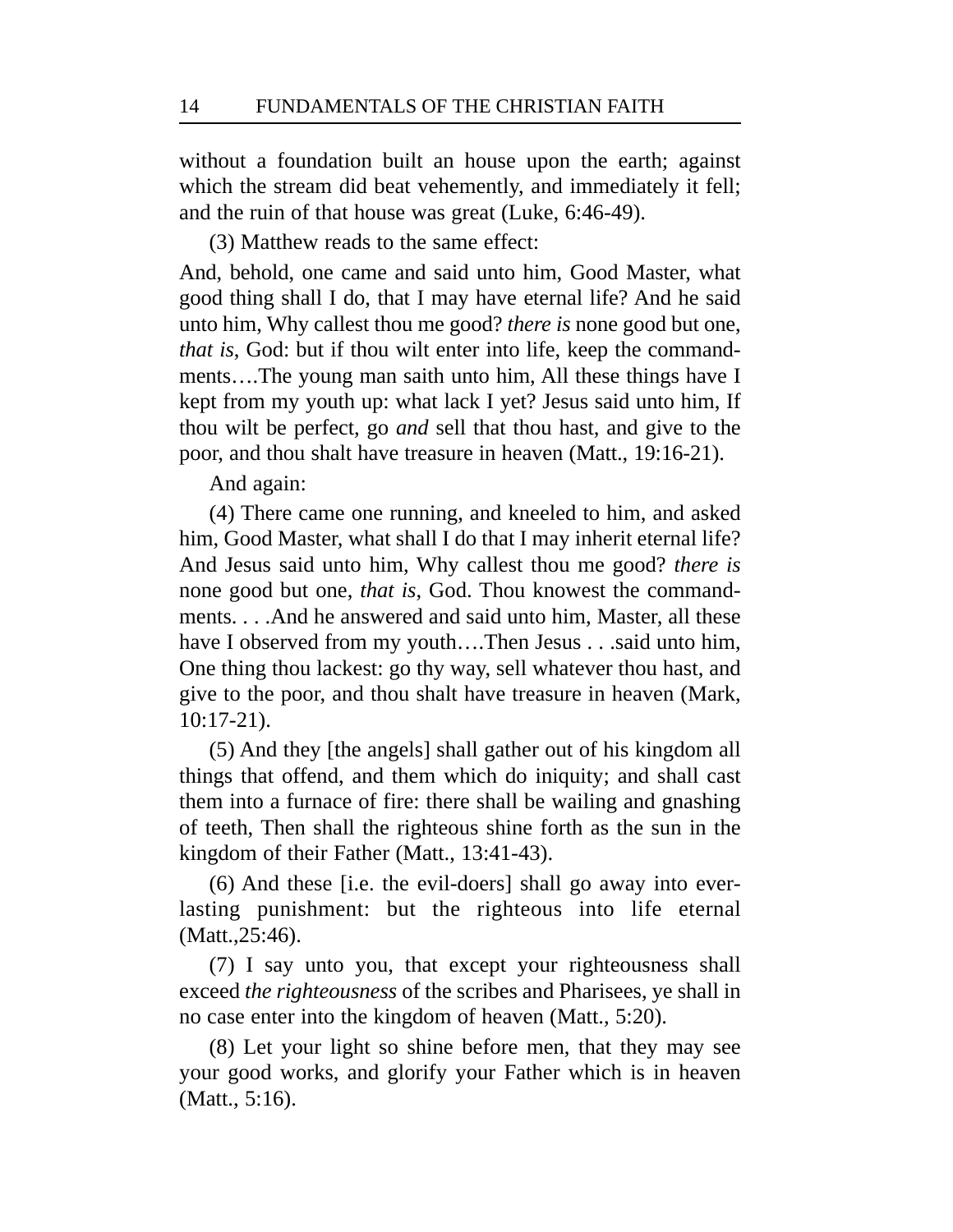From these verses it is clear beyond all doubt that Jesus, besides requiring the people to be chaste and pure, also brought home to them with great force and clarity that, without real and true righteousness, life eternal could never be achieved. Furthermore, it transpires from a study of these verses that the most desirable thing, as believed by Jesus, was that people should turn to and obey the Most High God, and adopt a life of God-fearing and good actions. This and this only is the way that pleases God and God's people. The dogma of Atonement, therefore, appears to be repugnant to the true teachings of Jesus Christ. This doctrine should therefore be renounced.

#### **SINFUL LIFE LEADS INTO HELL**

Just as noble and virtuous living gains life eternal for man, in the same way a sinful and vicious life generates the fire of hell. In this connection Gospel texts read:

(1) Woe unto you, scribes and Pharisees, hypocrites!…ye are the children of them which killed the prophets…*Ye* serpents, *ye* generation of vipers, how can ye escape the damnation of hell? (Matt., 23:29-33).

(2) The kingdom of God shall be taken from you, and given to a nation bringing forth the fruit thereof (Matt., 21-43).

(3) They [the angels] shall gather out of his kingdom…them which do iniquity; and shall cast them into a furnace of fire: there shall be wailing and gnashing of teeth. Then shall the righteous shine forth as the sun in the kingdom of their Father (Matt., 13:41-43).

(4) So shall it be at the end of the world [just as from among the good fish the bad ones are cast away]: the angels shall come forth, and sever the wicked from among the just, and shall cast them into the furnace of fire: there shall be wailing and gnashing of teeth (Matt., 13:49-50).

(5) O generation of vipers, how can ye, being evil, speak good things? for out of the abundance of the heart the mouth speaketh. A good man out of the good treasure of the heart bringeth forth good things: and an evil man out of the evil trea-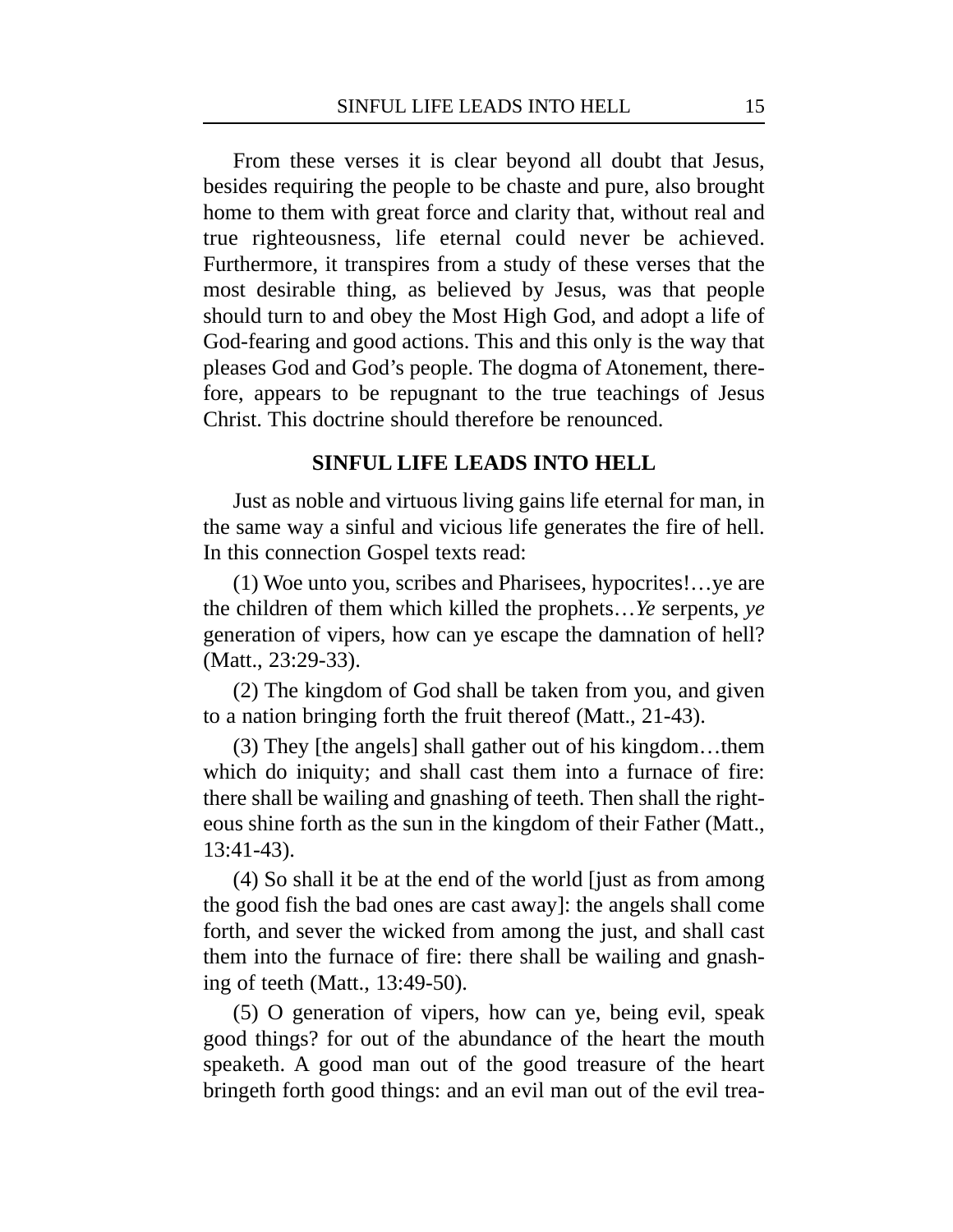sure bringeth forth evil things. But I say unto you, That every idle word that men shall speak, they shall give account thereof on the day of judgement. For by thy words thou shalt be justified, and by thy words thou shalt be condemned (Matt., 12:34-37).

(6) A woman of ill-repute came and poured perfumed ointment on Jesus' head and feet, whereupon Jesus said:

Wheresoever this gospel shall be preached in the whole world, *there* shall also this, that this woman hath done, be told for a memorial of her (Matt., 26:13; Mark, 14:9; Luke, 7:37-39).

(7) When a poor widow contributed two mites which made a farthing, to be spent in the way of God, Jesus said unto his disciples:

Verily I say unto you, That this poor widow hath cast more in, than all they which have cast into the treasury (Mark, 12:43).

These verses throw a flood of light on some very vital questions, affirming that salvation depends on leading a righteous and honest life. Even the smallest good is acceptable to and has its reward with the Most High God. The doctrine of Atonement, in the face of this great truth, appears opposed to the word of God, and therefore loses ground. The following verses run in the same strain:

(8) Then shall he say also unto them on the left hand, Depart from me, ye cursed, into everlasting fire, prepared for the devil and his angels (Matt., 25:41).

(9) Not every one that saith unto me, Lord, Lord, shall enter into the kingdom of heaven; but he that doeth the will of my Father which is in heaven….And then will I profess unto them, I never knew you: depart from me, ye that work iniquity. Therefore whosoever heareth these sayings of mine, and doeth them, I will liken him unto a wise man….And everyone that heareth these sayings of mine, and doeth them not, shall be likened unto a foolish man, which built his house upon the sand (Matt., 7:21-26).

(10) Verily I say unto you, There is no man that hath left house, or brethren, or sisters, or father, or mother, or wife, or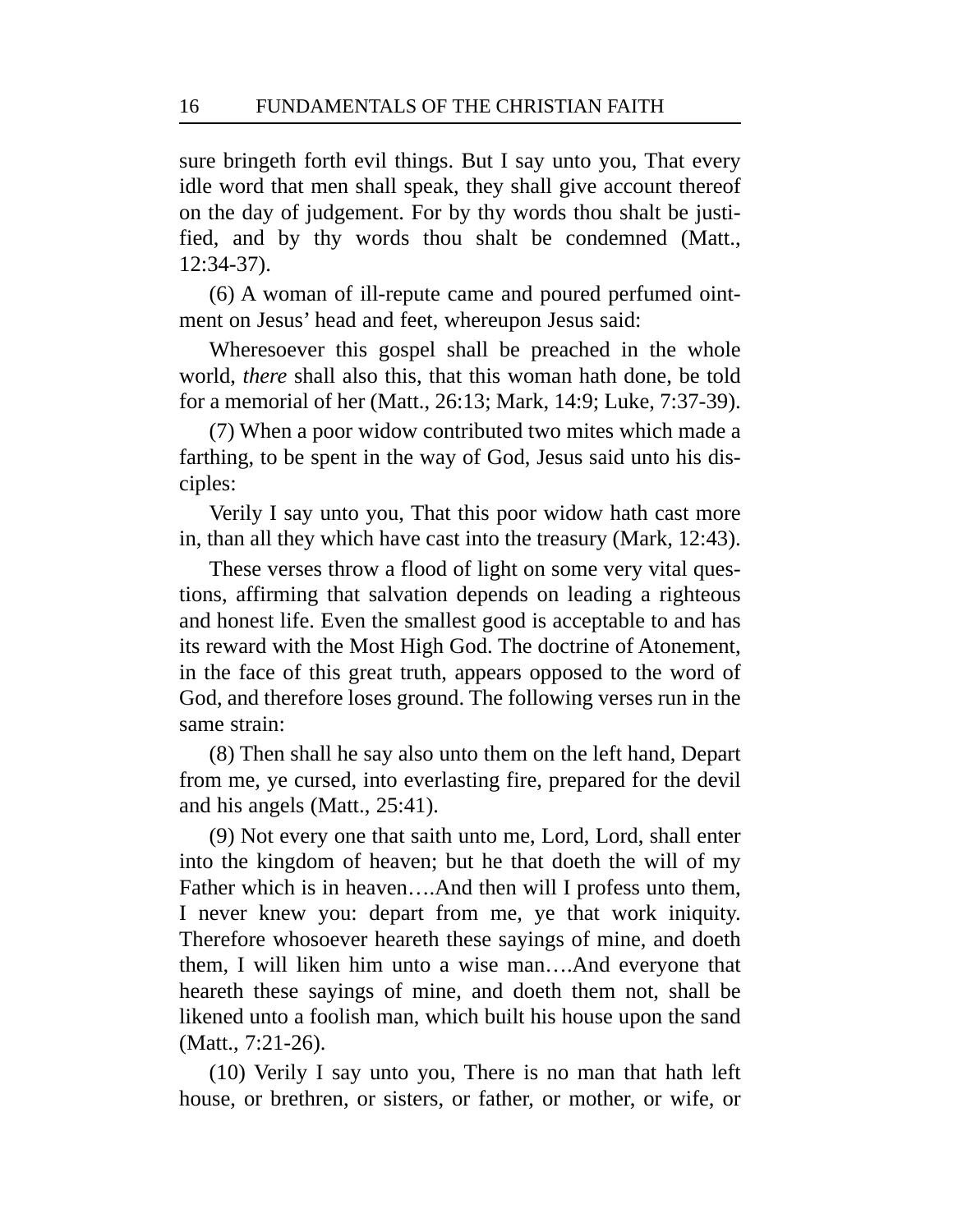children, or lands, for my sake, and the gospel's. But he shall receive an hundredfold now in this time (Mark, 10:29).

(11) And ye shall be hated of all *men* for my name's sake: but he that shall endure unto the end, the same shall be saved (Mark, 13:13).

(12) A Samaritan took mercy on an afflicted man. Jesus appreciated and admired him, saying that he acted up to the Divine Commandment which said: Love thy neighbor as thyself (Luke, 10:33-37).

It can be easily gathered from these clearly-worded verses of the Gospel that the Most High God thinks well of and requires noble deeds. His Law, in this respect, is one and the same for a Christian, a Samaritan, and any other non-Christian. People who call themselves Christians, but act not in conformity with Jesus' teachings, shall be turned out of the kingdom of God; for lipprofession has no value, no atonement will come to their rescue.

#### **GOD FORGIVES SINNERS**

God hears not the sinners, nor accepts their worship. But if a sinner should repent, and, recoiling from his evil course, reform himself, then the Most High God certainly forgives him. It is recorded in John (9:31) that God *heareth not sinners: but if any man be a worshipper of God, and doeth his will, him he heareth*. Likewise, it is stated in Luke (15:7) that even if one sinner should repent, and forsaking the wrong way, return to the Right Path, the Most High God becomes happy and pleased.

# **THE RIGHTEOUS HAVE ALWAYS EXISTED IN THE WORLD, SAYS THE GOSPEL**

Whereas it is explicitly stated in the Gospel that ever since the world came into being, the righteous people have ever been present in it, the Gospel nowhere says that the whole of the human race is sinful by nature. From a study of the verses quoted below, it becomes abundantly clear that Adam himself was good and righteous; and from his seed righteous people have been born in every age.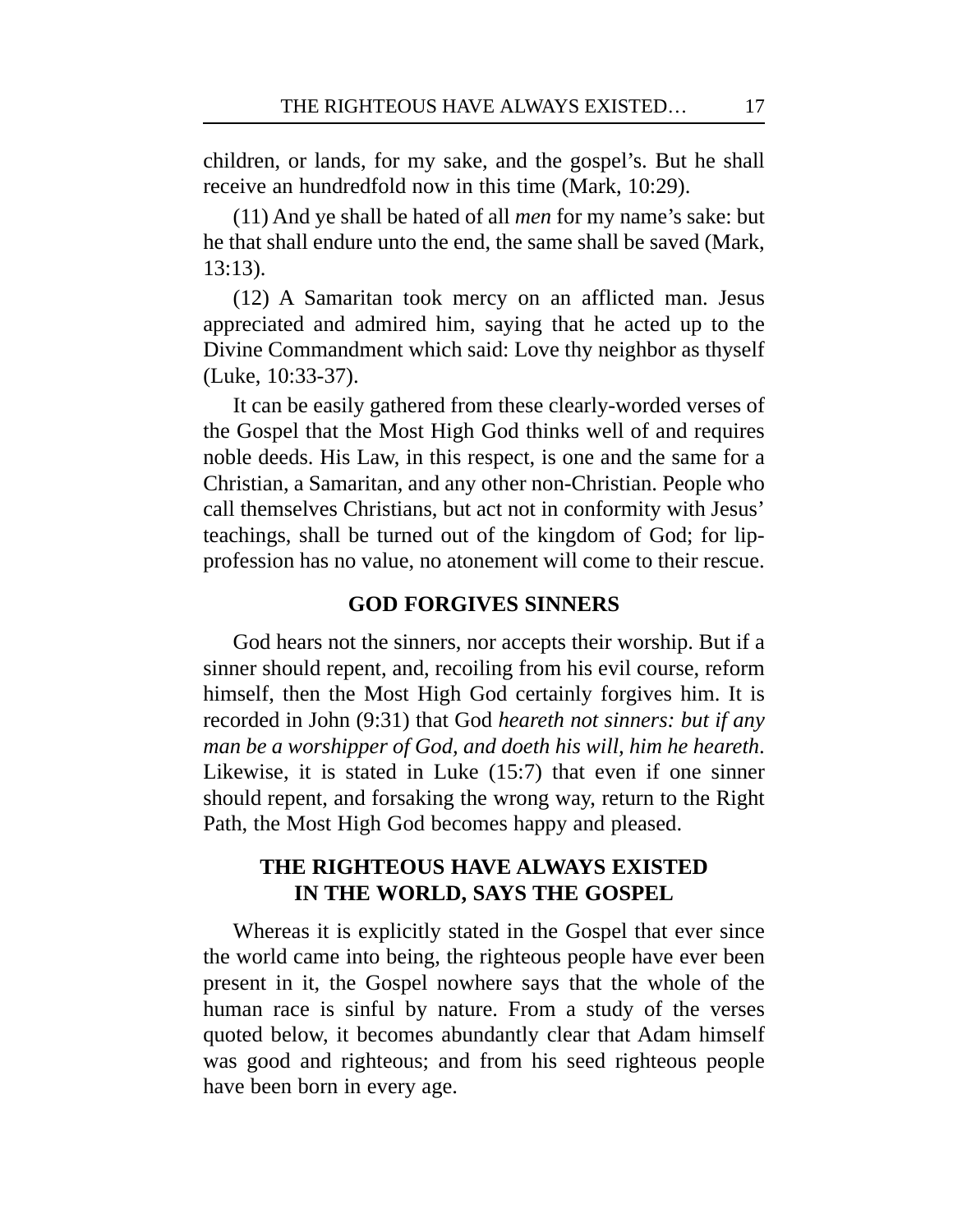(1) God created man [Adam] in his *own* image (Gen., 1:27).

(2) Adam. . .was the *son* of God (Luke, 3:38).

To be called and denominated as the son of God is, as a matter of fact, the highest honor which can be attained only by doing good and righteous deeds with a devoted and sincere heart. It would be highly absurd for the Gospel to say that Adam was the *son* of God and then to say, in the same breath, that he was born in sin, and so also his progeny,

(3) Adam had two sons, Abel and Cain. The Torah says about them: *The Lord had respect unto Abel and to his offering* (Gen., 4:4). Abel was, in the sight of God, good and righteous, and was designated as the first martyr (refer Gen., 4:3-5; Matt., 23:35; Luke, 11:51).

It is thus evident that there were born, among the children of Adam, good as well as guilty persons, and that neither Adam nor the whole of his progeny were sinful and iniquitous. The historical truths recorded in the Bible prove conclusively that the doctrine of calling and condemning Adam and his offspring as sinful by nature is a doctrine repugnant to the Divine teaching revealed by the Most High God. For instance:

#### **ZACHARIAS AND HIS WIFE WERE RIGHTEOUS**

(4) Zacharias and his wife, Elisabeth, were both righteous before God, walking in all the commandments and ordinances of the Lord blameless (Luke, 1:5-6).

(5) John the Baptist was righteous and great. It was said of him through a prophecy that *he shall be great in the sight of the Lord…and shall be filled with the Holy Ghost, even from his mother's womb* (Luke 1:13-15).

These verses prove beyond question that Zacharias and his wife were both sinless and righteous, and that it is within the power of man to abide by and obey Divine Commandments, and that all blessedness and bliss lies in the observance of Divine Laws. It is, therefore, absolutely wrong to assert that the children of Adam are sinful by nature and that salvation is obtainable by atonement and not by means of righteous living.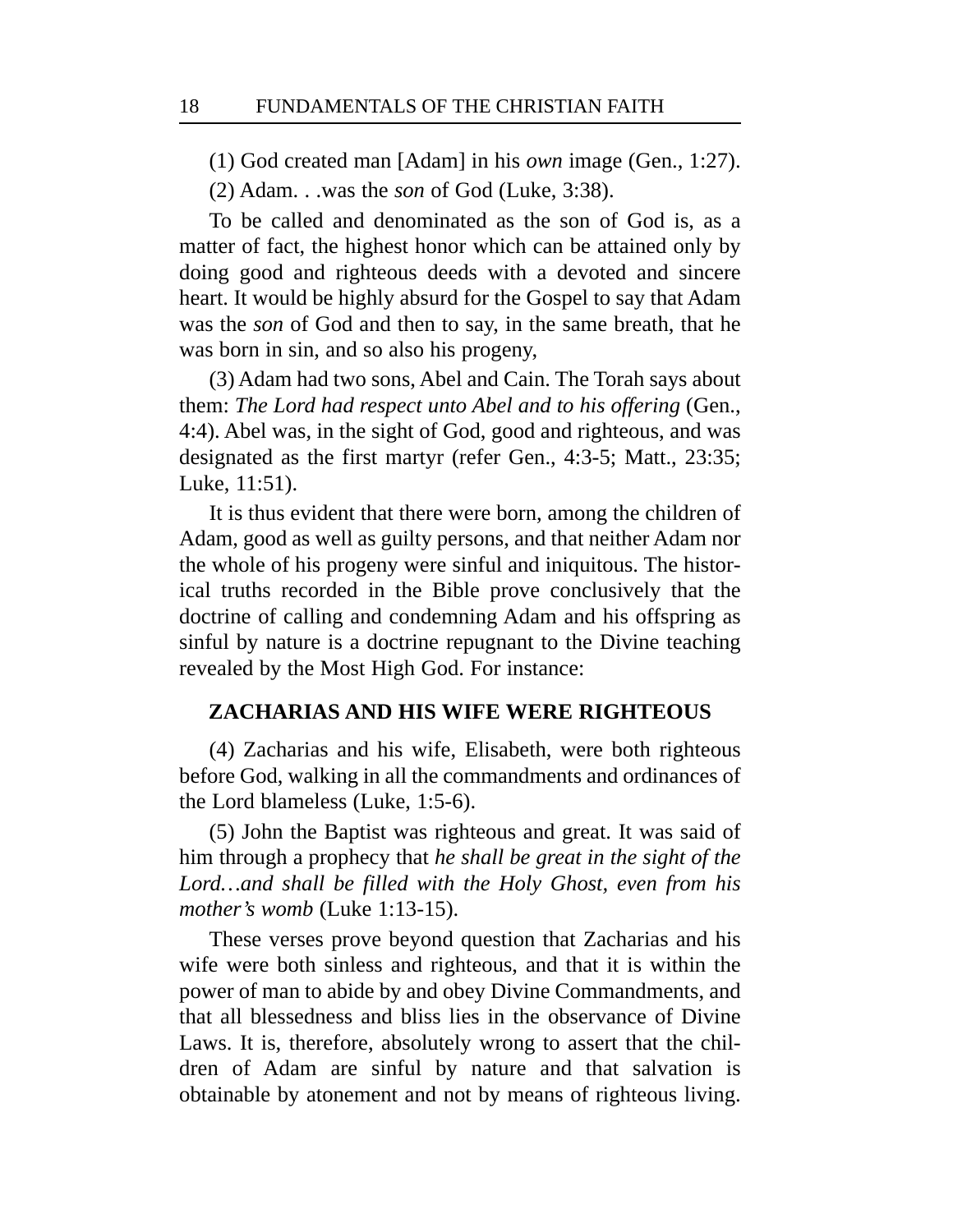The Church Christianity, as we have it today, condemns the best of creation by calling all the human race as inherently sinful. Such a teaching, it needs no saying, which casts disgrace on the entire humanity, certainly cannot be from the Heavenly Father.

# **DOCTRINE OF ATONEMENT CONTRARY TO BIBLICAL TEACHING**

Both Zacharias and his wife were righteous and blameless, and their son John, too, who had been raised as a prophet by the Most High God, was righteous and great and, through his sublime teaching, people also became noble and righteous. In view of these truths stated by the Gospel, the doctrine of Atonement is evidently baseless and irrational; rather it is dead against the true and sensible teaching of the Bible. To regard such a dogma as a cardinal principle of religion and to ascribe it to Jesus Christ is highly objectionable.

# **MENTION OF PROPHETESSES AND RIGHTEOUS WOMEN**

(6) Even Joseph, the husband of Mary, has been spoken of in the Gospel as *a just man* (Matt., 1:19), and in the same way, another man, Joseph of Arimathaea, has been called *a good and just man* (Luke, 23:50).

(7) A woman, Anna, was a prophetess (Luke, 2:36). Besides her, the Torah and the Gospel make mention of other women who were Divine Messengers and, pointing out the ways of God's will and pleasure, called upon the people to walk in the way of God. It is not, therefore, proper and meet for the Christians to call and condemn woman as the source of sin, neither is it right to believe that man has ever been such a devil.

(8) And, behold, there was a man in Jerusalem, whose name *was* Simeon; and the same man *was* just and devout, waiting for the consolation of Israel: and the Holy Ghost was upon him (Luke, 2:25).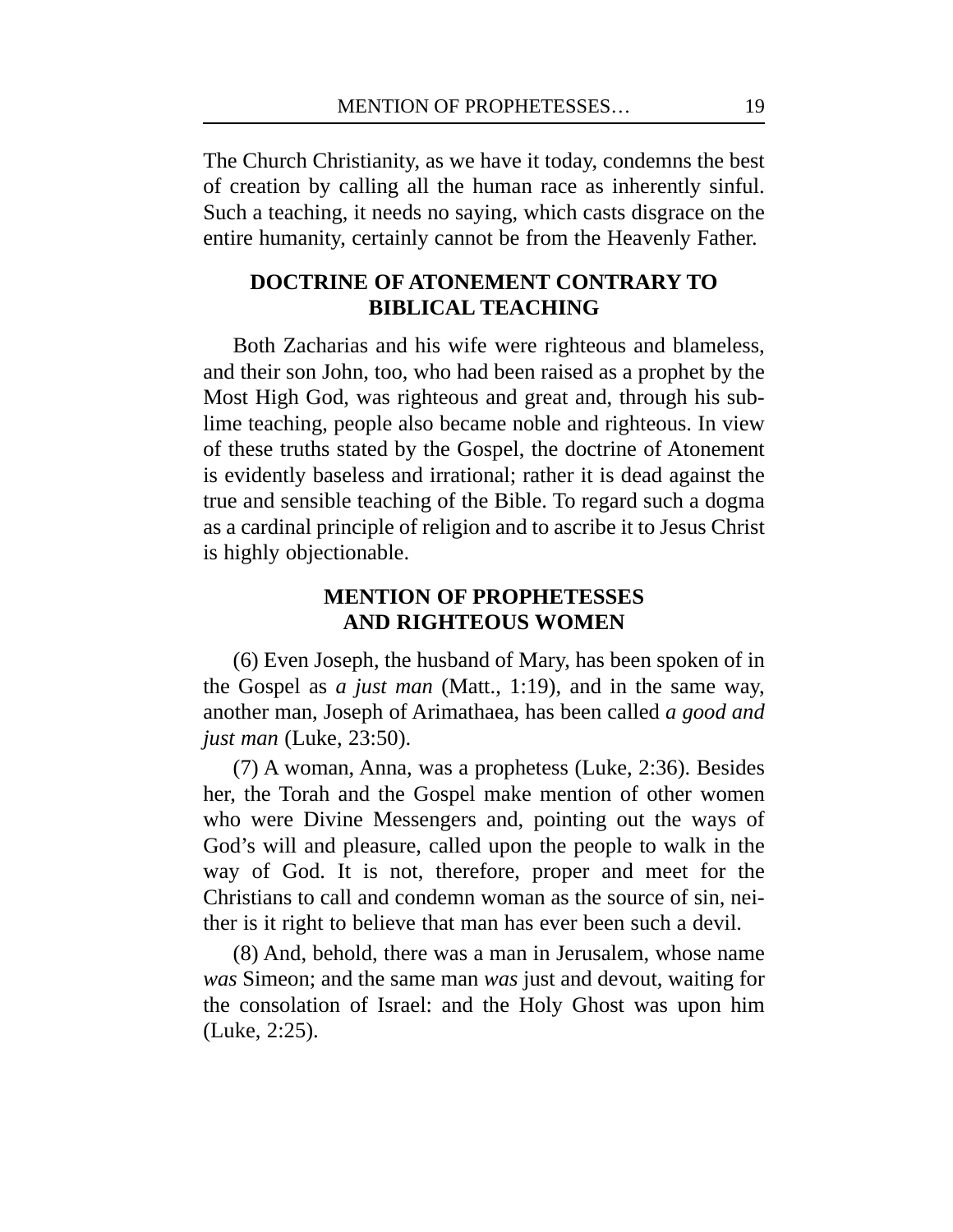#### **ENOCH, TOO, IS ALIVE IN HEAVEN**

(9) By faith Enoch was translated that he should not see death; and was not found, because God had translated him: for before his translation he had this testimony, that he pleased God. But without faith *it is* impossible to please *him* (Hebrews, 11:5-6).

The Gospel calls Enoch as the near and dear one of God. And it is, therefore, unjustifiable and incorrect to profess and preach as a fundamental principle of faith that all the children of Adam are sinful, and that the only way to save and deliver them is to repose belief in the dogma of Atonement.

This sacred verse tells us that Enoch is alive in heaven, and the commandment of the Most High God in respect of him is that he shall not see death. If we should accept, for the sake of argument, the Christian claim that Jesus is alive in heaven wherefrom he will descend again on this earth, and then he will close his eyes in a sleep that knows no waking, it shall have to be admitted in all fairness that Enoch has been given a higher status than Jesus

(10) Melchisedec, king of Salem, priest of the most high God….; first being by interpretation King of righteousness, and after that also King of Salem, which is, King of peace; without father, without mother, without descent, having neither beginning of days, nor end of life; but made like unto the Son of God (Hebrews 7:1-3).

Whereas, on the one hand, the position of Melchesidec appears to be much superior in every respect to that of Jesus, on the other hand, it also becomes decisively clear that human race is not corrupted with innate sin, that there have always been good and great men, and that some of them were even higher in status than Jesus Christ. The people of the Gospel should ponder over this very important question and see for themselves whether or not they have been setting at naught and repudiating the clear teaching of the Gospel.

(11) Jesus is called son of Joseph, son of David and son of Abraham. It proves conclusively that Joseph was a good and righteous man, as was also Prophet David of whose throne Jesus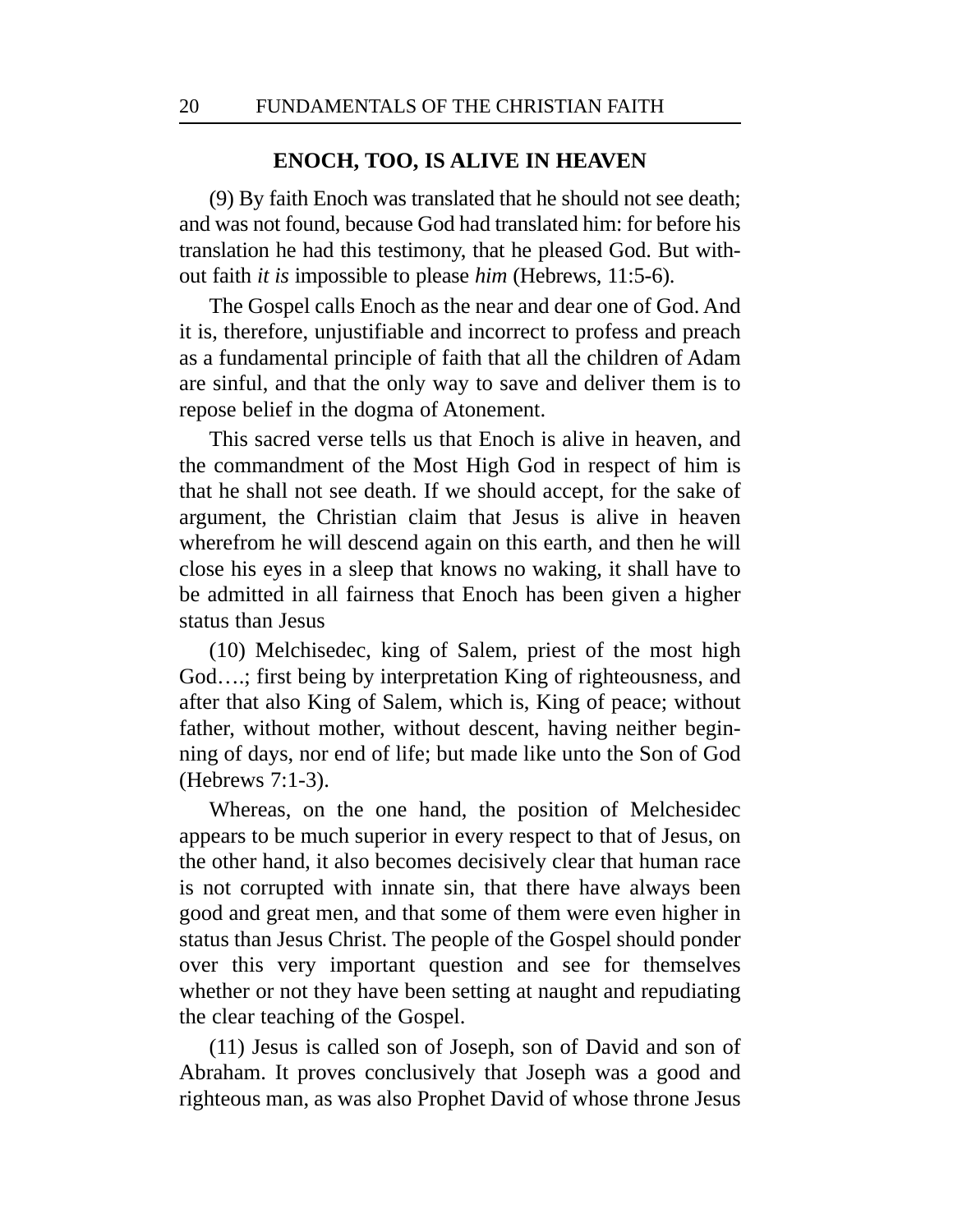was the rightful inheritor. Abraham is looked upon and regarded as their great progenitor by both the Jews and the Christians, and both take pride in calling themselves his progeny. Having accepted these great men as good and righteous and the near and dear ones of God, how can a sane and sensible man reconcile his conscience to the Christian notion that the whole of the human race is sinful by nature, and cannot be saved but by believing in Vicarious Atonement.

(12) It was a matter of belief with Jesus that the whole of the human race is not sinful, since both good and bad people are always found among all the nations of the world, and the sinners can return to the Right Path through repentance and become the dear ones of God. Jesus says that those who are healthy and "whole" need no physician, that is to say, those physically or spiritually sick can be cured by treatment, but there are, besides them, those who are sound in body and mind. Again, Jesus says that God's sun shines upon the good and the bad, and His rain falls on both the righteous and the sinners. Turn to Matthew (5:44-45) and read:

Love your enemies, bless them that curse you, do good to them that curse you, do good to them that hate you, and persecute you; that ye may be the children of your Father which is in heaven: for he maketh his sun to rise on the evil and on the good, and sendeth rain on the just and on the unjust.

To fly in the face of this clear and categorical teaching of Jesus, and believe in the dogma of Atonement, is but a great wrong.

# **BELIEF IN GOD REQUIRES OBEDIENCE TO HIS APOSTLE**

Jesus said that for the achievement of eternal and everlasting life, it is essentially necessary that man should believe in the One True God, and it is equally necessary that one should believe in the apostleship of the prophet Jesus. In order to acquaint His servants with the ways that lead into His presence, God picks up a righteous man to be His apostle, and he, with the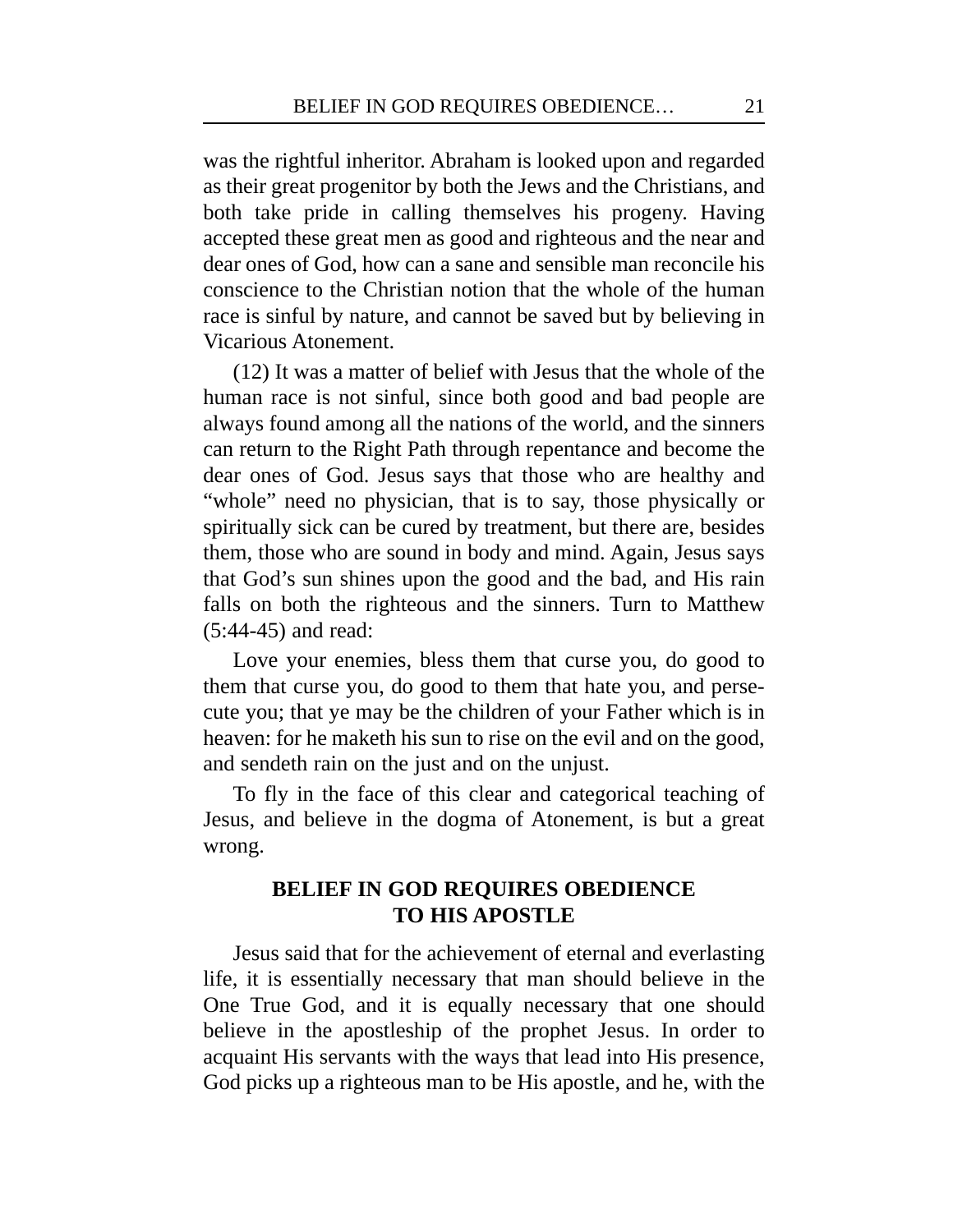blessing and grace of Divine guidance and his own excellent example, sets people on the Right Path. With reference to these two very important articles of faith, the Gospel has inculcated:

(1) And this is life eternal, that they might know thee, the only true God, and Jesus Christ, whom thou has sent [as thy apostle] (John, 17:3).

(2) Addressing his disciples, Jesus said:

He that receiveth you receiveth me, and he that receiveth me receiveth him that sent me (Matt., 10:40).

(3) Again:

Whosoever shall receive me, receiveth not me, but him that sent me (Mark, 9:37).

In these verses Jesus has expounded very explicitly the real purpose for which an apostle is sent, namely, to impart unto the people a knowledge of the Divine Being, and to call upon them to obey the Commandments of God, and to follow in the footsteps of this apostle. But the followers of the apostle, there is no gainsaying this fearful fact, either through mistake or having been overwhelmed with excessive love for him, invest him with Divinity instead of looking upon him as an apostle of God.

(4) He that hath received his testimony hath set to his seal that God is true. For he whom God hath sent speaketh the words of God (John, 3:33-34).

Here Jesus professes that he was God's apostle who appeared among his people to teach them the most important principle of the unity of God.

#### **JESUS, A HUMAN BEING AND AN APOSTLE OF GOD.**

In the verse quoted above, some very valuable truths have been stated: *first*, that Jesus was an apostle of God; *second*, that the teaching which he imparted unto the people was not his own, but it had been revealed unto him by the Most High God, and those who accepted that teaching set a seal on the fact of God's existence. And this is, of a truth, the intended purpose of religion.

(5) God's word came upon Jesus: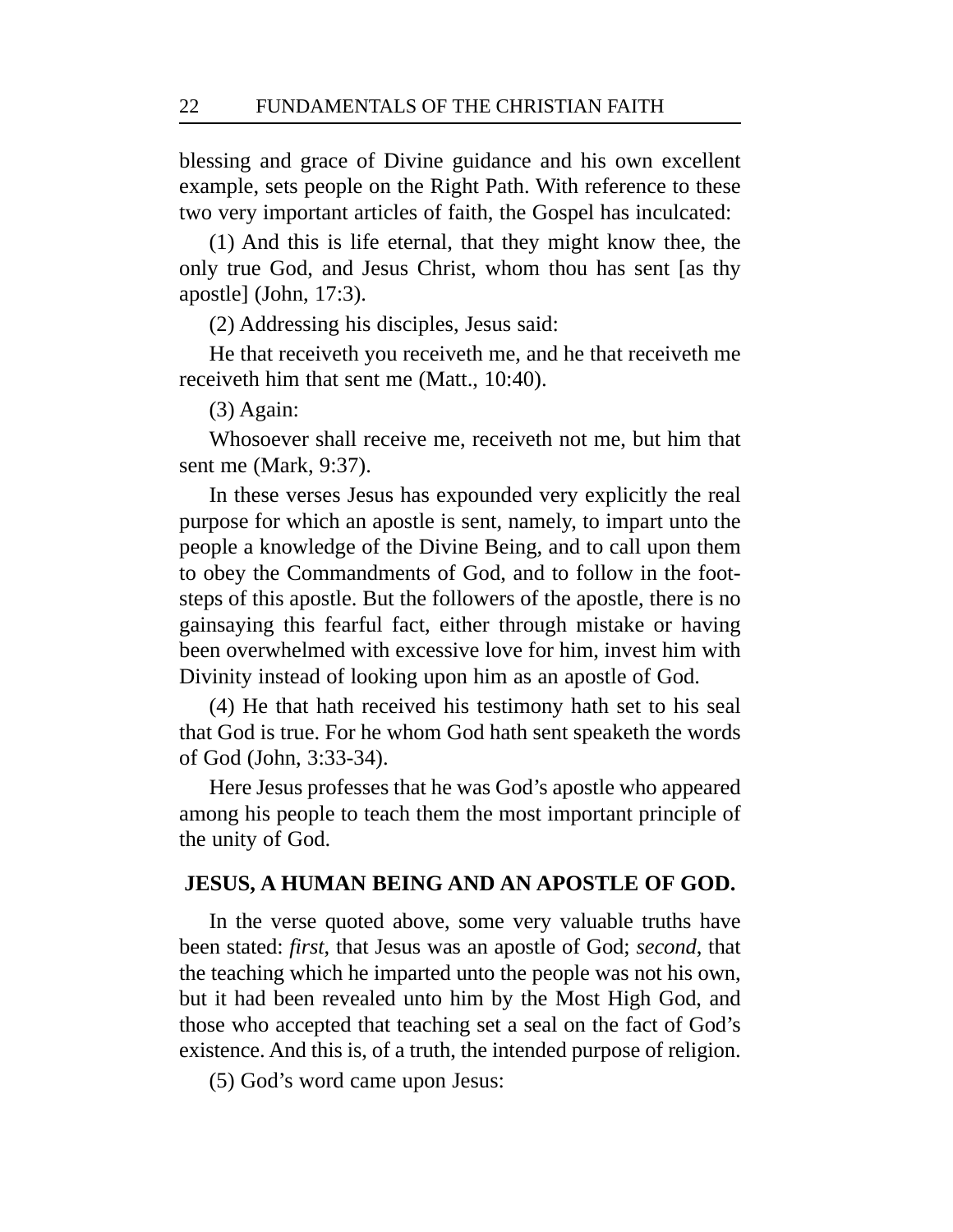If ye were Abraham's children, ye would do the works of Abraham. But now ye seek to kill me, a man that hath told you the truth, which I have heard of God (John, 8:39-40).

#### **JESUS WAS AN APOSTLE OF GOD**

Jesus answered them, and said, My doctrine is not mine, but his that sent me (John, 7:16).

If I honor myself, my honor in nothing: it is my Father that honoreth me; of whom ye say, that He is your God (John, 8:54).

For I have not spoken of myself; but the Father which sent me, he gave me a commandment, what I should say and what I should speak (John, 12:49).

Now we know that God heareth not sinners: but if any man be a worshipper of God, and doeth his will, him he heareth (John, 9:31).

These are precious truths which have been set forth with clarity to convince us that Jesus was not God, but was God's apostle, who preached that the pleasure of God can be obtained by worshipping Him and doing His will. Jesus has also stated that mankind consists of those who sin against God, and those who do His will; all mankind is not sinful. Jesus has again described himself as an apostle, and stated in categorical terms that the teaching preached by him was not his own personal word, but the Word of the Most High God, which he received and communicated to the people. The inevitable logical conclusion, therefore, is that if Jesus had called himself an apostle, he was, most surely, a human being, and the term "man" used in respect of him in John 8:40 supports the view that he was but a mortal.

(6) The Gospel has the following fact on its record:

And Jesus lifted up *his* eyes, and said, Father I thank thee that thou hast heard me. And I knew that thou hearest me always: but because of the people which stand by I said *it*, that they may believe that thou has sent me (John, 11:41- 42).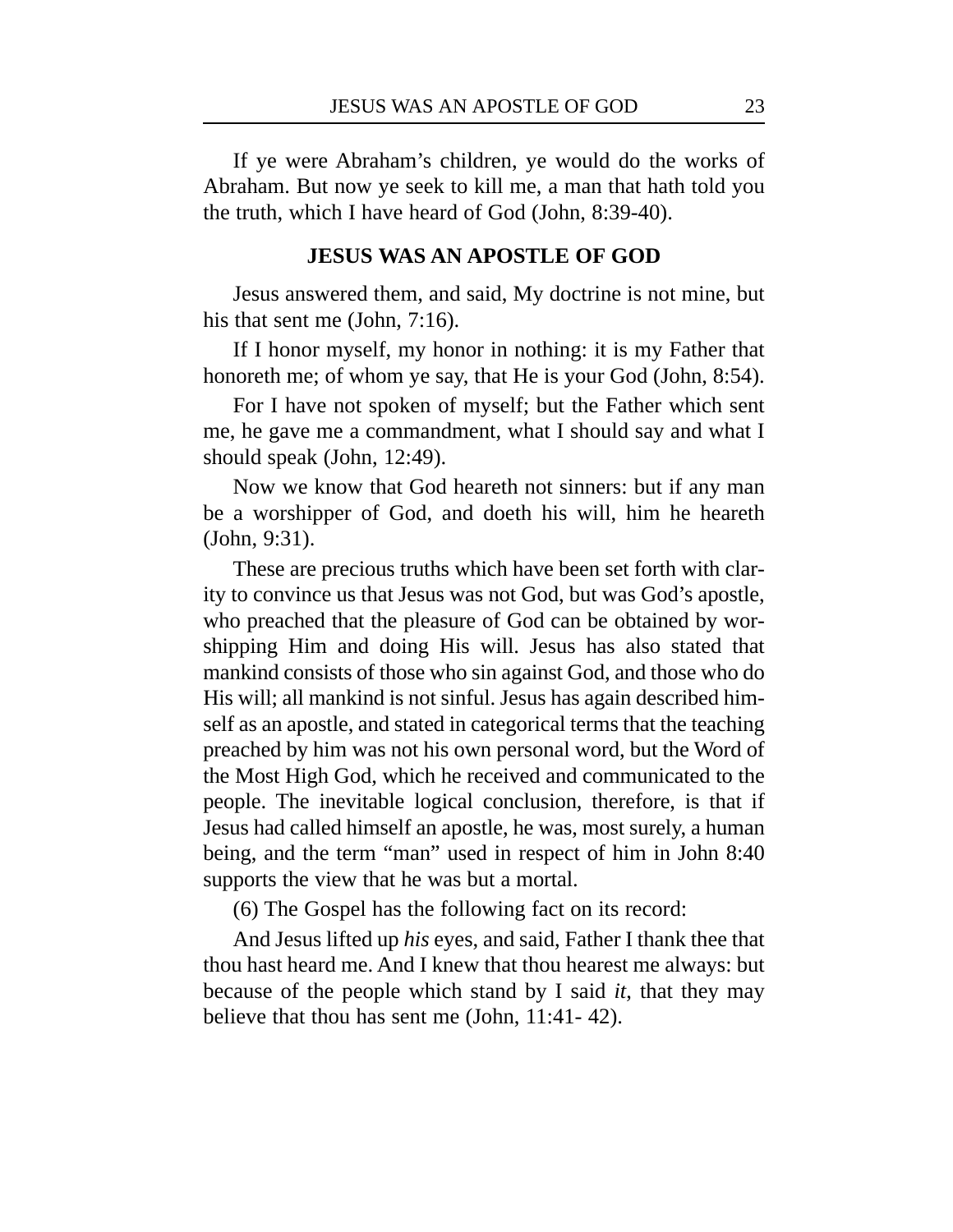#### **JESUS, A NEAR ONE OF GOD**

The above verse is quite enlightening. Here Jesus describes himself as the *near one* of God whose prayer is answered by Him invariably, and Jesus offers his thanks to the Most High God, that his prayer and supplication may create an effect on the minds of those around him, and they may be persuaded to believe that he is a Divine messenger.

(7) Jesus cried and said, He that believeth on me, believeth not on me, but on him that sent me (John, 12:44).

The sole fact of his being sent by God as an apostle, as expounded in this verse, was that people might repose their faith in the Most High God.

(8) Said Jesus:

I have not spoken of myself; but the Father which sent me, he gave me a commandment, what I should say, and what I should speak. And I know that his commandment is life everlasting (John, 12:49-50).

Jesus has lucidly proclaimed, in this verse, that he had been sent by the Most High God or, in other words, he was an apostle of God, and that whatever he spoke, he spoke under Divine Commandment, and that it was not his own word which he spoke, but the Word of God which infuses life eternal; just as he had said according to Matthew (4:4) that:

Man shall not live by bread alone, but by every word that proceedeth out of the mouth of God. God's Word is that beneficial heavenly water which enlivens the soil of human heart. Jesus also said:

Verily, verily, I say unto you, He that receiveth whomsoever I send receiveth me; and he that receiveth me receiveth him that sent me (John, 13:20).

This text draws, as it were, a boundary line between the assignment of a prophet and the domain of God Almighty.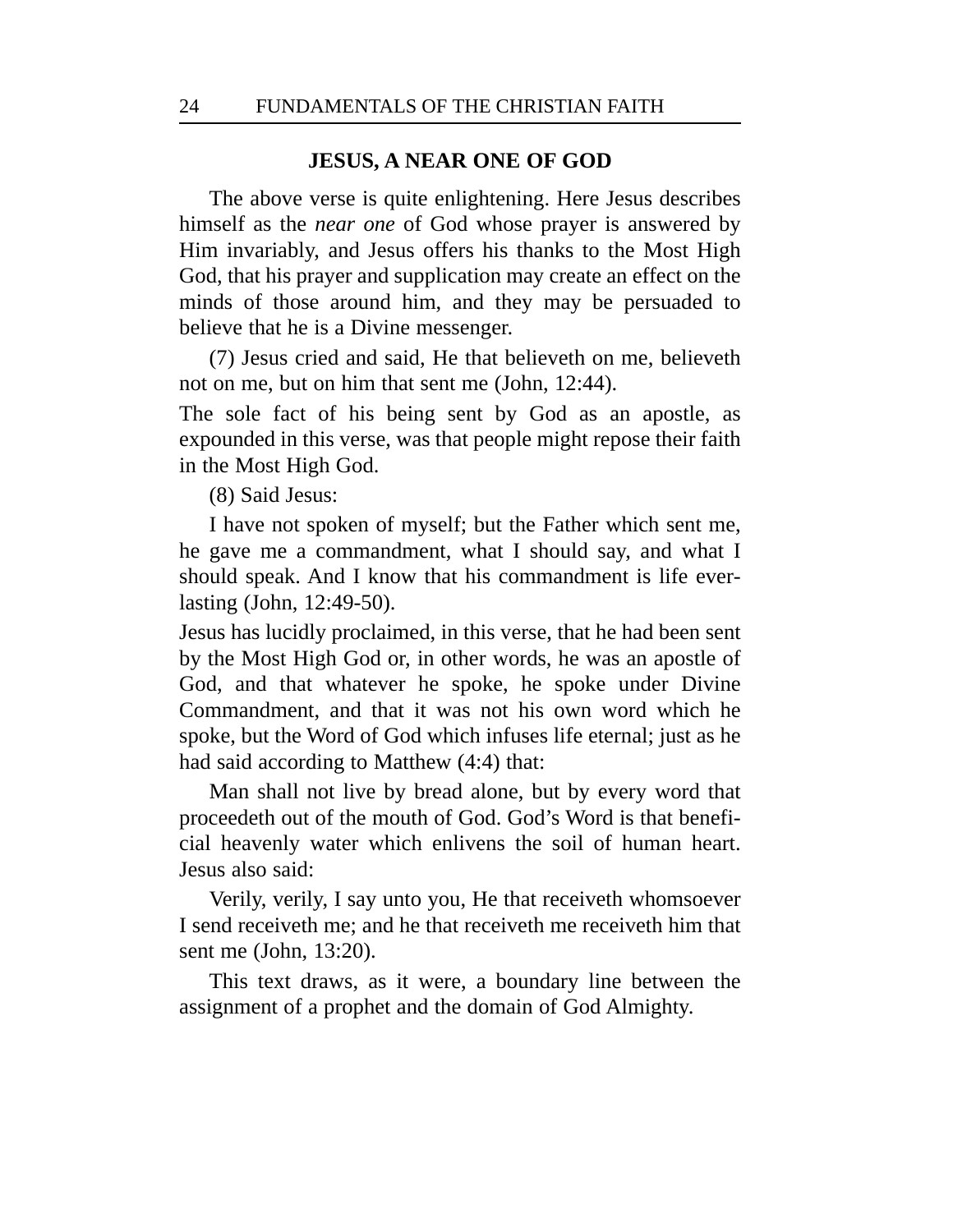### **SIGN OF THE NEAR ONES OF GOD**

Jesus has pointed out that the near and dear ones of God are those who obey and carry out, to their best, the commandments of the Mot High God. In the verses quoted above Jesus has included himself in the list of God's chosen men and His apostles.

# **JESUS, NOT GOD, BUT GOD'S APOSTLE**

The following sacred texts, in which the term *prophet* has been used in respect of Jesus, may now be read with advantage. When the opponents of Jesus raised objections against him, and refused to accept him as an apostle of God, Jesus said in reply that every nation had been indulging in such cruel treatment of the prophet of their age. It would be useful to reproduce below the text in which a mention has been made of the raillery and ridicule poured on him, and how Jesus calmed his conscience, saying that such an ill-treatment had invariably been meted out to the prophets.

### **JESUS WAS NOT GOD, BUT MAN**

(1) And when he was come into his own country, he taught them in their synagogue, insomuch that they were astonished, and said, Whence hath this *man* this wisdom, and *these* mighty works? Is not this the carpenter's son? Is not his mother called Mary? And his brethren, James, and Joses, and Simon, and Judas? And his sisters, are they not all with us? Whence then hath this *man* all these things? And they were offended in him. But Jesus said unto them, A prophet is not without honor save in his own country, and in his own house (Matt., 13:54-57).

A study of this sacred text discloses the hard fact that people looked upon and believed Jesus to be a man and the son of a man, saying that Jesus was born of his mother Mary, in the house of a carpenter, and that his parents had children, both boys and girls other than Jesus, and that it was odd that, being a man, a human being like themselves, he should put forth such big claims. Jesus said in reply: It is true that I am a human being. But it is also true that the Most High God picks up, from among the human beings, a man to be His prophet. I am also a prophet.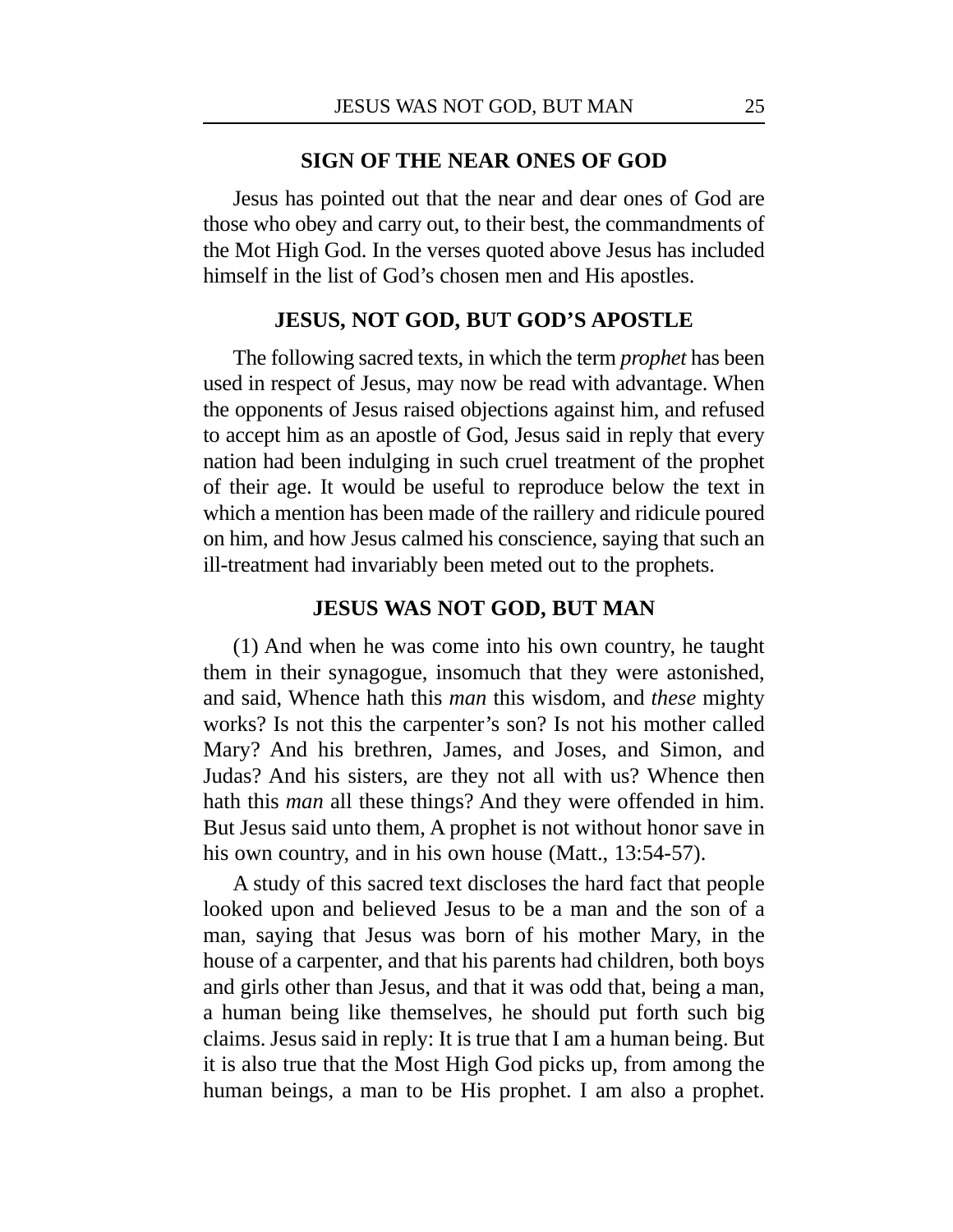Prophets, in the past, had likewise been cruelly treated by their respective peoples. Instead of believing in them, the people deprecated and denounced them.

(2) And when he was come into Jerusalem [riding an ass], all the city was moved, saying, Who is this? And the multitude said, This is Jesus the prophet of Nazareth of Galilee (Matt., 21:10-11).

(3) The woman saith unto him, Sir, I perceive that thou art a prophet (John, 4:19).

(4) For the Holy Ghost was not yet *given*; because that Jesus was not yet glorified. Many of the people therefore when they heard this saying, said Of a truth this is the Prophet (John, 7:39-40).

These texts point out very clearly that Jesus was not God, but he was sent by God.

(5) Jesus remained on the Cross for a short period of three hours. He had fallen into a state of complete unconsciousness, and was not dead, so that when his side was speared (John, 19:34), blood rushed out of his body. One Joseph of Arimathaea, an honorable counselor of the State, who was also a disciple of Jesus (John, 19:38), took and carried him in that condition to his garden, and placed him in a room (John, 19:41) hewn for him in a rock, above the surface of the ground, and a huge stone was rolled to the entrance of the room. Blood had already started circulating in his body; the fresh air of the garden further helped him regain consciousness. Jesus got up and went into the garden, but for fear of being apprehended again, he dressed himself as a gardener (John 20:15). And it so happened that two men went that same day to a village, and they talked together of all these things which had happened. And it came to pass that Jesus himself drew near, and walked along with them. But their eyes were holden that they should not know him (Luke, 24:13-16). Jesus asked them what things they had been talking of, one to another, as they walked. One of them said to him in reply that he was the only stranger in Jerusalem who knew not the things that had come to pass there in those days:

And he [Jesus] said unto them, What things? And they said unto him, Concerning Jesus of Nazareth, *which was a prophet*,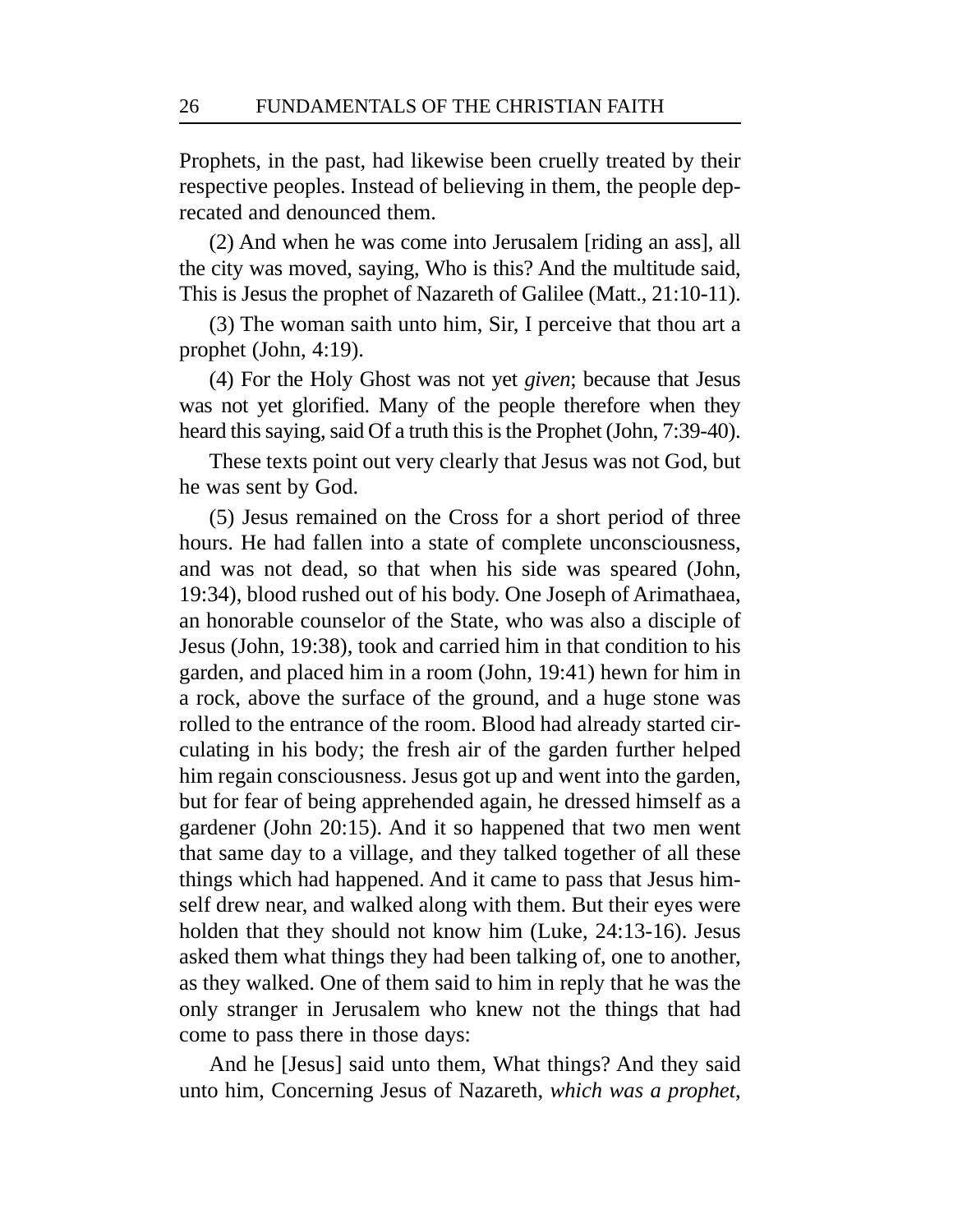mighty in deed and word before God and all the people (Luke, 24:19).

Jesus heard this talk, and, finding it correct and true, contradicted it not; for , a prophet he was, of a truth, and prophets, not gods are crucified and slain.

(6) Then he [Jesus] said unto them [his disciples], O fools, and slow of heart to believe all that the prophets have spoken (Luke, 24:25).

Admonishing his disciples in this way, Jesus called himself a prophet, in whom prophecies were fulfilled.

(7) Jesus said:

An evil and adulterous generation seeketh after a sign; and there shall no sign be given to it, but the sign of the prophet Jonas: for as Jonas was three days and three nights in the whale's belly; so shall the Son of man be three days and three nights in the heart of the earth (Matt., 12:39-40).

Describing his resemblance with Prophet Jonah, Jesus made it clear that he was also a prophet, and that he would face the same situation as fell to the lot of Jonah. Jonah was swallowed *alive* by the whale, and *alive* was he vomited out. Jesus, thus outlining his resemblance with Prophet Jonah, proclaimed that he was also a prophet and, like Jonah, he would be put into the grave *alive* and *alive* he would come out from there. Accordingly, the angels had informed the women in a vision that he was alive. Jesus did not confine his comparison to one prophet alone; he repeated his comparison with Solomon as well (Luke, 11:31). Jesus claimed that he was one of the prophets.

## **JESUS, THE SON OF A PROPHET**

(8) While the Pharisees were gathered together Jesus asked them, saying, What think ye of Christ? whose son is he? They say unto him, *The son* of David (Matt., 22:41-42).

Jesus it is clear, was the son of Joseph, son of David, son of Abraham, son of Adam. Jesus took this reply of the people to be correct and true, that he was the son of David, i.e. the son of a prophet. Jesus was indeed a mortal born of mortal parents.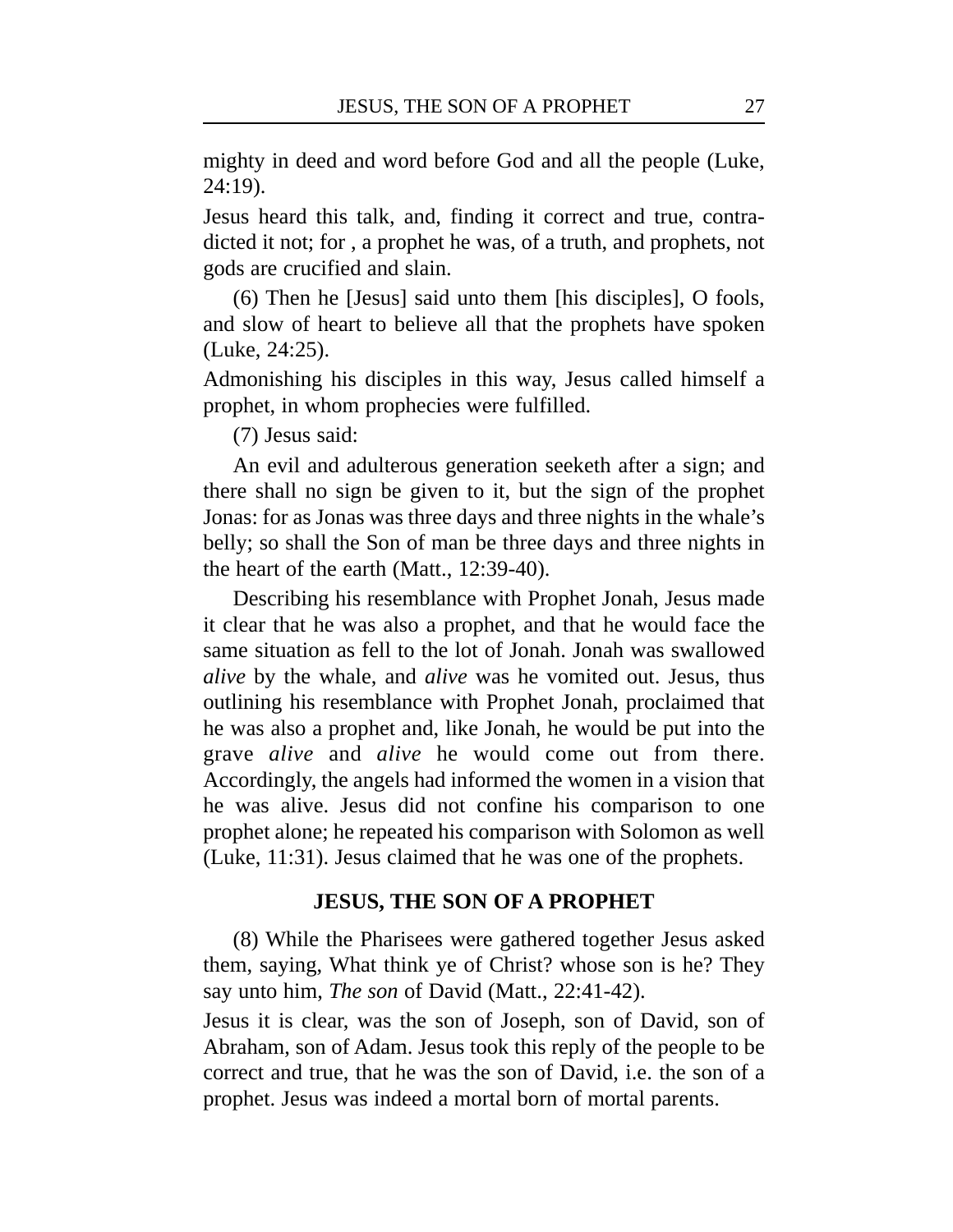### **JESUS INCLUDED HIMSELF AMONG PROPHETS**

(9) Woe unto you, scribes and Pharisees, hypocrites! because ye build the tombs of prophets, and garnish the sepulchers of the righteous, and say, If we had been in the days of our fathers, we would not have been partakers with them in the blood of the prophets. Wherefore ye be witnesses unto yourselves, that ye are the children of them which killed the prophets….Y*e* serpents, *ye* generation of vipers, how can ye escape the damnation of hell? Wherefore [God had said], behold, I send unto you prophets, and wise men, and scribes: and *some* of them ye shall kill and crucify….Verily I say unto you, [that the chastisement of] All these things shall come upon this generation. O Jerusalem, Jerusalem, *thou* that killest the prophets, and stonest them which are sent unto thee….Behold, your house is left unto you desolate (Matt., 23;29-38).

These verses make it abundantly clear that Jesus included himself among the Prophets, and also expressed his apprehension of meeting with the same treatment as was meted out to other prophets; that his opponents intended to kill him, but the end of such wicked people would indeed be disastrous and grievous. Jesus also made it clear that the Most High God expressed His sorrowfulness and grief on such people, saying, "You build the tomb of the prophets, but your fathers persecuted and killed them."

Jesus consoles himself with the following realization:

Therefore also said the wisdom of God, I will send them prophets and apostles, and *some* of them shall slay and persecute (Luke, 11:49).

This realization shows that Jesus classed himself with the Prophets.

#### **JESUS WAS LIKE OTHER PROPHETS**

(10) [Like other prophets, Jesus, the son of man] must suffer many things, and be rejected of this generation. And as it was in the day of Noe, so shall it be also in the days of the Son of man….the day that Noe entered into the ark, and the flood came,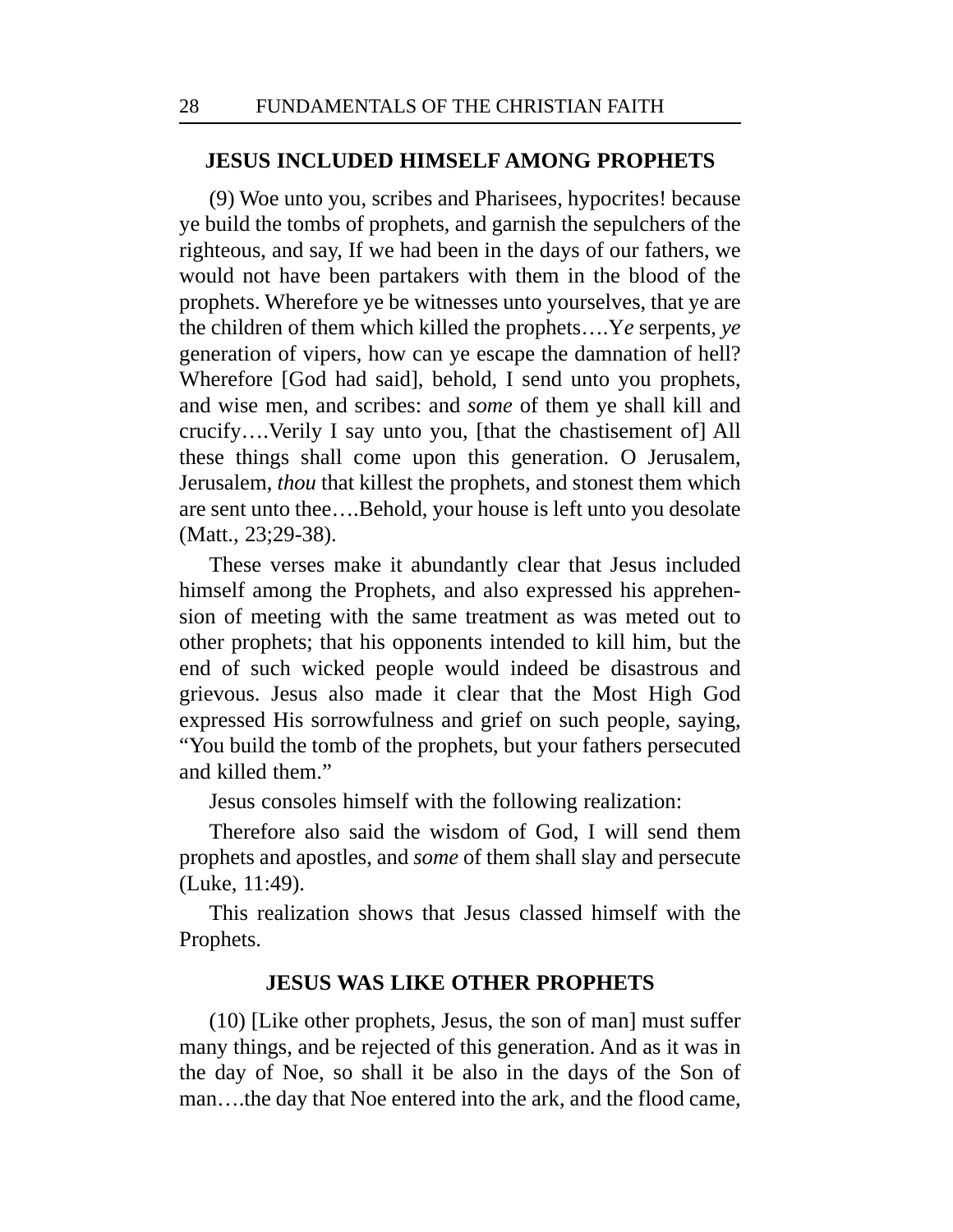and destroyed them all….But the same day that Lot went out of Sodom it rained fire and brimstone from heaven, and destroyed *them* all. Even thus shall it be in the day when the Son of man is revealed (Luke, 17:25-30).

These verses speak of Jesus' resemblance with the Prophets Noah [Noe] and Abraham, which means that he was a prophet like other prophets, and that just as those people who received not and rejected the Prophets were punished by God, in the same way, the denial of Jesus would draw upon his opponents the wrath and resentment of heaven.

#### **FALSE PROPHETS**

Jesus had warned his people that there would appear false prophets and false Christs and that they should not be deceived by them. His own words read:

For many shall come in my name, saying, I am Christ; and shall deceive many (Matt., 24:5).

For there shall arise false Christs, and false prophets, and shall shew great signs and wonders; insomuch that, if *it were* possible, they shall deceive the very elect (Matt., 24:24).

The Gospel of Mark, too, has the same prediction on record (13:22):

For false Christs and false prophets shall rise, and shall shew signs and wonders, to seduce, if *it were* possible, even the elect.

One gathers from these verses that the words "Prophet" and "Christ" (Messiah) are but the titles of God's Messengers and the very same titles were shared by Christ himself because he was also one of God's Messengers, and as such he was a human being. Jesus accordingly has called himself *Prophet* and Christ. Moreover, in the verses quoted above, mention has been made of the fact at the time of false prophets and false Christs, good and righteous people will also be present. It is, therefore, proved (1) that Jesus was but a prophet and (2) that the entire world is not full of sinners only, but there have been righteous persons in every nation, chosen by the Most High God. The words of Jesus that every age witnessed the presence of righteous people exon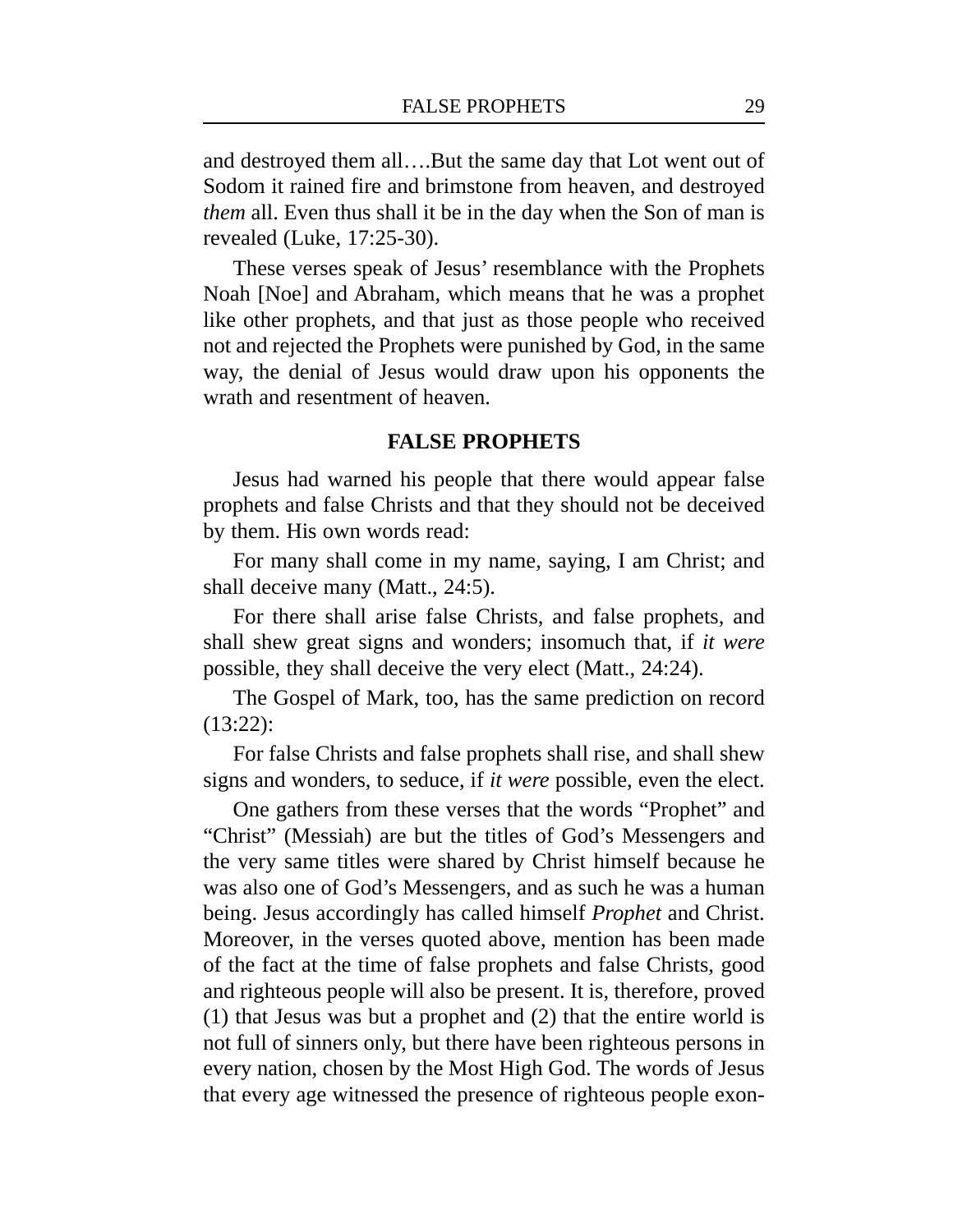erate mankind from the charge of being sinful by nature. This strikes also at the very root of the dogma of Atonement.

#### **JESUS, A HUMAN BEING**

(1) The Gospels present Jesus as a human being, calling him son of Joseph, son of David, a son of Abraham, son of Adam. In his genealogy there are women as well as men, proving thereby that Jesus was but a human being, belonging to the human race. He said that he was the son of David, and had come to inherit David's throne. Once, his mother reprimanded him, saying, "Son, your father and I have been searching after you sorrowfully. Why did you treat us like that, and, without informing us, got separated from us?" The Gospel of Luke has on record the words spoken by Jesus' mother and the answer given by Jesus:

…and his mother said unto him, Son, why hast thou dealt with us? behold, thy father and I have sought thee sorrowing. And he [Jesus] said unto them, How is it that ye sought me? Wist ye not that I must be about my Father's business? And they understood not the saying which he spake unto them (Luke, 2:48-50).

### **JESUS HAD A HUMAN FATHER**

(2) This statement of the Gospel, *behold, thy father and I have sought thee sorrowing*, proves conclusively that Jesus had both the parents, father and mother. And it was his mother's testimony that Joseph was his father. When the mother reprimanded Jesus, he, instead of showing regret and remorse, took them to task in return, but they could not understand his words. Jesus meant to say that they were his physical parents, and that he had a Spiritual Father also, the preaching and propagation of Whose commandments was his sacred duty to perform.

Now his parents went to Jerusalem every year at the feast of passover…as they returned, the child Jesus tarried behind in Jerusalem; and Joseph and his mother knew not *of it* (Luke, 2:41-43).

It has been repeated twice in these verses that Jesus had both father and mother, i.e. he was the son of Joseph and Mary.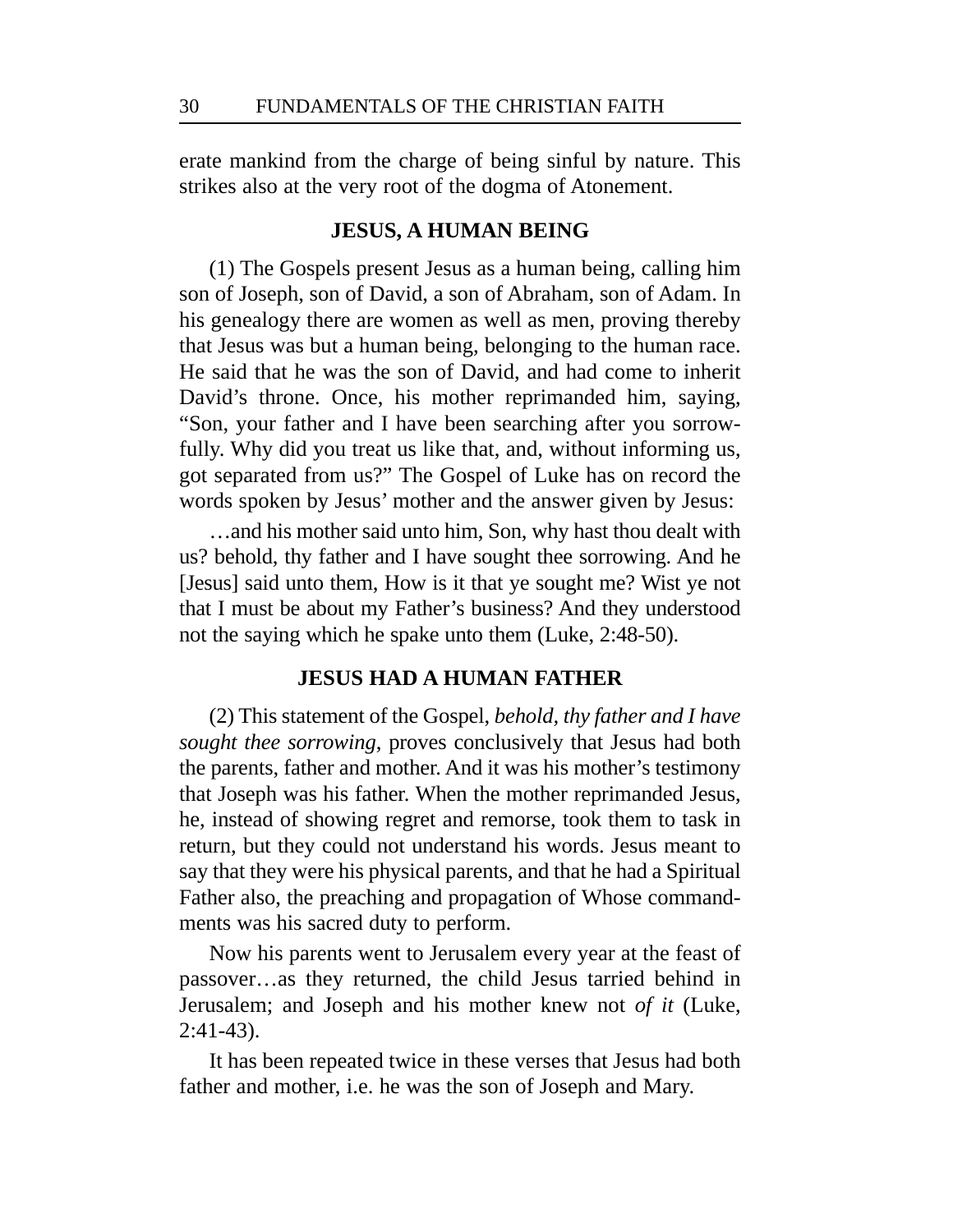And Jesus himself began to be about thirty years of age, being (as was supposed) the son of Joseph (Luke, 3:23).

The words enclosed within brackets had been inserted by some copyist of the Gospel in order to preach and propagate a wrong belief. But the purpose of the interpolator could not even then be achieved, for it is clear from the original text that Jesus was the son of Joseph. Mary herself testified to it, saying, *Behold, thy father and I have sought thee sorrowing*. The record of Matthew(1:16) also shows that the copyist is wrong in inserting words of his own into the Gospel:

(3) Jacob begat Joseph, the husband of Mary, of whom was born Jesus, who is called Christ.

It is regrettable to note that interpolations have found their way into the texts of the Gospels.

# **JESUS WORKED AS A CARPENTER FOR THIRTY YEARS**

(4) Is not this the carpenter, the son of Mary . . .? (Mark, 6:3).

It appears from this verse, read with Luke 3:23, that is was at the age of thirty that Jesus started his work of teaching and preaching. One is, therefore, naturally tempted to ask what he had been doing during the thirty years of his life. The answer to this question is furnished in Mark, 6:2-4, that he had been pursuing the profession of a carpenter, and, for that reason, people called him a carpenter:

And when the sabbath day was come, he began to teach in the synagogue: and many hearing *him* were astonished, saying, From whence hath this *man* these things? and what wisdom *is* this which is given unto him, that even such mighty works are wrought by his hands? Is not this the carpenter, the son of Mary, the brother of James, and Joses, and of Juda, and Simon? and are not his sister here with us? And they were offended at him. But Jesus said unto them, A prophet is not without honor, but in his own country, and among his kin, and his own house (Mark, 6:4).

This sacred text of the Gospel tells us that before embarking upon his mission, Jesus worked as a carpenter. We are further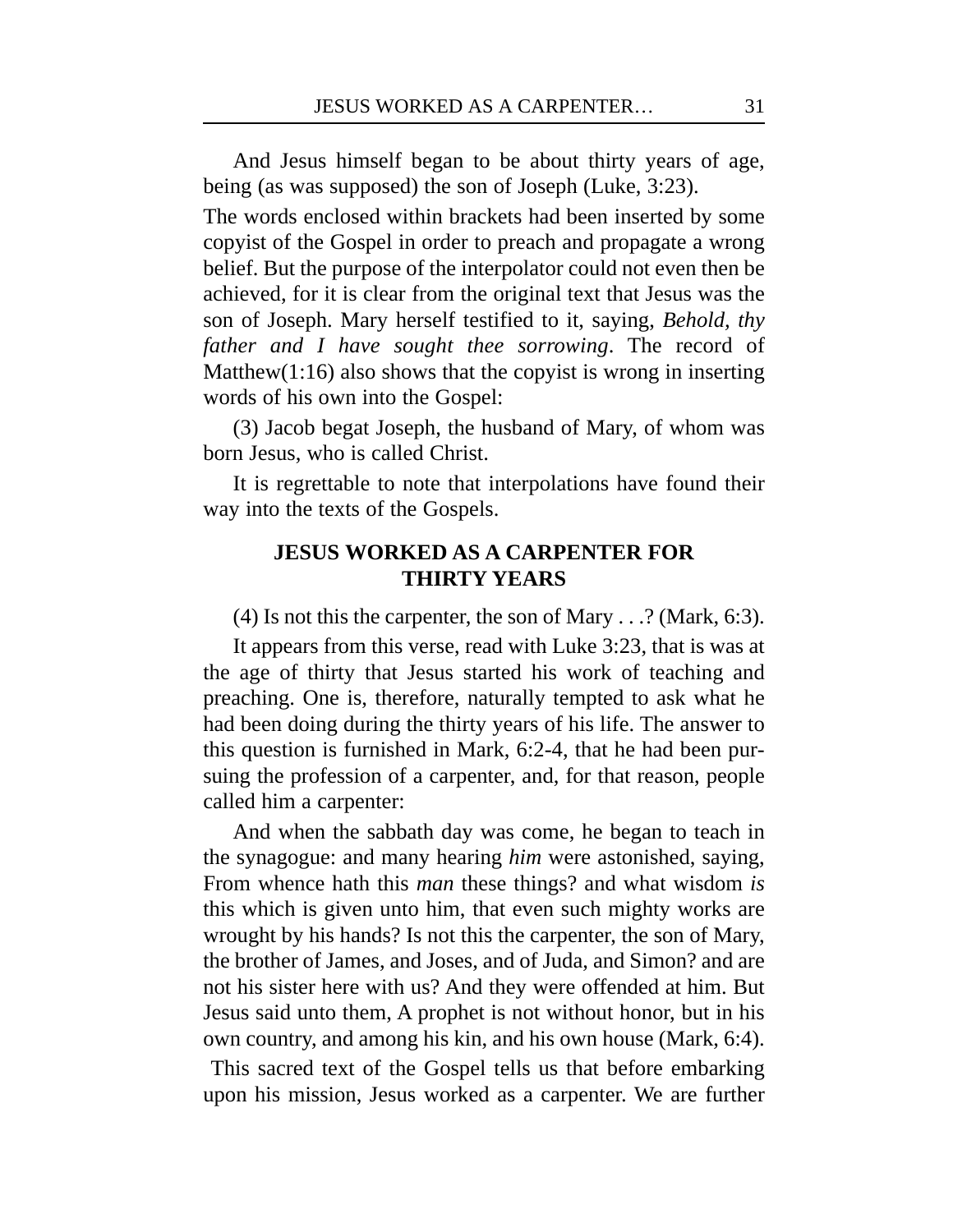told that, besides Jesus, four more brothers and some sisters were also given birth to by Mary, and Joseph was the father of them all.

## **JESUS WAS THE SON OF A CARPENTER**

(5) *Is not this the carpenter's son?*

[People said:] Is not this the carpenter's son? is not his mother called Mary? and his brethren, James and Joses, and Simon, and Judas? And his sisters, are they not all with us? Whence then hath this *man* all these things? And they were offended in him. But Jesus said unto them, A prophet is not without honor, save in his own country, and in his own house (Matt., 13:55-57).

Both Matthew and Mark state in unison that Jesus was by profession a carpenter, and the son of a carpenter. Both the Evangelists further state that children (boys and girls) other than Jesus were also born to Joseph and Mary. They also declare that Jesus claimed to be a prophet, and not the Divine Being, and that he was not the son of God, but the son of Joseph and Mary; it was, however, on account of his righteousness and rectitude that he was metaphorically called the Son of God.

(6) Jesus' childhood:

And Jacob begat Joseph, the husband of Mary, of whom was born Jesus, who is called Christ (Matt., 1:16).

(7) After the birth of Jesus, his parents apprehended danger to his life as stated in Matthew (2:13-15):

…behold, the angel of the Lord appeareth to Joseph in a dream, saying, Arise and take the young child and his mother, and flee into Egypt, and be thou there until I bring thee word: for Herod will seek the young child to destroy him. When he arose he took the young child and his mother by night, and departed into Egypt: and was there until the death of Herod.

(8) It is evident from this passage that Jesus' life was in danger, and it was for this reason that his parents, Joseph and Mary, fled from their country, and took refuge in Egypt. Such flight from danger is human, not Divine.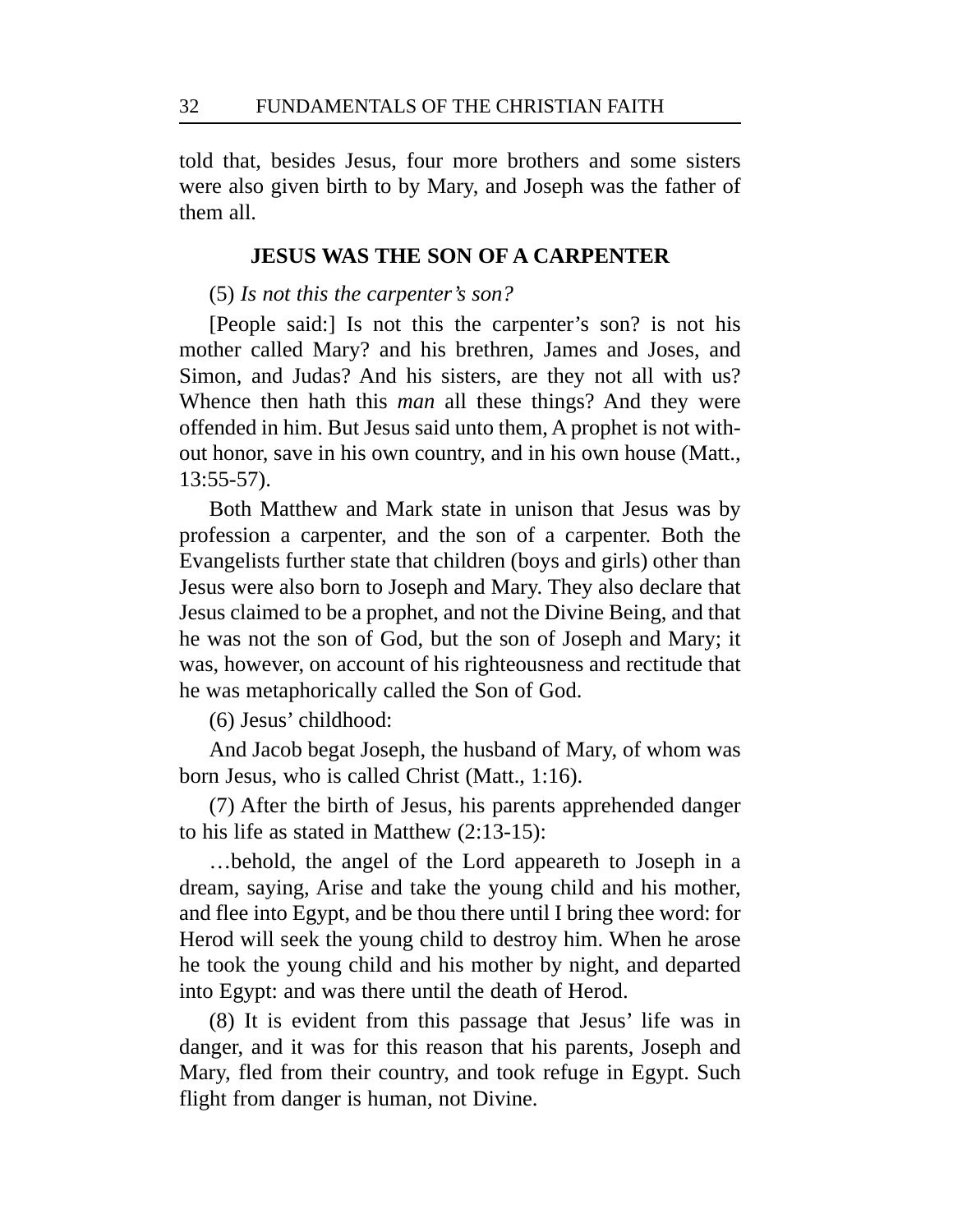(9) The logical conclusion, therefore, emerges that Jesus' parents knew full well that there was no Divinity in Jesus, otherwise not even a shadow of fear could ever have crossed their minds, nor would they have felt the necessity of fleeing from the enemy's country.

# **JESUS LIVED IN CONSTANT FEAR WHICH IS NOT AN ATTRIBUTE OF GOD**

There is yet another point which deserves to be carefully considered. According to psychologists, fear of danger generated during childhood leaves a lasting impress on the mind of a man and that is possibly the reason why Jesus remained a victim of fear and apprehension throughout his life and did not preach before the people openly, but always slipped away from the scene of danger to the place of secrecy and solitude. Jesus believed that his opponents were after taking his life, and he was, therefore, always fear-stricken, and prayed to be saved from the death of dishonor and disgrace.

When he was produced in the court of Pilate, out of fear, he was mute as if he had lost his power of speech, and could not utter a single word in self-defense. Pilate, of course, was highly astonished at the plight of Jesus. Similarly, when he regained consciousness after crucifixion, fearing his recapture he disguised himself as a gardener and kept hiding here and there for forty days, finally fleeing from his country to a place of safety. Had there been any Divinity in him, he would have availed himself of this golden opportunity to challenge his opponents and make them accept and acknowledge his claim. But, having been stricken with fear, he had become miserably nervous and spiritless. This hard fact goes to prove conclusively not only that there was not a whit of Divinity in him, but that he was not even a brave and courageous man.

# **JESUS WAS FROM THE SEED OF DAVID AND WAS NOT GOD**

(10) About the birth of Jesus, the angel gave the glad tidings to Mary in the following words: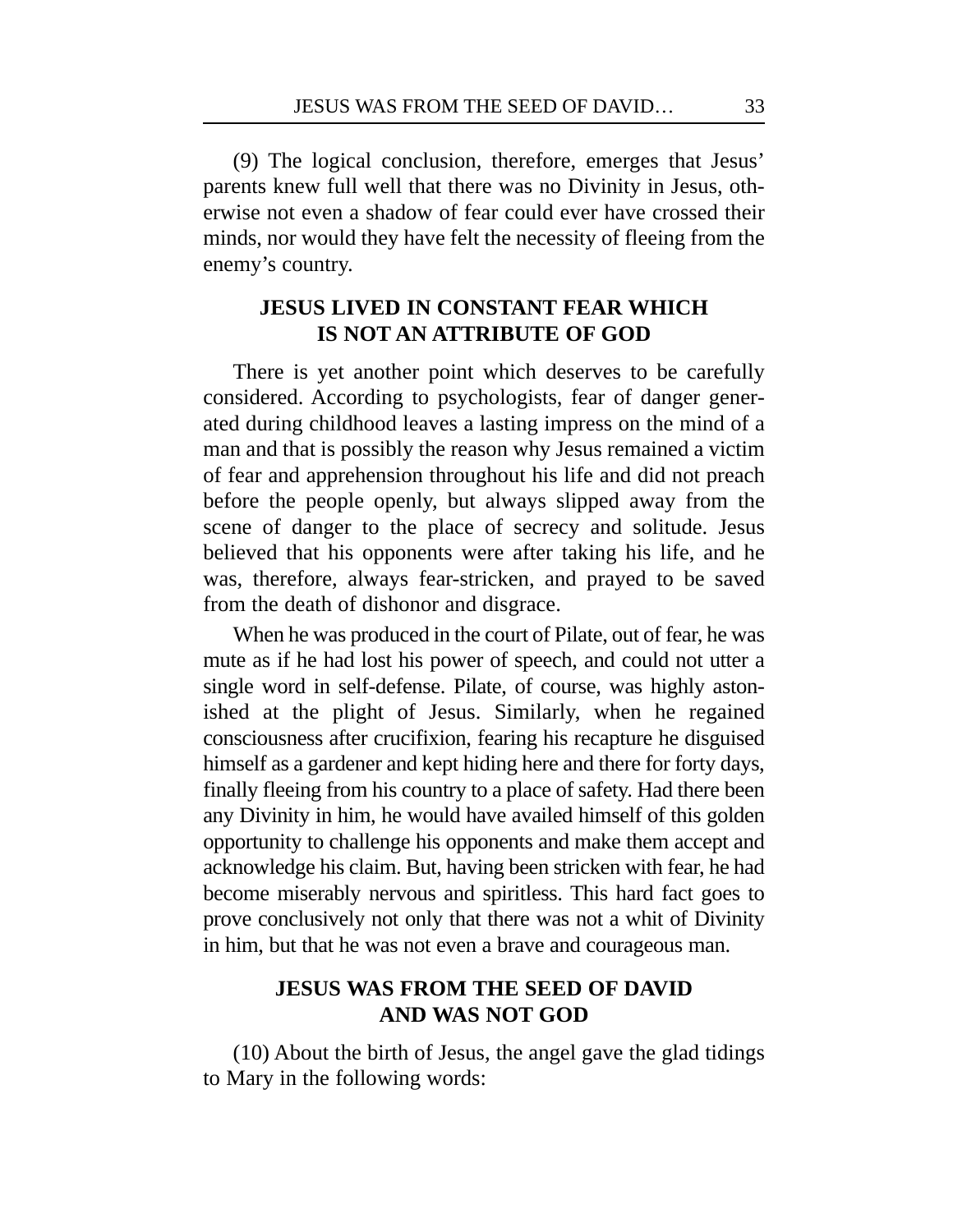And behold, thou shalt conceive in thy womb, and bring forth a son, and shalt call his name JESUS. He shall be great, and shall be called the Son of the Highest: and the Lord God shall give unto him the throne of his father David: and he shall reign over the house of Jacob for ever; and of his kingdom there shall be no end (Luke, 1:31-32).

In this prophecy, the words, *the Lord God shall give unto him the throne of his father David*, need careful thought. There is no mention of both God and Jesus' father David and of David's throne being given unto Jesus. This verse alone is sufficient to prove conclusively that Jesus was from the seed of David, was destined to inherit David's throne, and that he was a mortal and not at all God Almighty Whose grace was being besought by Jesus in getting back the throne of his father David.

# **JESUS HAD BEEN RAISED ONLY FOR THE GUIDANCE OF THE CHILDREN OF ISRAEL**

Besides, the sole purpose for which Jesus had been sent was to collect the "lost sheep" of the house of Israel. He set before him no other purpose. Accordingly he declared that he had come to seek the "lost sheep" of Israel and that his mission was confined to the guidance of the children of Israel. Addressing a non-Israelite woman, Jesus announced in plain language:

…it is not meet to take the children's bread and to cast *it* unto the dogs. And she answered and said unto him, Yes Lord: yet the dogs under the table eat of the children's crumbs (Mark, 7:27-28).

Jesus called the other nations *dogs* and *swine*, for he considered the Jews to be the only chosen people of God. St. Matthew supports the fact that Jesus was averse to non-Jews:

Give not that which is holy unto the dogs, neither cast ye your pearls before swine (Matt., 7:6).

And it was with this purpose in view that Jesus gave the following direction to his disciples:

…Go not into the way of the Gentiles, and into *any* city of the Samaritans enter ye not: but go rather to the lost sheep of the house of Israel (Matt., 10:5-6).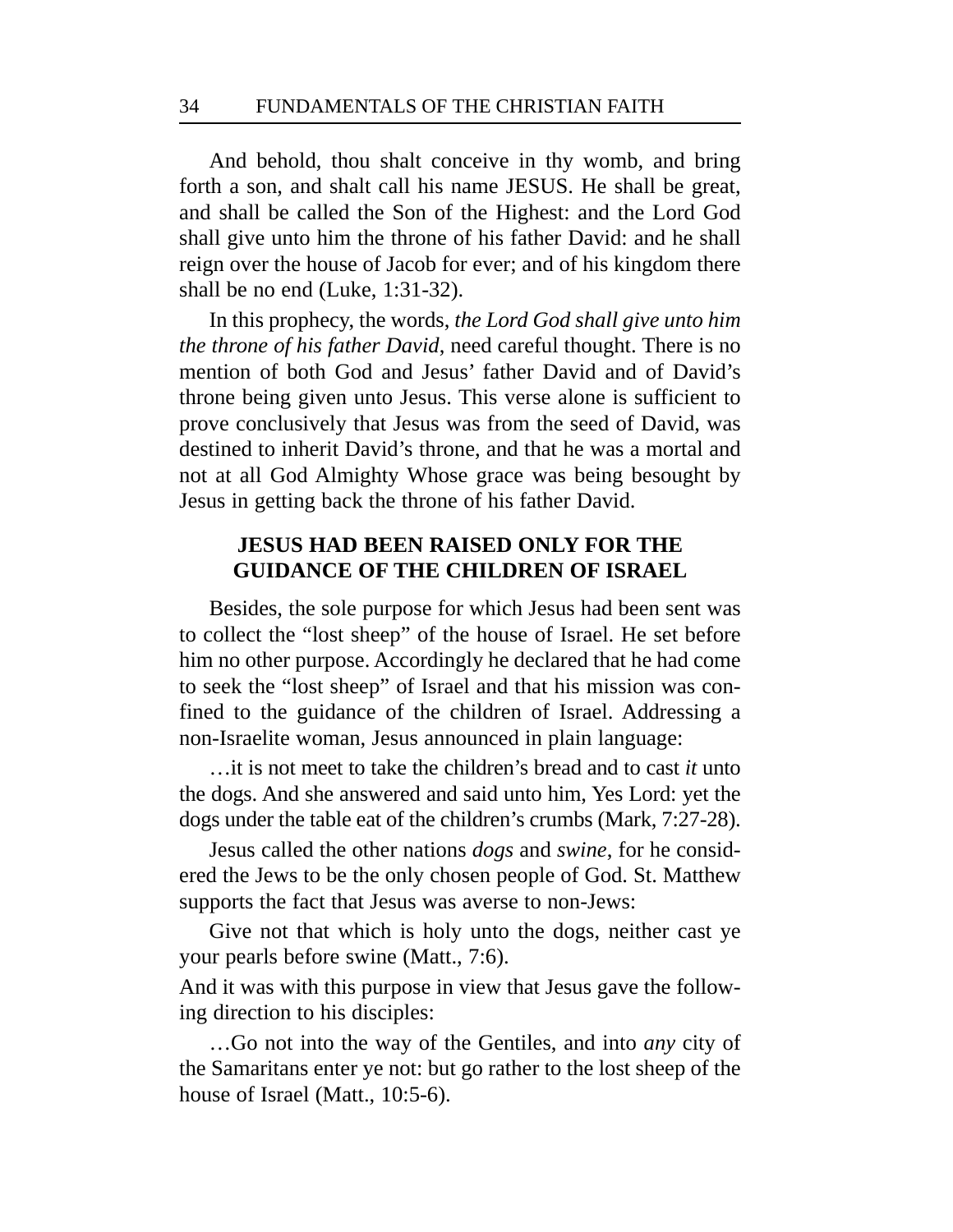In short, these passages make it clear that Jesus had come only for the guidance of the children of Israel, and to recapture and restore unto them their lost kingdom. Jesus never claimed that he had been raised for the guidance of all the nations of the world; he never professed that the entire human race was sinful by nature, and that he had come to bear the burden of their sins by laying down his life on the Cross. His mission was indeed definite.

(11) Jesus was circumcised, and his mother remained for forty days in a state of impurity. These are far from being the perfections of the Divine Being.

And when eight days were accomplished for the circumcising of the child, his name was called JESUS…. And when the days of her purification according to the law of Moses were accomplished, they brought him to Jerusalem to present *him* to the Lord; (as it is written in the law of the Lord, Every male that openeth the womb shall be called holy to the Lord) (Luke, 2:21- 23). Jesus was circumcised in accordance with the law of Moses, just as his forerunner, John the Baptist, was circumcised. His mother took her bath of purification after forty days, according to the Mosaic law, and then, to offer a sacrifice, they went to the synagogue with a pair of young pigeons.

Jesus was born exactly in the human way and his mother remained in a state of impurity for forty days in common with other women of the world, the Jewish rites and rituals on such occasions having been carefully observed. At the time of Jesus' birth, nothing peculiar took place to suggest that he was an extraordinary child, to say the least of his possessing Divinity. It was later that the people deified him and his mother, notwithstanding the humanly circumstances that attended the act of delivery.

## **JESUS, A FOLLOWER OF JEWISH LAW**

(12) Now his parents went to Jerusalem every year at the feast of the passover. And when he was twelve years old, they went up to Jerusalem after the custom of the feast. And when they had fulfilled the days, as they returned, the child Jesus tarried behind in Jerusalem (Luke, 2:41-43).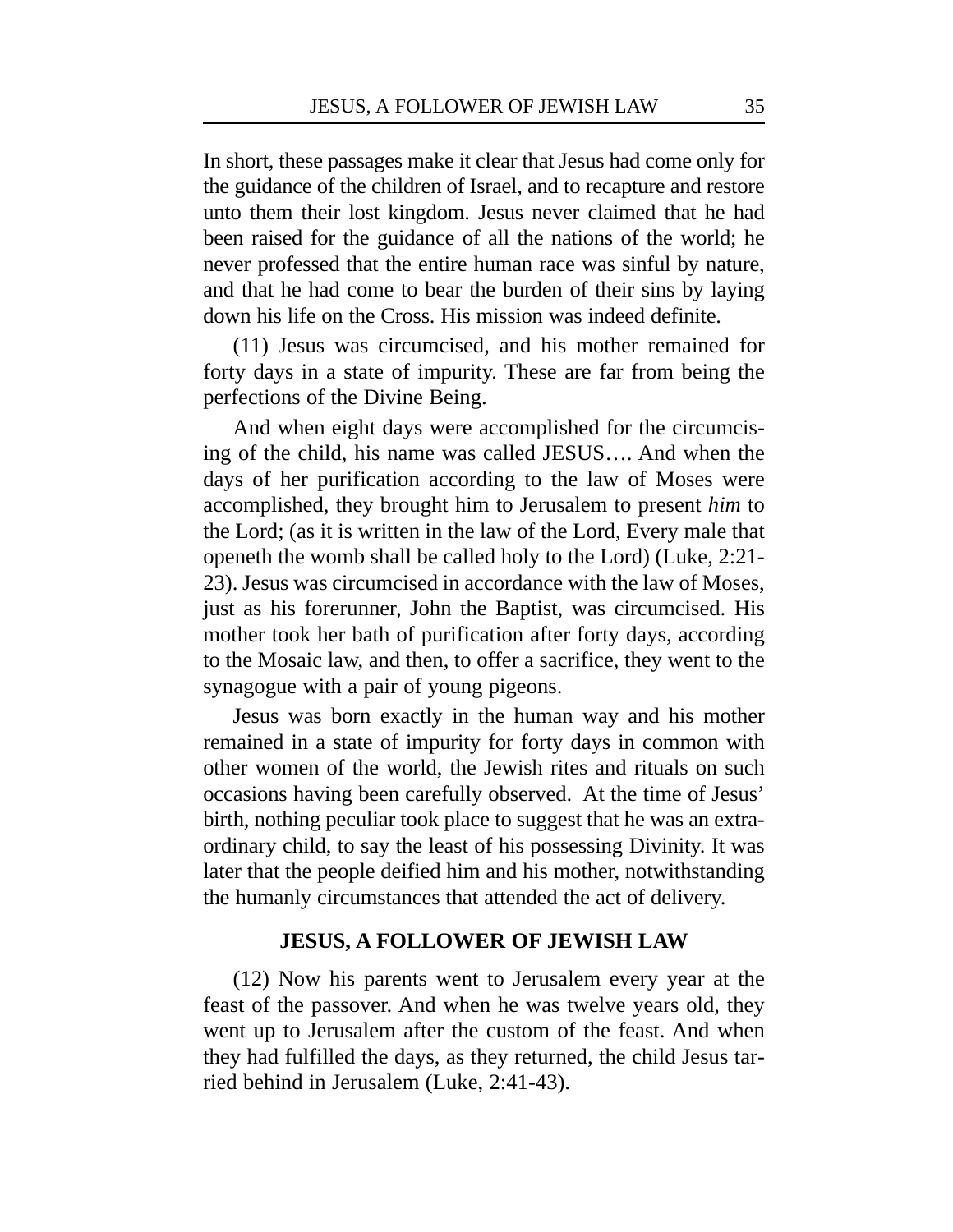This passage and those preceding it point to the fact that Jesus, his mother Mary and his father Joseph were Jews and followed the Jewish law. How, then, can Jesus be considered God?

# **JESUS' MENTAL AND PHYSICAL DEVELOPMENT LIKE OTHER HUMAN CHILDREN**

(13) And the child [Jesus] grew, and waxed strong in spirit, filled with wisdom: and the grace of God was upon him (Luke, 2:40).

That is to say, as Jesus grew up in age, his mental and physical capacities developed gradually, very much like other children.

## **THE GOSPELS REGARD JESUS AS A HUMAN BEING**

And Jesus increased in wisdom and stature, and in favor with God and man (Luke, 2:52).

It has again been repeated in this verse that the mental and physical faculties of Jesus developed gradually, and that on account of his righteousness and moral rectitude he gained favor with God and man. These qualities also show that Jesus was nothing more than a human being, and to raise him, therefore, from the plane of humanity to that of Divinity is an unjustifiable contradiction of the clear teaching of the Gospel.

## **NO HISTORICAL EVIDENCE OF JESUS**

Of the life-story of Jesus, only this much is known, as has been stated in the foregoing pages; there is also a mention of his missionary activities, limited only to a short period of three years. No account of his life prior to this period of three years, nor that of the period following crucifixion, when he regained consciousness and escaped to the Eastern countries has ever been committed to writing by any other chronicler. It is for this reason that some European writers have stated that Jesus is not an historical personage, meaning thereby that the details of the life-story of the man who has been installed on the pedestal of Divinity are not known. The fate of his disciples, too, in this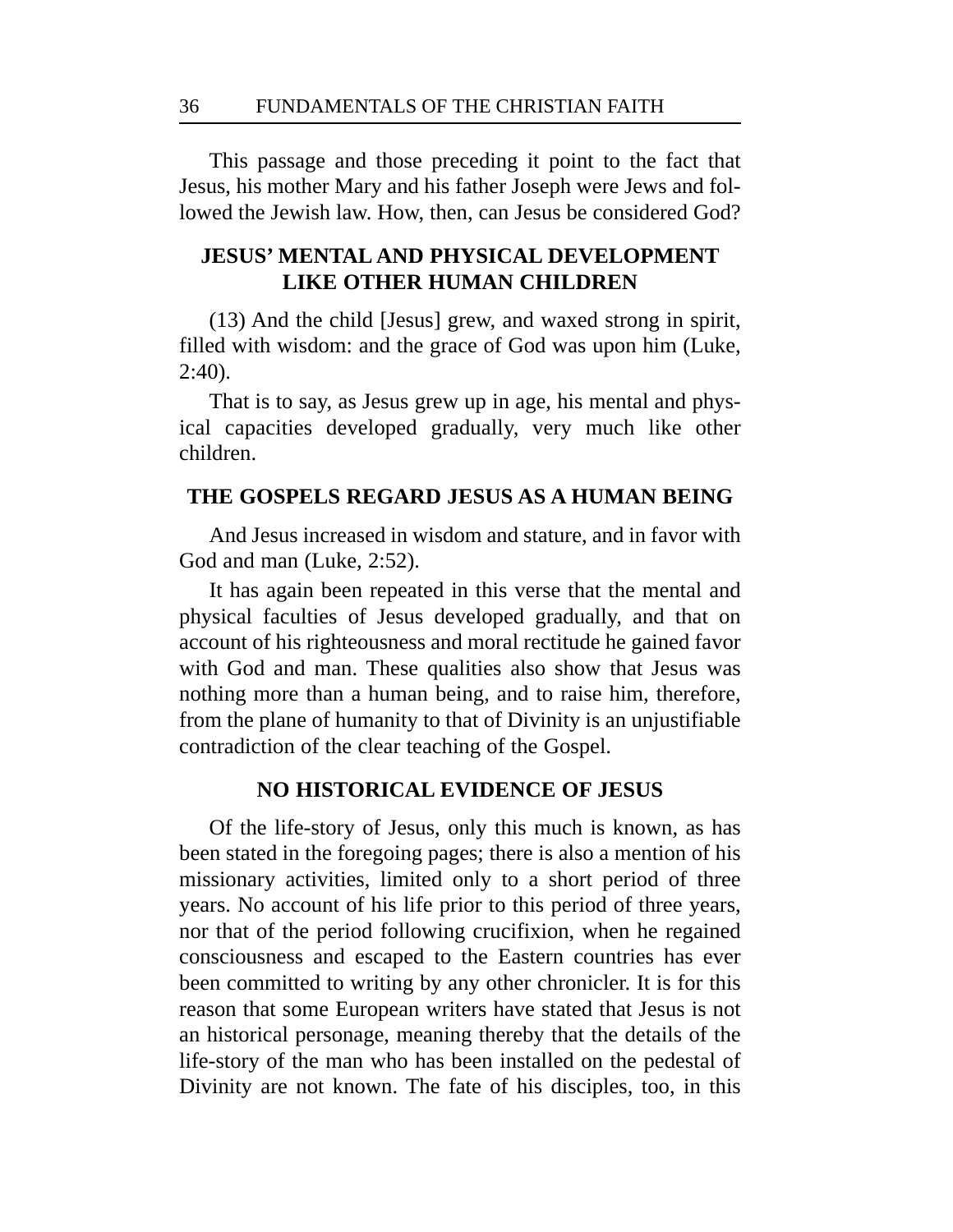respect seems to be no better than that of their Master; except for the fact that their names happen to be recorded in the pages of the Gospels, nothing more is known about them. But not to speak of these insignificant fellows, no one is acquainted even with the life-story of Joseph and Mary, nor of Jesus' brothers and sisters. It seems, as if, to have been ordained by God Almighty that there should remain no historical trace of the man who was to be deified by the people, nor any trace of his parents, or of his brothers and sisters, or even of his disciples.

## **HUMILITY AND HUMANITY OF JESUS**

And he said unto him, Why callest thou me good? *there is* none good but one, *that is*, God (Matt., 19:17).

Jesus answered, If I honor myself, my honor is nothing: it is my Father that honoreth me; of whom ye say, that He is your God (John, 8:54).

While confessing his humility and humanity, Jesus proclaimed that God was as much the Father of the Jews as He was his.

# **NO MENTION OF CHURCH DOGMA IN THE SERMON ON THE MOUNT**

The teaching of Jesus, called the *Sermon on the Mount*, reads as follows:

(1) Blessed *are* the poor in spirit: for their's is the kingdom of heaven.

(2) Blessed *are* they that mourn: for they shall be comforted.

(3) Blessed *are* the meek: for they shall inherit the earth.

(4) Blessed *are* they which do hunger and thirst after righteousness: for they shall be filled.

(5) Blessed *are* the merciful: for they shall obtain mercy.

(6) Blessed *are* the pure in heart: for they shall see God.

(7) Blessed *are* the peacemakers: for they shall be called the children of God.

(8) Blessed *are* they which are persecuted for righteousness' sake: for their's is the kingdom of heaven.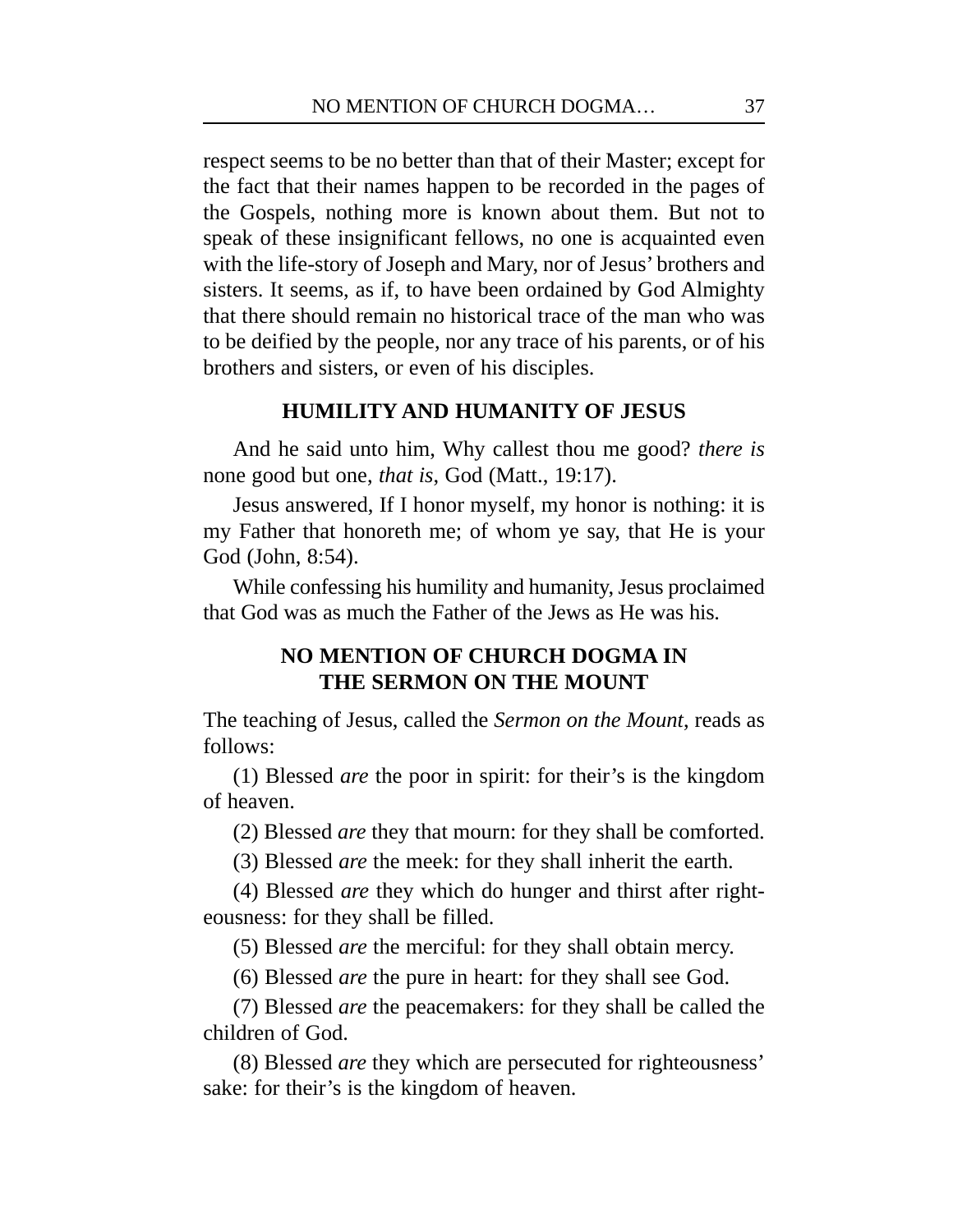(9) Blessed are ye, when *men* shall revile you, and persecute *you*, and shall say all manner of evil against you falsely, for my sake.

(10) Rejoice, and be exceeding glad: for great *is* your reward in heaven: for so persecuted they the prophets which were before you (Matt., 5:3-12).

The Sermon on the Mount, is very well known and renowned, on account of these notable teachings for it contains the essence of the teachings of Jesus. It is also renowned for the fact that it comprises the most ennobling doctrines.

In this important Sermon, Jesus has made no mention whatsoever of his Divinity, nor that of the doctrine of Trinity. Similarly, he has not taught that humanity is sinful by nature, and that therefore he will lay down his life on the Cross for the salvation of mankind. In fine, the principles preached by the modern Christianity are nowhere to be found in the Sermon on the Mount. On the other hand, what the Sermon on the Mount teaches goes against the modern Christian beliefs. Jesus could not have omitted to mention the prevalent Christian dogmas, if they were the fundamentals of the religion that he taught. On the contrary, the Sermon enunciates some of the noblest qualities that are part and parcel of human nature. Mankind loves virtue and hates vice. In the light of these facts Jesus cannot be held responsible for the offensive notion of the inherent sinfulness of mankind and the untenable dogma of Atonement.

# **SERMON ON THE MOUNT OPPOSED TO TEACHING OF CHURCH CHRISTIANITY**

(1) For example, the teaching, *Blessed are the pure in heart: for they shall see God*, is quite sufficient to give the lie direct to the doctrines of the Church Christianity. This text does not proclaim the dogma of Trinity, neither does it condemn mankind as sinful by nature. On the contrary, it teaches that man is capable of attaining purity of heart, and is, therefore, capable of having the reflection of God in the mirror of his heart. The teaching that God is pure, and with the pure only He can have His relation-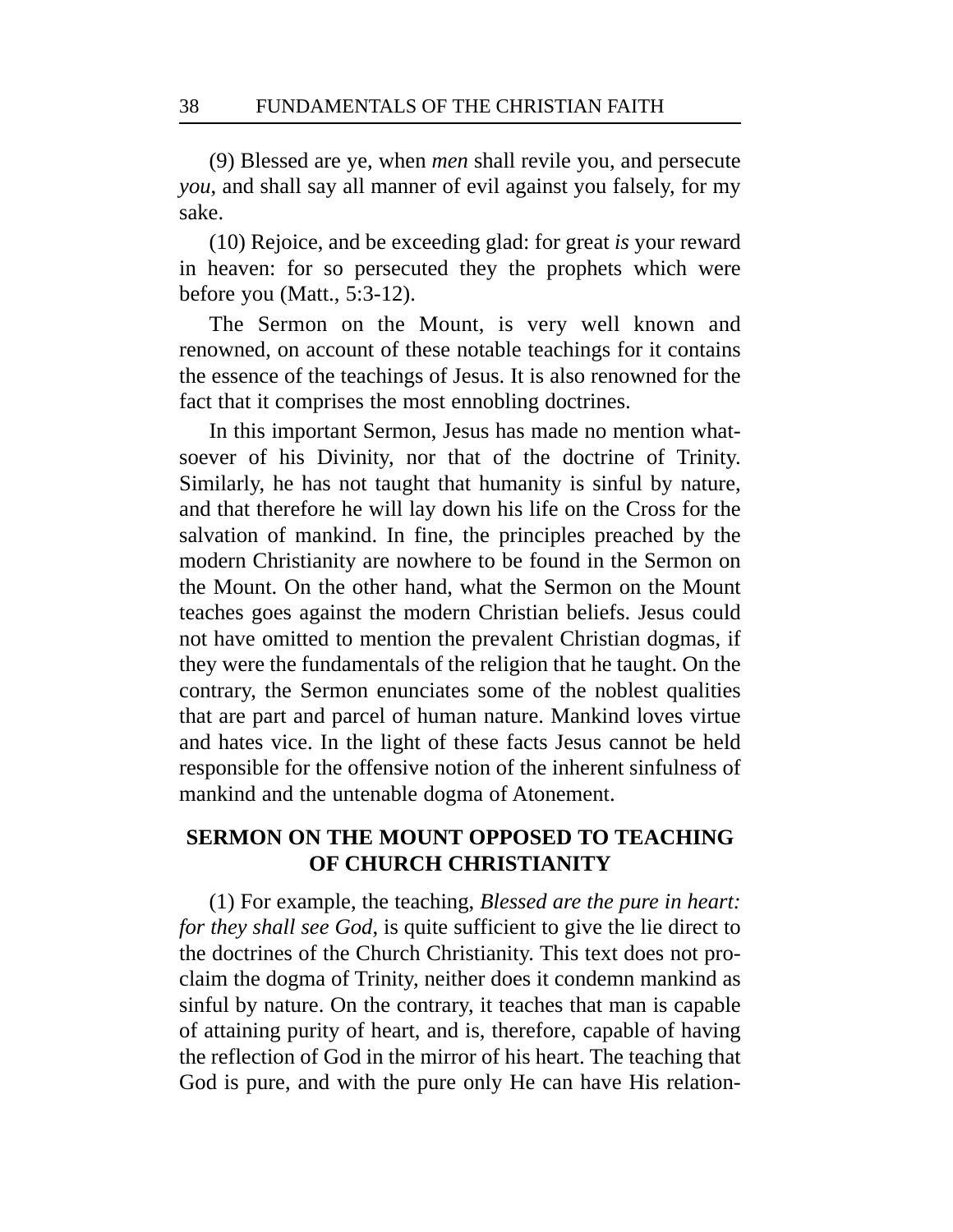ship, has nothing in common with the prevalent dogmas of Christianity. As against this teaching of Jesus, it amounts to discrediting and disgracing him to say that he approved of Original Sin and Atonement.

(2) In the same way, another principle enunciated in the Sermon on the Mount, *Blessed are the peace-makers: for they shall be called the children of God*, deserves to be carefully considered. It shows very clearly that man, by being noble and righteous, and by inspiring peace and harmony among people, can be called the son of God; also that every man, by achieving these sublime qualities, can attain this position of honor of being called the Son of God. It was only on account of having achieved these excellent qualities that Jesus, too, became worthy of being called the Son of God, and it was for this reason that the words: *He shall be great, and shall be called the Son of the Highest* (Luke, 1:32), had been added to the message giving the good news of the birth of Jesus. Jesus had been generous in calling upon every man to become the son of God by acting upon his valuable advice.

(3) Blessed are ye, when *men* shall revile you, and persecute *you*, and shall say all manner of evil against you falsely, for my sake. Rejoice, and be exceeding glad: for great *is* your reward in heaven: for so persecuted they the prophets which were before you (Matt., 5:11-12).

In this verse, Jesus has given the glad news to those who suffer persecution in the way of God, that their's will be a great reward in heaven. This heartening news for the faithful who suffer persecution in the way of God does not harmonize with what the modern Christianity preaches. At the same time, this fine teaching shows that Jesus classed himself with the prophets and said unto his disciples: "If people should persecute you and me, it will be just in accordance with the law of God—suffering in the way of God brings a unique reward."

(4) Jesus said in the Sermon on the Mount: *Blessed are they which do hunger and thirst after righteousness: for they shall be filled* (Matt., 5:6). This observation has drawn a true picture of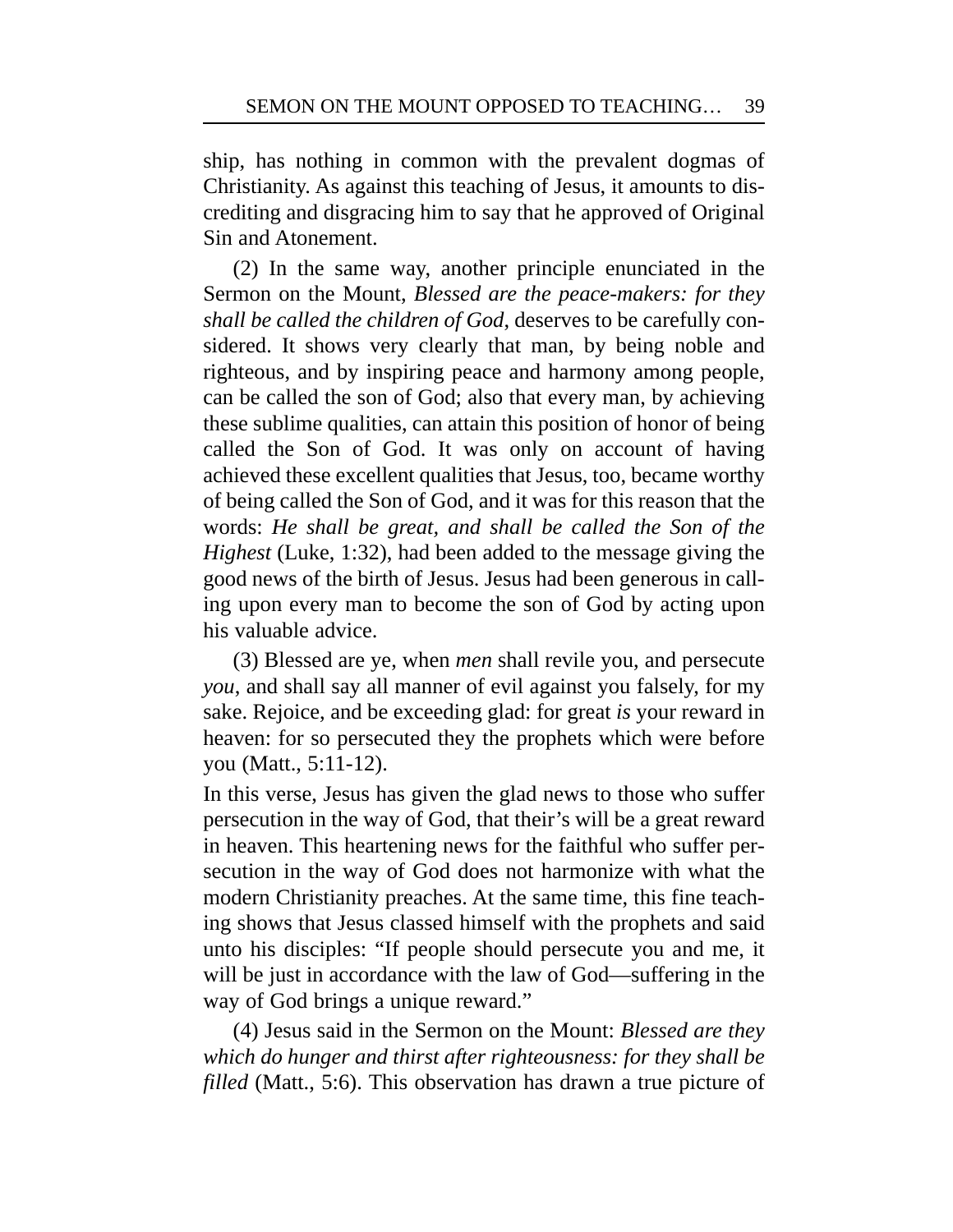human nature. Man does hunger and thirst after righteousness and does hate evil, because God created man in His own image and conferred on him a nature that loves good and hates evil. This remarkable doctrine proves like others that Jesus never believed in Original Sin and the consequent Atonement.

# **JESUS OPPOSED TO THE DOCTRINE OF ATONEMENT**

(5) Unjust and unreasonable attitude has been condemned by him:

Why do ye also transgress the commandment of God by your tradition? . . .Thus have ye made the commandment of God of none effect by your tradition (Matt., 15:3-6).

St. Mark has also recorded in his Gospel this reprimand uttered by Jesus in the following words:

For laying aside the commandment of God, ye hold the tradition of men….And he said unto them, Full well ye reject the commandment of God, that ye may keep your own tradition (Mark, 7:8-9).

The followers of Jesus Christ, keeping in view this grim warning uttered by him, should reconsider and revise their articles of faith. It is certainly not meet for them to give preference to the traditions of men over the clear and rational commandments of Jesus.

## **SIGNIFICANCE OF THE TERM "SON OF GOD"**

# **ONLY A METAPHOR**

It is a common way of speech that a good and righteous man is called the *Son of God* and a vile and wicked man, the *Son of the Devil*. It is the actions of a man that earn him either of these appellations. These terms have been used by way of a metaphor, a figure of speech, and it is a great error on the part of those who hold these metaphorical terms to be of literal significance; they build up the edifice of their belief on a sandy foundation, which is bound to crumble down and fall.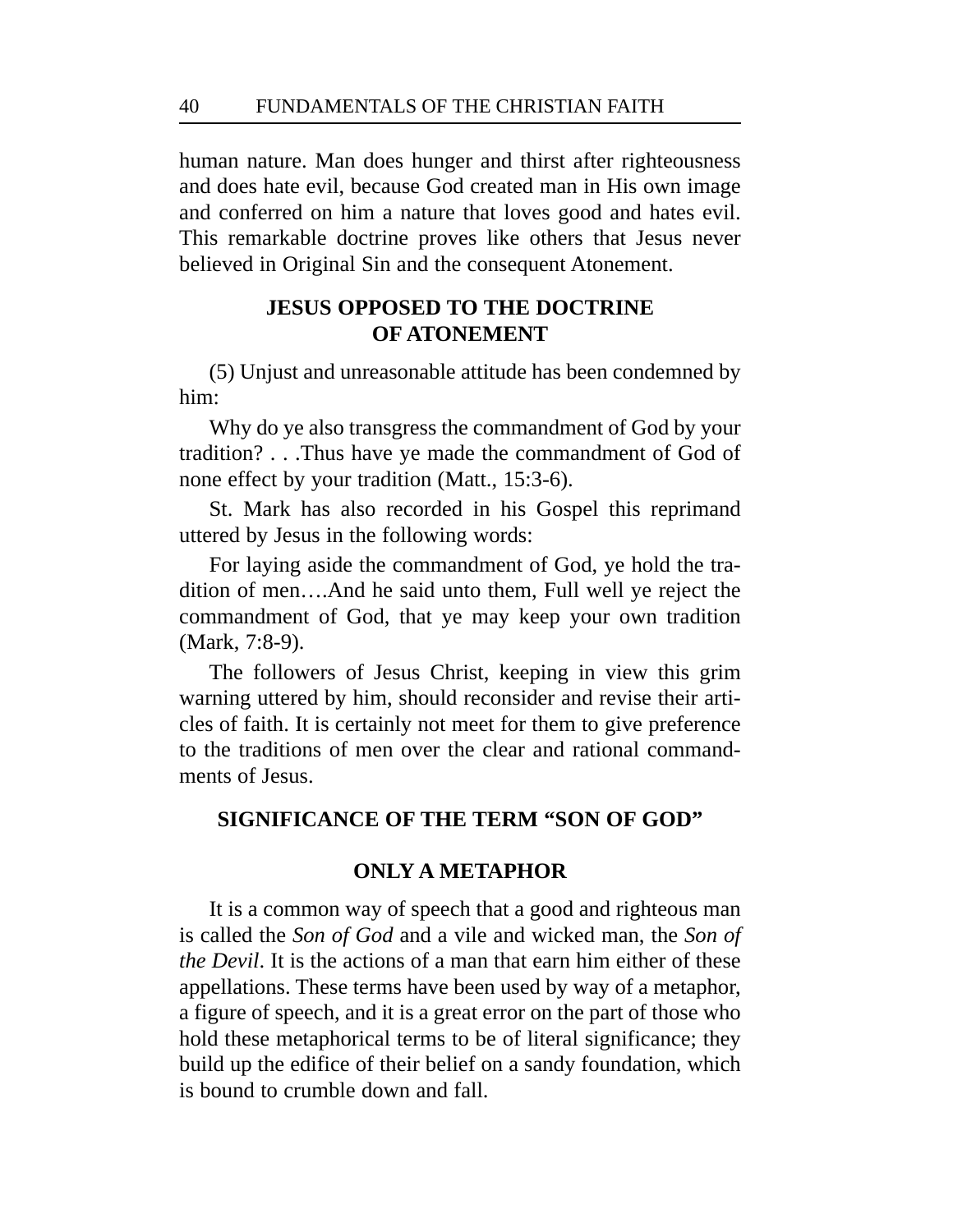### **JUDAS ISCARIOT, CALLED SON OF A DEVIL**

Both these terms, the *Son of God* and the *Son of Devil*, have been used in the Gospel. In Luke (8:12) a man has been called *the devil* but, even after having been called *the devil*, he remains a human being all the same, and no transformation whatsoever is wrought in him.. The speaker means only to say that he is, like the Devil, wickedness personified. In John (6:70) Jesus is reported to have said in respect of a disciple of his, Judas Iscariot: *And one of you* [i.e. the twelve disciples] *is a devil*. Jesus had used these stinging words for the reason that there was devilry in the mind of that disciple, and he was to betray his holy Master for a mean sum of thirty lucre. Judas Iscariot did not, of course, change his species, but remained a human being, unaltered in the least. It was on account of his unfaithfulness and betrayal that he was called a devil.

### **CALLED THE CHILDREN OF THE DEVIL**

In the same metaphorical way, the Jews have been called the children of the devil for the reason that they had fallen away from righteousness and rectitude:

They answered and said unto him, Abraham is our father. Jesus saith unto them, If ye were Abraham's children, ye would do the works of Abraham. But now ye seek to kill me, a man that hath told you the truth, which I have heard of God; this did not Abraham. Ye do the deeds of your father. Then said they to him, We be not born of fornication; we have one Father, *even* God. Jesus said unto them, If God were your Father, ye would love me; for I proceeded forth and came from God….Why do ye not understand my speech? . . .Ye are of *your* father the devil, and the lusts of your father ye will do (John, 8:39-44).

This text makes it clear that metaphor or figure of speech is quite different from actuality. The Jews were justified in believing themselves to be the children of Abraham, but as their actions were not like those of Abraham, Jesus did not consider them children of Abraham. This was a metaphorical use of the term. The Jews say: "We be not born of fornication, we have one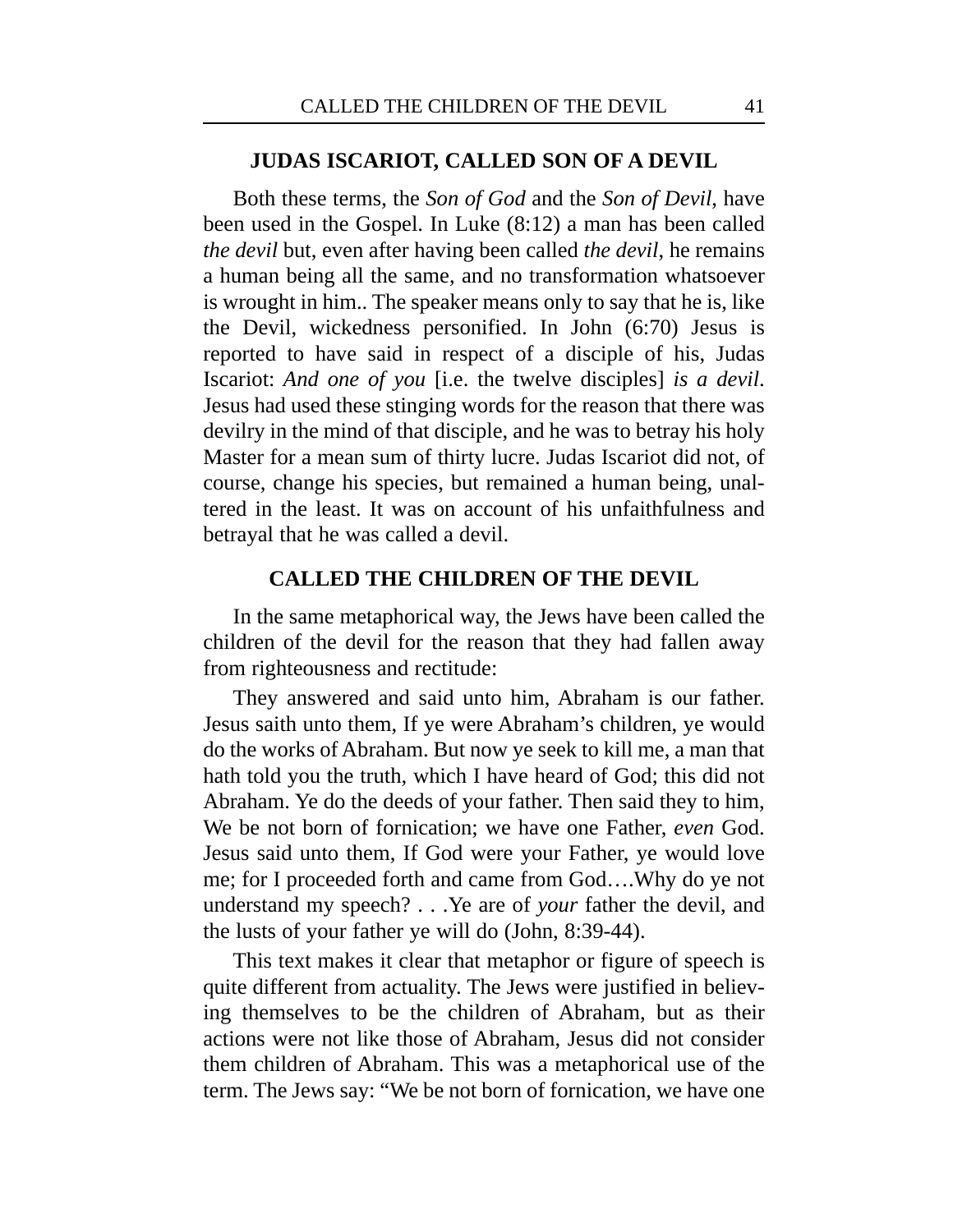Father, *even* God." Jesus retorted in reply: "You believe not that the Most High God is your Father; for, your actions show that your father is the devil, and his lusts you do and fulfil, and listen not to my words, for you are not of God." In short, the terms *son of the devil* and *son of God* should not be taken literally, much less to be made a basis for a religious belief.

# **SIGNIFICANCE OF BECOMING THE SON OF GOD, AND BECOMING THE SON OF THE DEVIL.**

It is recorded in John (13:2) that the devil put into the heart of Judas Iscariot to betray his Master, which shows that Judas Iscariot was, in fact, a human being, and the devil had filled his heart with wickedness, so that he was, as it were, the devil incarnate. This statement has also been repeated in Luke (22:3) as: *Then entered Satan into Judas*. Now, turn to Matthew:

Blessed *are* the peacemakers: for they shall be called the children of God (5:9).

Love your enemies . . .and pray for them which despitefully use you, and persecute you; that ye may be the children of your Father which is in heaven (5:44-45).

These verses make it clear that by adopting the life of righteousness and noble deeds, a man can become the Son of God. These verses indicate also that Jesus Christ counted himself among the prophets, and held that people had ever been persecuting and killing the prophets, and that similar plans were being made against him. Most significant facts indeed!

Jesus, to quote another example, rebuked Peter, and called him Satan. When Peter took Jesus away, and began to rebuke him:

…[Jesus] turned about and looked on his disciples, he rebuked Peter, saying, Get thee behind me, Satan: for thou savorest not the things that be of God, but the things that be of men (Mark, 8:32-33).

It was on account of Peter's unfaithfulness and disloyalty that Jesus called him Satan; otherwise he was every whit a human being and no physical change took place in his body. His faith,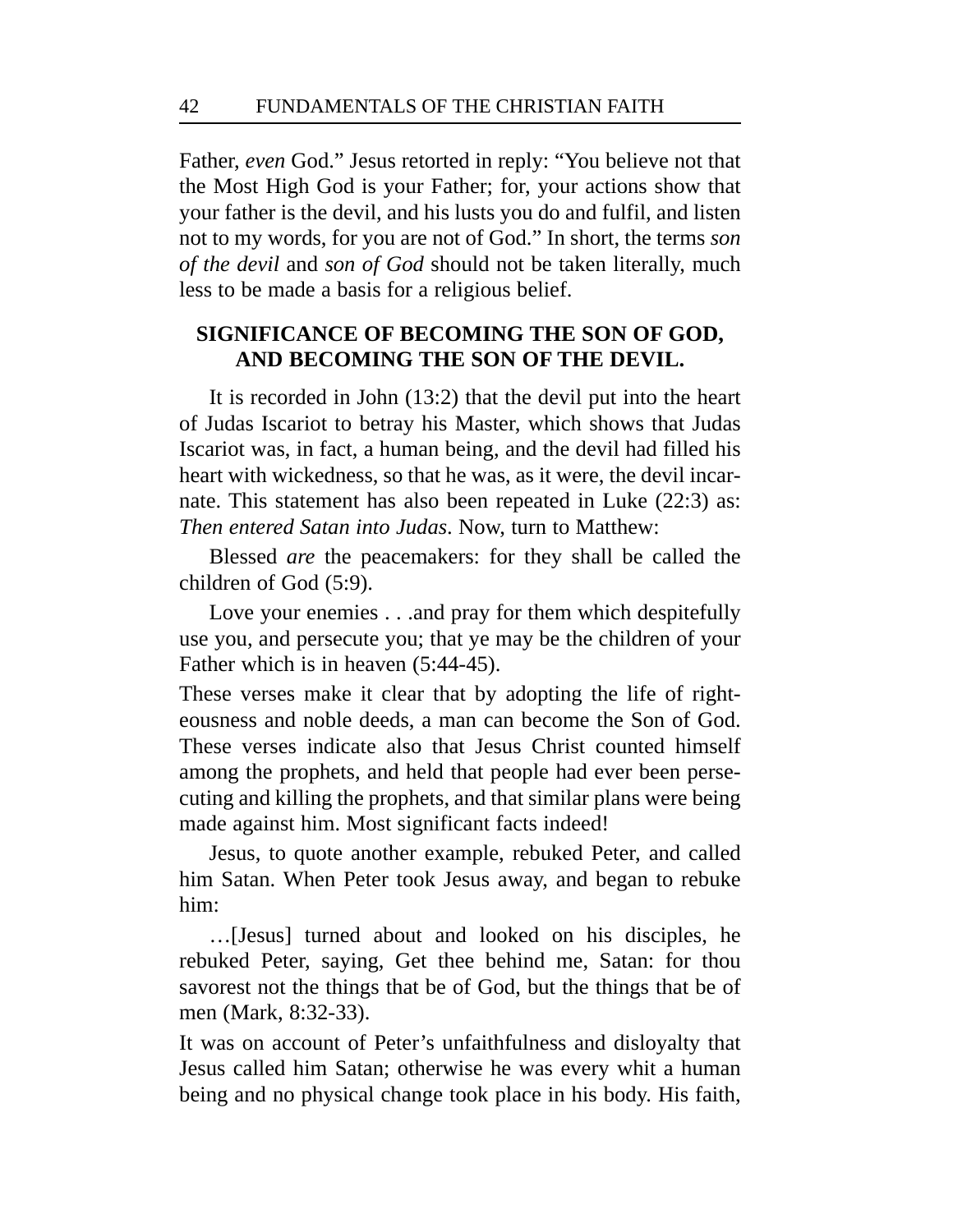however, was weak, in consequence whereof devilry had crept into his heart. It was for this reason that he cursed and swore against Jesus, *saying, I know not this man of whom ye speak* (Mark, 14:71). These lucid texts reveal that it is erroneous to found one's faith on metaphorical expressions.

# **THE RIGHTEOUS CALLED ANGELS AND CHILDREN OF GOD**

And Jesus answering said unto them, The children of this world marry, and are given in marriage: but they which shall be accounted worthy to obtain that world, and the resurrection from the dead, neither marry, nor are given in marriage: neither can they die any more: for they are *equal unto angels*; and are *the children of God*, being the children of the resurrection (Luke, 20:34-36).

Jesus has taught in these verses that on the Judgement Day the righteous will be like unto angels, and will be regarded as the children of God. Just as a man, in consequence of his evil actions, becomes the devil, very much in the same way, by adopting a life of righteousness and good deeds he becomes equal to angels, and gains the lofty position of becoming the son of God. This is how Jesus achieved that position and deserved to be called the Son of God.

And [thou] shalt call his name JESUS. He shall be great and shall be called the Son of the Highest: and the Lord God shall give unto him the throne of his father David (Luke, 1:31-32). Jesus, in this verse, has been called the son of David; and the happy news has also been given that he would inherit the throne of David, proving thereby that he was a human being, and the son of a human being, but would on account of his righteous life and goodness, be called the Son of God. This sacred verse has established beyond the least shadow of doubt that Jesus belonged to the human species. The Gospels teach that every man, by adopting a life of righteousness and fear of God, can become worthy of being called the Son of God. At another place in the Gospel, it is recorded that when Jesus was baptized of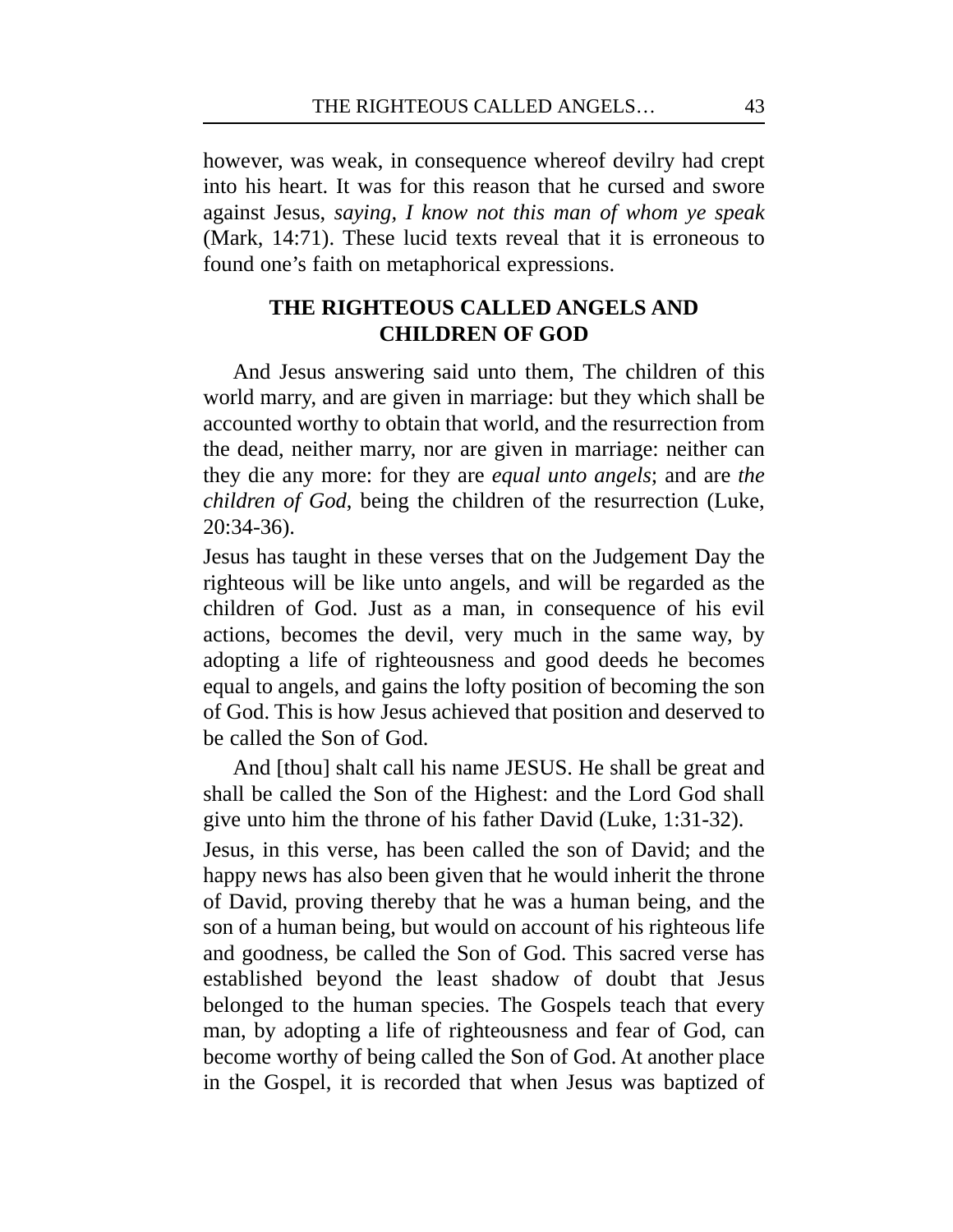John in the river Jordan, a voice came from heaven announcing for that righteous deed the good gift: "*Thou art my beloved son, in whom I am well pleased*" (Matt., 3:14).

And it came to pass in those days, that Jesus came from Nazareth of Galilee, and was baptized of John in Jordan. And straightway coming up out of the water, he saw the heaven opened, and the Spirit like a dove descending upon him: and there came a voice from heaven, *saying*, Thou art my beloved Son, in whom I am well pleased (Mark, 1:9-11).

It was on account of Jesus' having performed this good act that this glad tidings came from on High, but prior to the performance of this deed, he was not considered worthy of this title. Jesus, of a truth, was a human being, as his ancestors, too, were human beings. In other words, he was, physically speaking, a mortal man, and remained even so all through his life, but it was on account of his excellent and pure life that the happy title, *Thou art my beloved son*, was conferred upon him. Just as we call the *Aulia Allah* (i.e. the saintly people) the children of God, in the same way, the Most High God calls His righteous servants generally and His apostles particularly as His children. It is recorded in Exodus, 4:22, *Thus saith the Lord, Israel is my son, even my firstborn*; and in Genesis, 1:27, about Adam, *God created man in his own image*; Adam has therefore, been called, in the Gospel according to Luke (3:38), *Adam which was the son of God*.

## **ENOCH'S ASCENSION AND FAITHFULNESS**

And with regard to Enoch it has been stated that :

By faith Enoch was translated that he should not see death;…for before his translation he had this testimony, that he had pleased God. But *without faith it is impossible to please him* (Hebrews, 11:5-6).

## **MELCHISEDEC LIKE UNTO THE SON OF GOD**

And in respect of Melchisedec, king of Salem, it is written:

…first being by interpretation King of righteousness, and after that also King of Salem, which is King of peace; without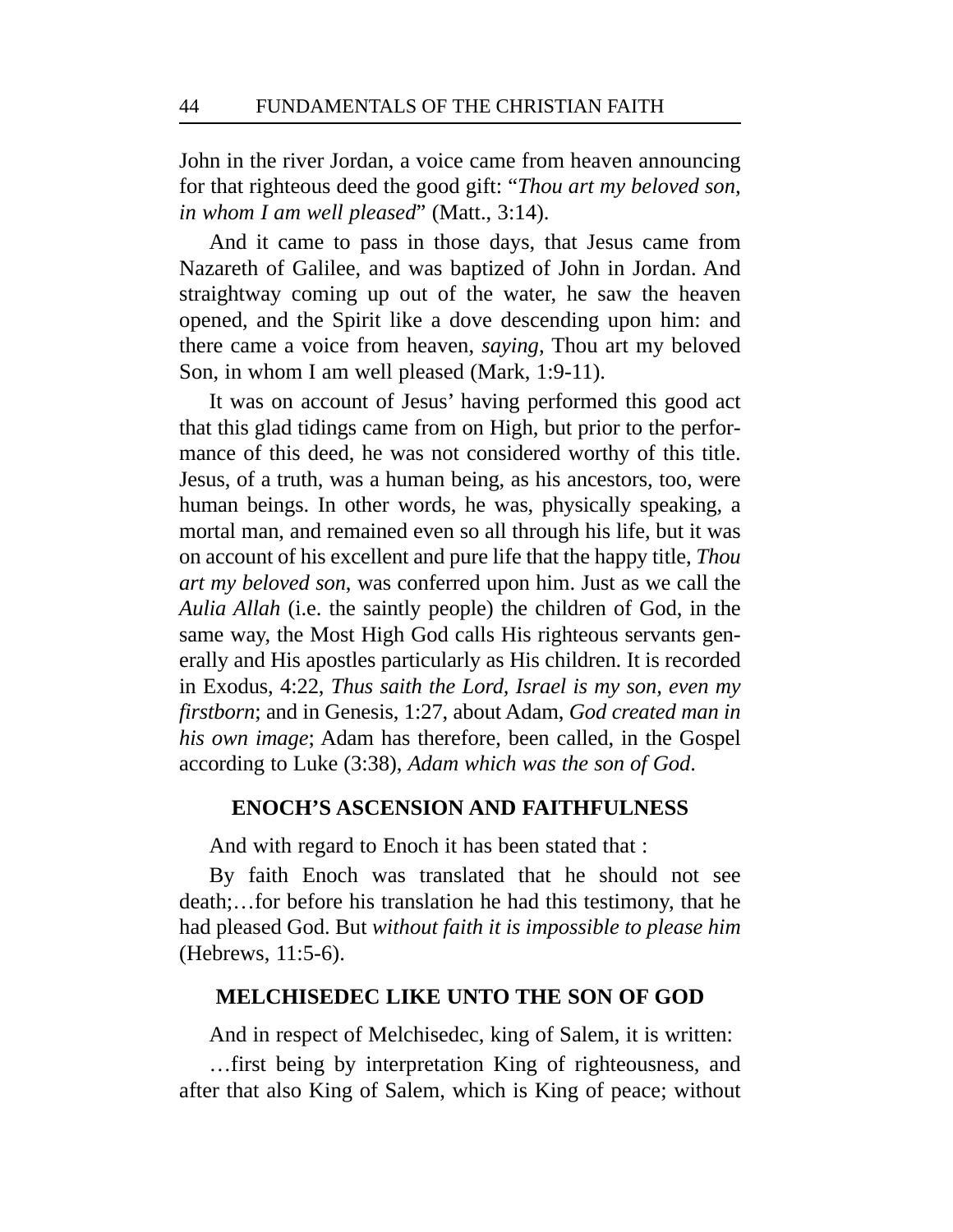father, without mother, without descent, having neither beginning of days, nor end of life; but made like unto the Son of God (Hebrews, 7:2-3).

## **NO EXCLUSIVE DISTINCTION FOR JESUS**

In brief, the term *Son of God* has ever been used not only in respect of the prophets and apostles of God, but also in respect of every righteous man. Jesus, therefore, enjoys no exclusive distinction in this respect. Turn to the Gospel according to Matthew once again:

Blessed *are* the peacemakers: for they shall be called the children of God (5:9).

Pray for them which despitefully used you, and persecute you; that ye may be the children of your Father which is in heaven (5:44-45).

Jesus, according to the Gospel, was a mortal and his genealogy has been given as: Jesus son of Joseph, son of David, son of Abraham, son of Adam; and it was for this reason that he repeatedly called himself *Son of Man*. His disciples, too, liked upon and regarded him as a human being, and addressed him as *Master*. His mother said: *Son, why hast thou thus dealt with us? behold thy father and I have sought thee sorrowing*. Peter, his most trusted disciple said of Jesus: *I know not the man*. Likewise, Justice Pilate asked *whether the man were a Galilean* (Luke, 23:6). And when Jesus was hanged upon the cross, the centurion said, *Certainly this was a righteous man* (Luke, 23:47); but Mark records (15:39) that the centurion said, *Truly this man* was *the son of God.* This proves conclusively that a righteous man and son of God are identical terms in their significance.

Furthermore, Jesus was circumcised. He was also baptized, and for thirty years he carried on the profession of a carpenter, and people called him *carpenter* and *the son of a carpenter*. In fact all activities of Jesus were that of a human being.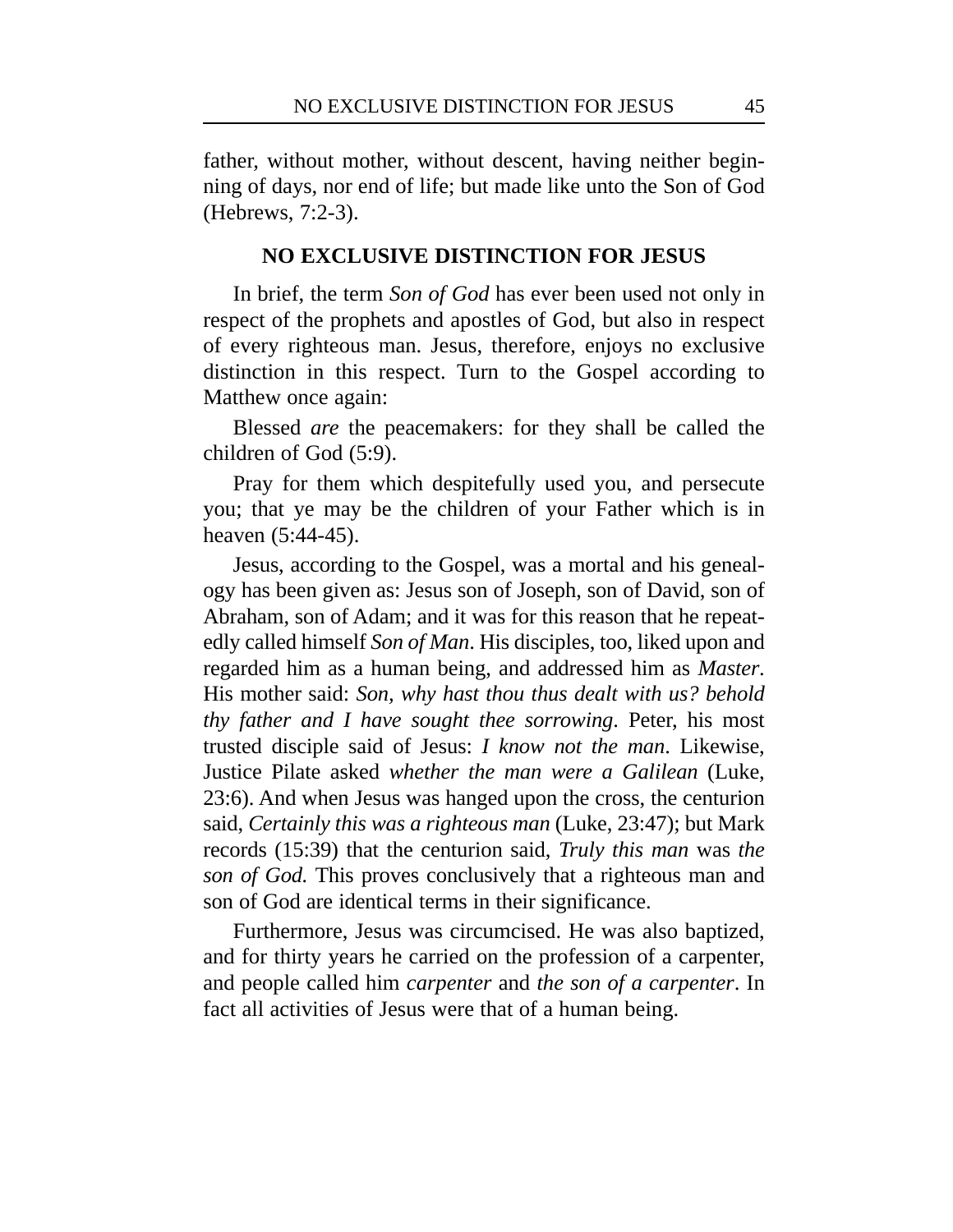### **HUMAN TO THE BONE OF HIS BACK**

Jesus, like all other men, ate bread and drank water and wine. It is stated repeatedly in the Gospel: He sat down at meat; he ate a piece of broiled fish; he prayed for bread; he hungered, and came to a fig tree, but found no fig thereon, for it was not the fig season; when he regained consciousness after having been taken down from the Cross, he disguised himself for fear of recapture; he felt hungry, and asked for food, saying: *Have ye here any meat?* When his disciples were affrighted and thought that they had seen a spirit, Jesus said unto them: *Behold my hands and my feet, that it is I myself: handle me, and see; for a spirit hath not flesh and bones, as ye see me have* (Luke, 24:39). At the time of his arrest, as well as at the time of his crucifixion, Jesus was in a state of great agony and distress. It is exactly the picture of an afflicted human being. When produced before Justice Pilate, he could not utter a single word, being overwhelmed with fear. Such shortcomings are only human, and it was on account of these shortcomings on the part of Jesus that the faith of his disciples faded and failed; some betrayed hin into the hands of the enemy, some denied and denounced him, and all of them, in the hour of trial, forsook him and fled (Matthew, 26:56; Mark, 14:50). Even after crucifixion, the disciples entertained doubts about him, and Jesus reprimanded them as people of little faith. His own mother believed not him (Luke, 8:21); and his kith and kin, too, called him mad, and refused to accept his claim (Mark, 3:21). In a word, the Gospels present Jesus as a mortal, Who has raised as a prophet for the good of the children of Israel.

#### **JESUS ON THE JUDGEMENT DAY**

In his teachings, Jesus has laid great stress on the point that resurrection shall surely take place when the good and righteous shall be separated from the evil ones, *which do iniquity*, and the righteous shall shine forth as the sun in the kingdom of their Father, and enter the Garden of Paradise, but the doers of evil shall be cast into the fire of hell. As for himself, Jesus is reported to have said that even on that day he would be one like unto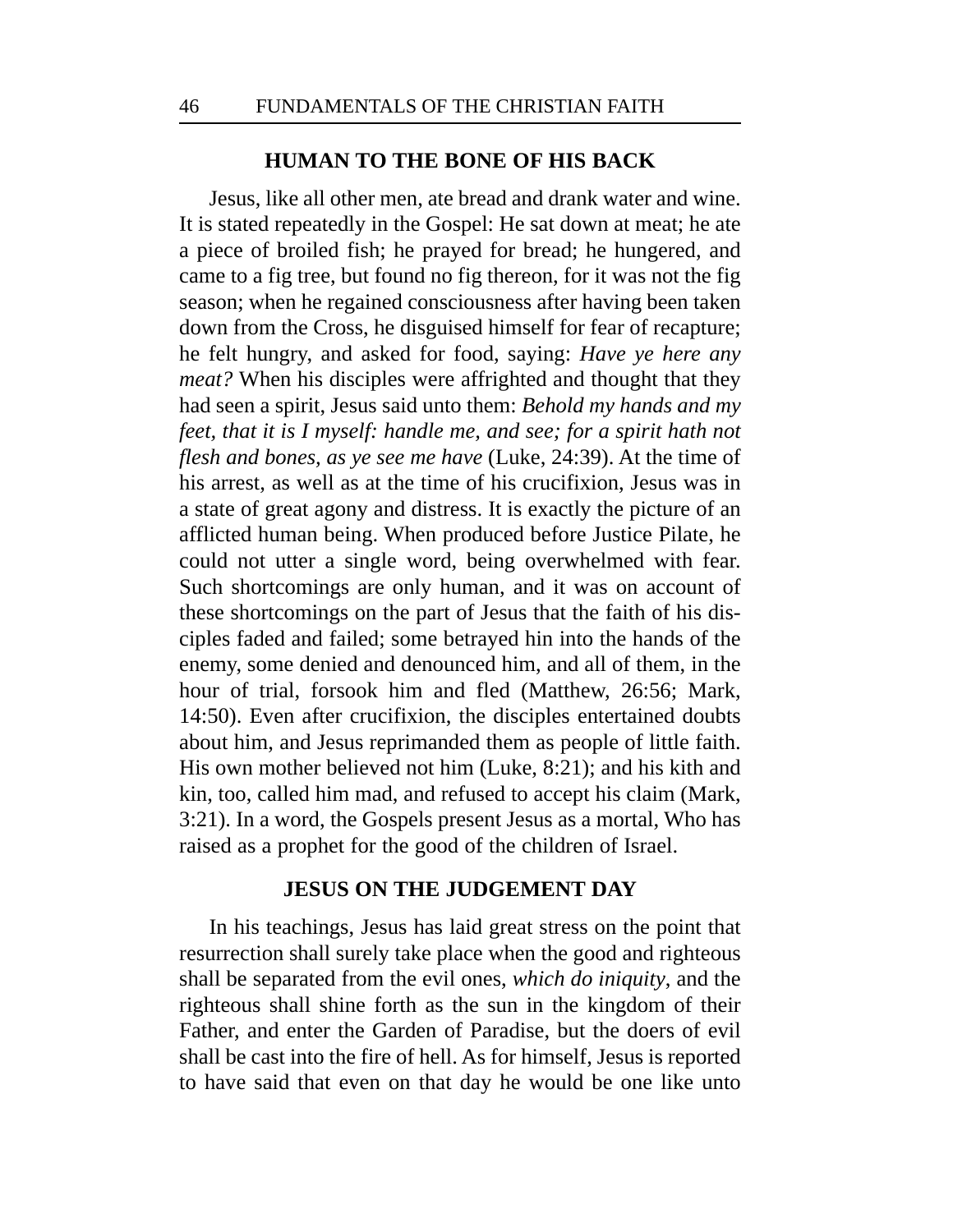other men. Turn to the Gospel according to Luke, Chapter 23, and read verses 42 and 43:

And he said unto Jesus, Lord, remember me when thou comest into thy kingdom. And Jesus said unto him, Verily I say unto thee, Today shalt thou be with me in paradise.

Again:

But I say unto you, I will not drink henceforth of this fruit of the vine, until that day when I drink it new with you in my Father's kingdom (Matt., 26:29).

These texts show clearly that Jesus was a mortal, and that he will live in paradise like other mortals.

### **JESUS LOWER THAN ANGELS**

The following text which speaks of Jesus as having been made lower than the angels, lends further support to the fact that he was a human being :

Jesus who was made a little lower than the angels (Hebrews, 2:9).

# **THE EFFECT WHICH JESUS PRODUCED ON HIS KITH AND KIN, AND DISCIPLES**

### **HOW JESUS TREATED HIS MOTHER**

Jesus' mother reprimanded him for his indifferent behavior even when he was a young boy, saying: Son, *Why hast thou thus dealt with us? behold thy father and I have sought thee sorrowing* (Luke, 2:48); whereon Jesus, rather than express regret and apologies, gave reply, from which it appears that on account of his excessive religious zeal there was left in him no respect or feeling of affectionate regard for his parents. His disrespect for his mother can likewise be seen from the following words in which he addressed her, on the occasion of a marriage celebration, saying: *Woman, what have I to do with thee?* (John, 2:4). This statement evidently is devoid of all reverence and respect. But still more piquant and pungent was the allegation which Jesus had flung against his mother and near relatives, saying,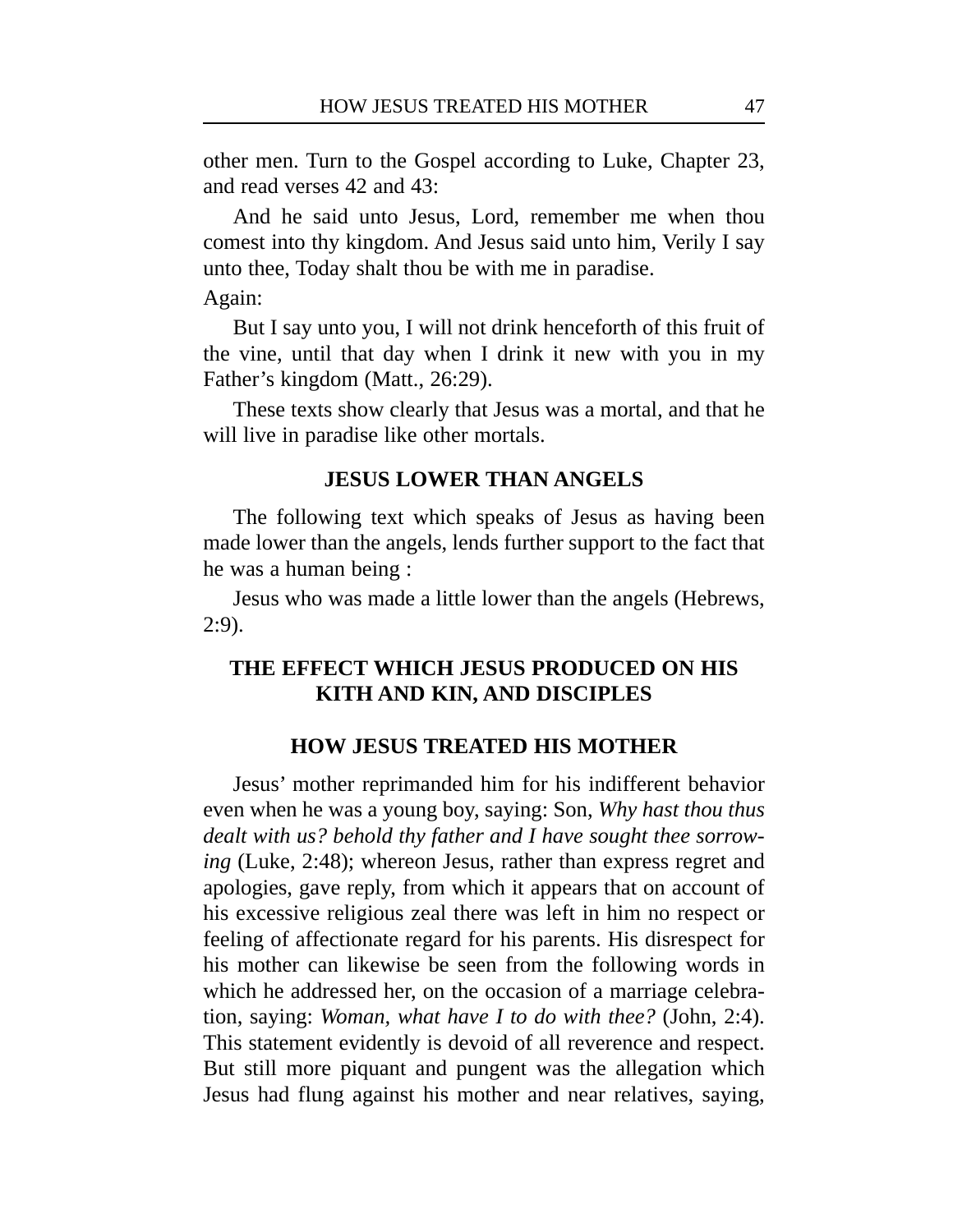that since they walked not in the way of God's will and pleasure, his relation with them had altogether been snapped and that his near and dear ones were those who had accepted and believed in him. He said:

Who is my mother? and who are my brethren? And he stretched forth his hand toward his disciples, and said, Behold my mother and my brethren! For whosoever shalt do the will of my Father . . .the same is my brother, and sister, and mother (Matt., 12:48-50; Mark, 3:35; Luke, 8:21).

Jesus had indicated, in this way, that his mother and other relatives who had refused to accept his teaching, commanded no respect nor regard in his eyes.

Towards the close of his life, too, Jesus, while committing his mother Mary into the care of John, had accosted her in the same strain, saying:

Woman, behold thy son! Then saith he to the disciple, Behold thy mother! (John, 19:26-27). It appears from this incident that there was, in the sight of Jesus and his disciples, no particular position for his mother Mary; for, otherwise, he would have felt no need of committing her to the care of his disciple. Moreover, the language employed by him on this occasion betrayed his indifference and disregard towards his mother. These narratives produce no wholesome effect on the impressionable minds of the younger folk, nor does any good example of Jesus come before their eyes to emulate.

## **EFFECT ON OTHER RELATIVES**

They looked upon and regarded him as mad:

And when his friends heard *of it*, they went out to lay hold on him: for they said, He is beside himself (Mark, 3:21).

For neither did his brethren believe in him (John, 7:5).

These facts prove that Jesus failed to produce any good impression on the minds of his parents, brothers and sisters, and it was on this account that they refused to believe in him, and stood against him. If Jesus were God, his kith and kin, by their close contact, should have beheld in him signs of Divinity, but it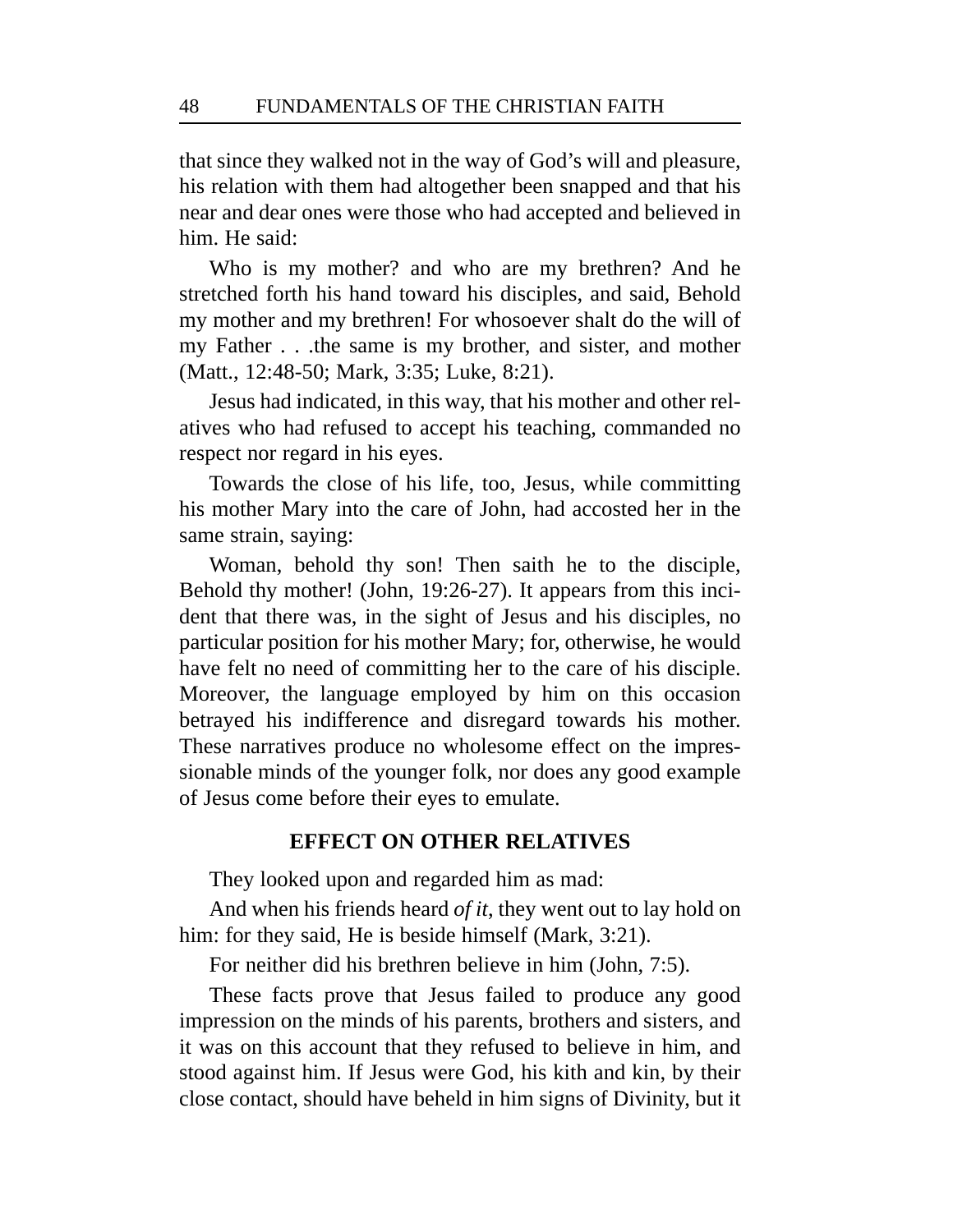is most surprising to find instead that they were not only not favorably impressed by him, but remained opposed to him to the end of life.

All great men produce deep impression upon the minds of their companions and comrades, and those who come within the sphere of their influence, cannot be deeply impressed. On the other hand, a man who cannot produce any good effect upon his companions cannot be said to be a man of great personality. It is recorded in the Gospel that Judas Iscariot, a disciple of Jesus, betrayed him into the hands of the enemy only for a paltry sum of thirty pieces of lucre; and Peter swore at and cursed Jesus , saying, *I know not this man*. We read in the Gospel according to John (13:26-27):

When he [Jesus] had dipped the sop, he gave *it* to Judas Iscariot, *the son* of Simon. And after the sop Satan entered into him.

Satan or greed, then, persuaded Judas to betray his Master into the hands of his enemies. In the same way, Jesus said unto Peter: *Get thee behind me, Satan*. This Satan, too, played false with his Master, and swore at and cursed him, saying, *I know not this man*:

He [Peter] began to curse and to swear, *saying*, I know not this man of whom ye speak (Mark, 14:71).

This faithlessness and infidelity of the meanest kind was not limited to Judas Iscariot and Peter only, but other disciples, one and all, were birds of the same feather. When Jesus was struck down with calamity and affliction, and was extremely downhearted, his disciples, seeing his helplessness and despair, forsook him and fled, fearing that they, too, might be apprehended. Both Matthew (26:56), and Mark (14:50) have recorded: *Then all the disciples forsook him, and fled*. By their shameful and faithless conduct, the disciples proved unquestionably that Jesus' company could not illuminate their hearts with the light of knowledge and faith. Their faith was, as a matter of fact, so feeble and weak that even after crucifixion, when Jesus regained consciousness, he upbraided them for their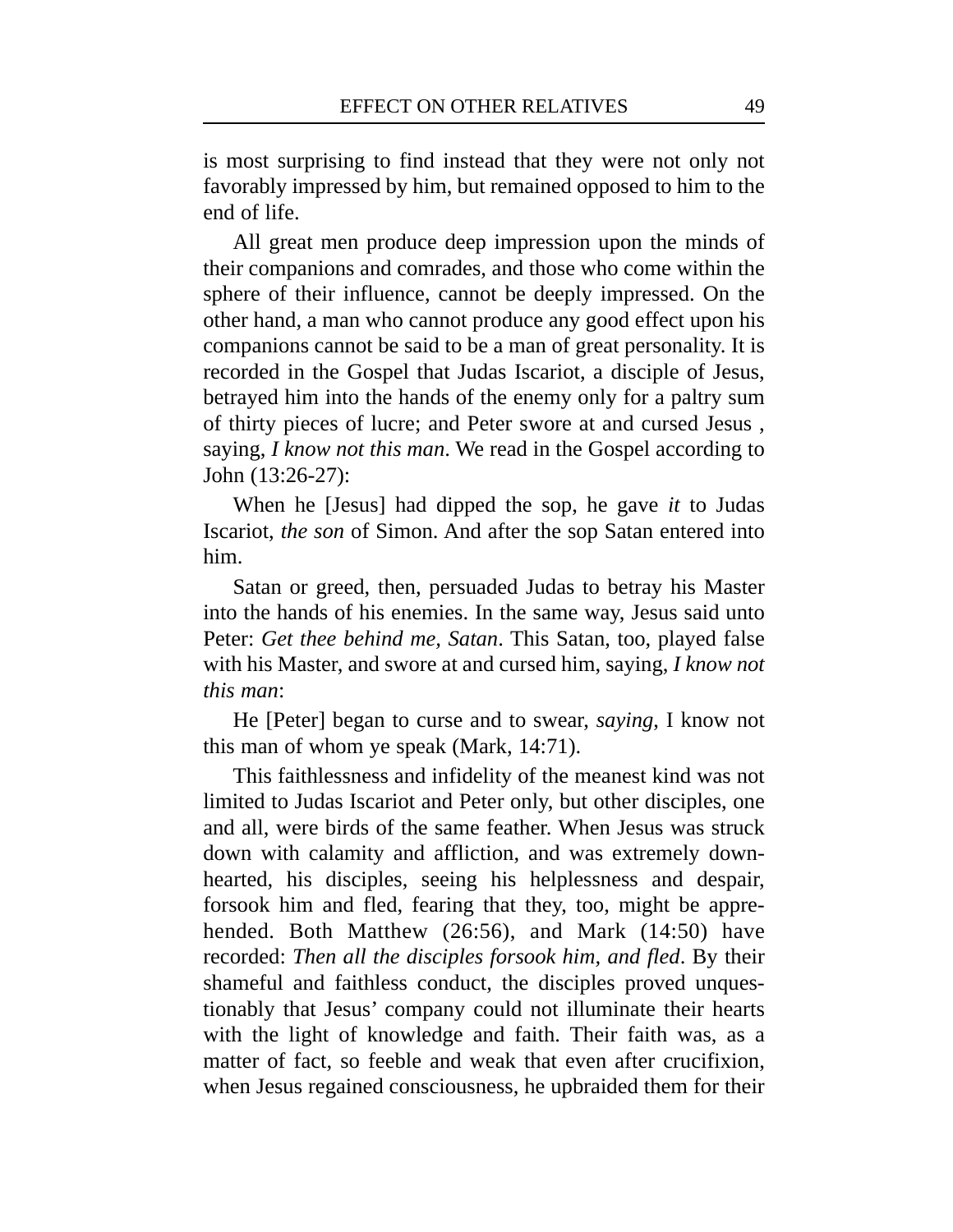littleness of faith and stone-heartedness. Turn to Mark (16:14), and read:

Afterward he appeared unto the eleven as they sat at meat, and upbraided them with their unbelief and hardness of heart.

Of this disgraceful and disappointing treatment which he had received at the hands of his disciples, Jesus had made mention on many a previous occasion also:

And he saith unto them, Why are ye fearful, O ye of little faith? (Matt., 8:26).

O thou [i.e. Peter] of little faith, wherefore didst thou doubt? (Matt., 14:31).

[Jesus] said unto them, O ye of little faith, why reason ye among yourselves, because ye have brought no bread? (Matt., 16:8).

And he said unto them, Know ye not this parable? and how then will ye know all parables? (Mark, 4:13).

And he said unto them, Why are ye so fearful? how is it that ye have no faith? (Mark, 4:40).

And Jesus answering said, O faithless and perverse generation, how long shall I be with you, and suffer you? (Luke, 9:41).

And their words seemed to them as idle tales, and they believed them not (Luke, 24:11).

And this sad state of affairs was witnessed when Jesus, having regained his consciousness after crucifixion, perceived and felt that even up to the last day of his life, his disciples had suffered from faithlessness and unbelief. Such were the disconcerting conditions which Jesus had to face and experience. It is not known whether it was due to the low mental level of the disciples that they could not assimilate and absorb Jesus' teaching, or whether Jesus himself was incapable of influencing them. One thing, however, is evident that there was not even an atom of Divinity in Jesus; otherwise such disconcerting conditions could never have arisen.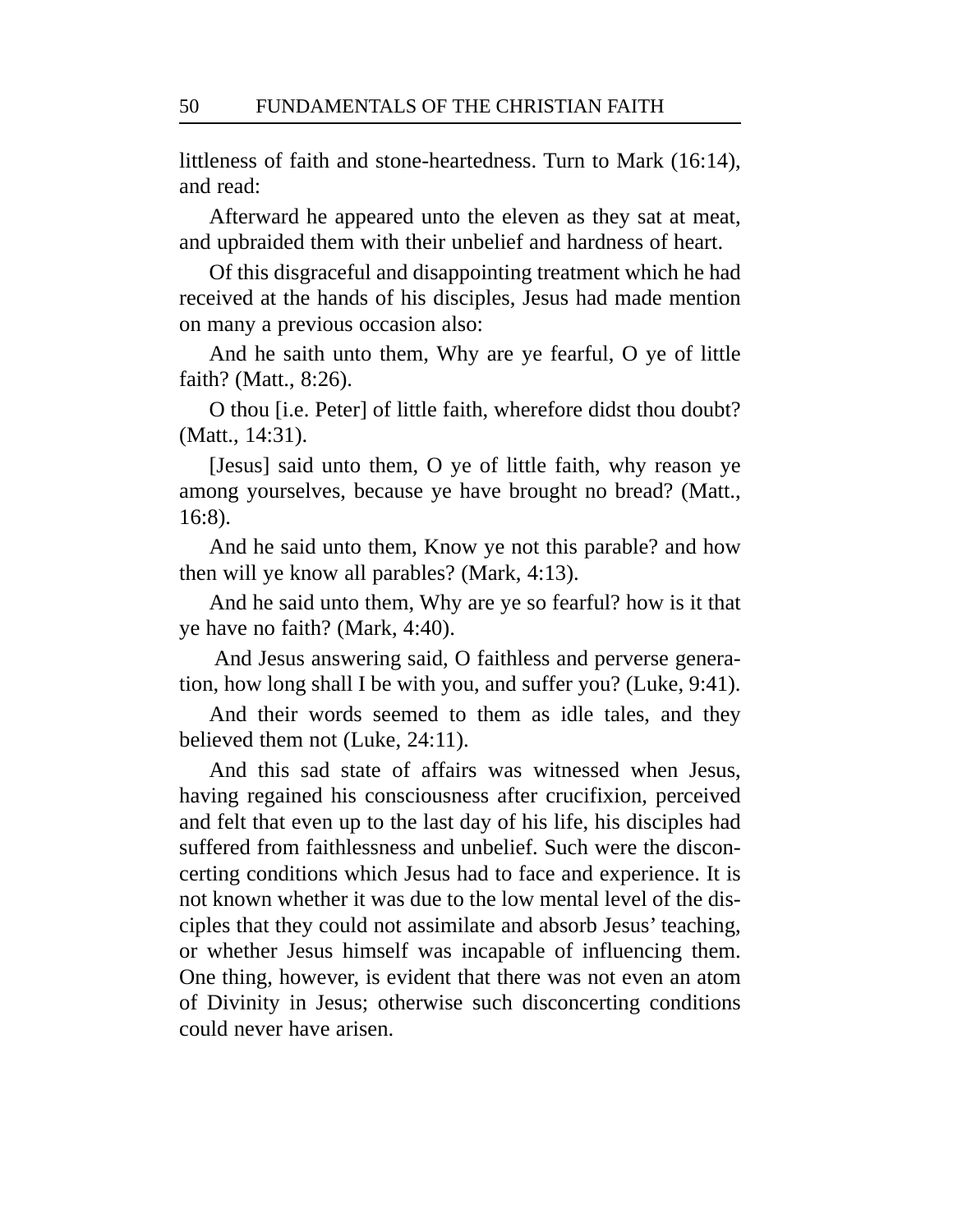#### **DISCIPLES' REBUKE AND RENUNCIATION**

Many therefore of his disciples, when they had heard *this*, said, This is an hard saying; who can hear it? . . .From that *time* many of his disciples went back, and walked no more with him (John, 6:60-66).

And Peter took him [Jesus], and began to rebuke him (Mark, 8:32).

The disciples rebuked Jesus, on another occasion as well, for he had allowed a woman of ill-repute to anoint his body with an ointment , saying that the precious ointment which had been wasted in that way could be sold, and the money so gained distributed among the poor. The reply which Jesus gave unto them was neither satisfactory nor desirable. He said:

Verily I say unto you, Wheresoever this gospel shall be preached throughout the whole world, *this* also that she hath done shall be spoken of for a memorial of her (Mark, 14:9; also Matthew, 26:10-13).

To the Jews' objection that his disciples washed not their hands when they took meals, Jesus said that real purity was a matter of the heart, and that outward cleanliness was immaterial and insignificant. Upon this, *his disciples rebuked him and said*:

Knowest thou that the Pharisees were offended, after they heard this saying? (Matt., 15:12).

Jesus appears to have been a target of his disciples' rebukes; and this is not creditable.

# **IMPRESSION WHICH JESUS CREATED ON THE JEWISH MIND**

#### **JESUS' UNCIVIL LANGUAGE**

The causes which led the Jews to take up cudgels against Jesus may be listed as below:

(1) The sharpness and acrimony in his speech had reached such a high pitch that it proved too much for the Jews to put up with it. A few examples may be cited: Jesus said unto the Jews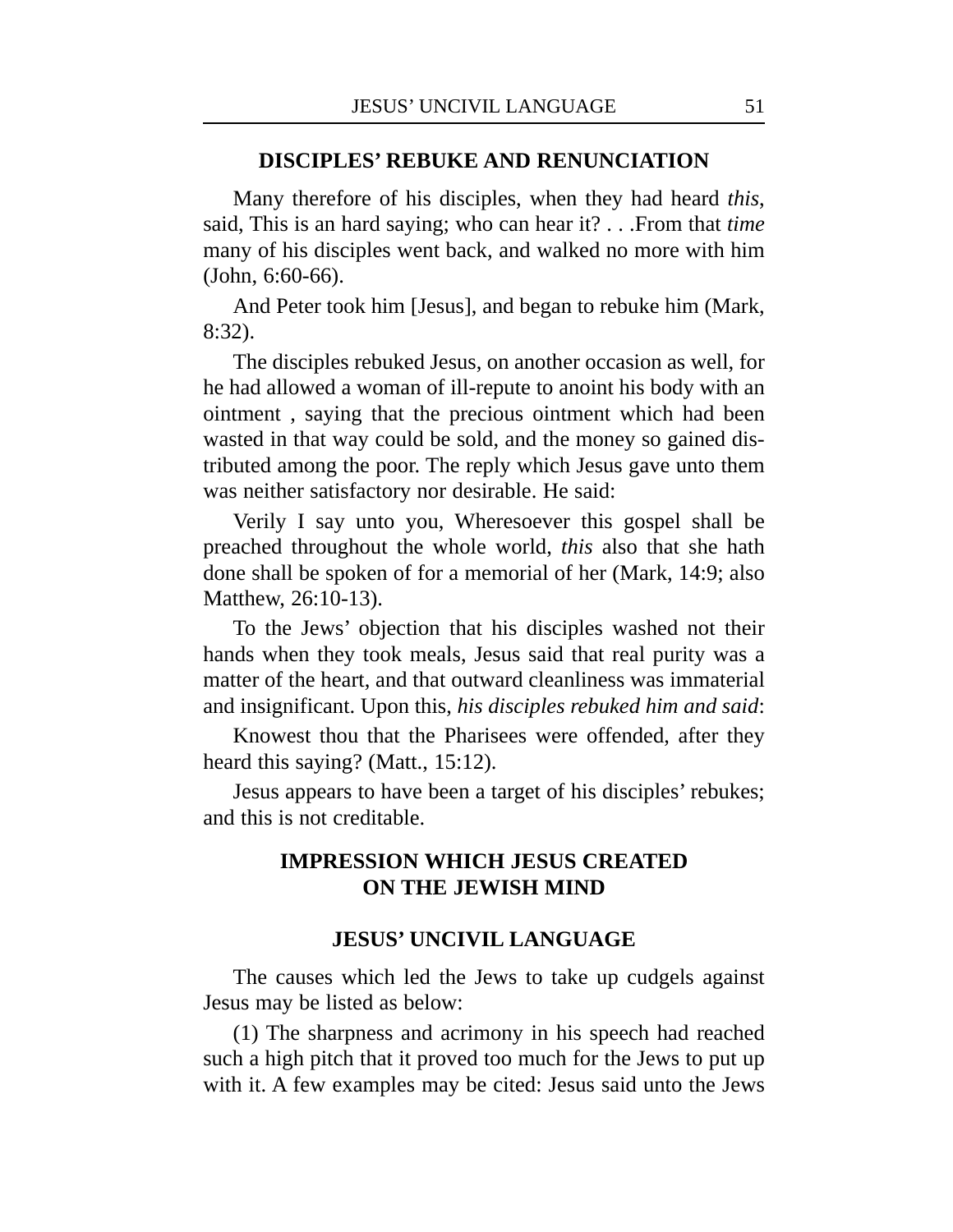that they were not the children of Adam, but the brood of the Devil. This statement was highly provocative and painful.

(2) Jesus addressed the Jews over and over again, calling them *Serpents and a generation of vipers; hypocrites; and evil and adulterous generation*, etc., and proclaimed that they would be smitten with distress and destruction of every kind in this world, and the damnation of hell in the hereafter.

### **UNDUE FAVOR TO AN ADULTEROUS**

(3) Jesus showed undue favor to an unchaste woman who was caught red-handed committing adultery; and it was obviously an open defiance of the Law of Moses. The Jews were highly offended to find the laws laid down in the Torah being flagrantly violated.

## **ANOINTED BY A HARLOT**

(4) A woman of the town anointed Jesus' body with a precious ointment, and cleaned his feet with her hair, whereupon the Jews fell into a rage and said that he could not even know that she was a foul and fallen woman; and his disciples, too, took objection to it, saying, that the precious ointment could well be sold, and the money thus obtained distributed among the poor. But the reply returned by Jesus was not only unreasonable but undesirable:

And Jesus said, Let her alone; why trouble ye her? she hath wrought a good work on me. For ye have the poor with you always, and whensoever ye will ye may do them good: but me ye have not always. She hath done what she could: she is come aforehand to anoint my body to the burying. Verily I say unto you, Wheresoever this gospel shall be preached throughout the world, *this* also that she hath done shall be spoken of for a memorial of her (Mark, 14:6-9; also Matt. 26:10-13).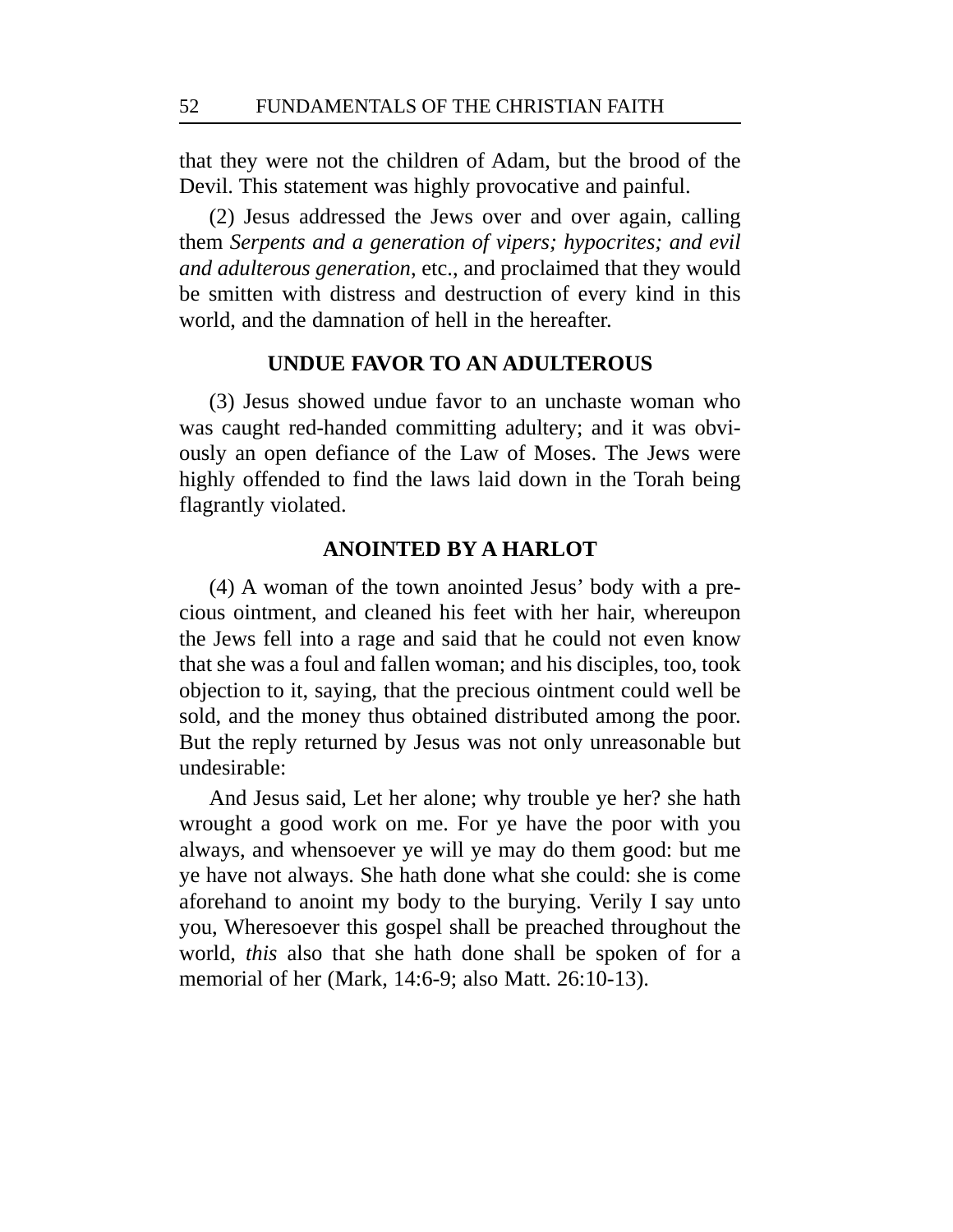## **VIOLATION OF THE SABBATH**

(5) There was yet another objection which the Jews had against Jesus, that he did not observe the sanctity of the sacred Sabbath; and he said to them in reply:

The sabbath was made for man, and not man for the sabbath (Mark, 2:27).

## **NO EXTERNAL CLEANLINESS**

(6) The Jews also took exception to the fact that his disciples took meals with unwashed hands, and Jesus said unto them in reply that the real purity was a matter of the heart and that the outward ceremonial practice was not of any worth or value (Matt., 15:10-11). This statement of Jesus was neither reasonable nor useful, for it destroyed all distinction between what was permissible and what was forbidden, and also cut across the very idea of external purity and cleanliness.

## **PLUCKING OF OTHERS' CORN**

(7) His disciples entered, without permission, into the cornfields of the people, and plucked and ate the ears of corn on the Sabbath day, which was unlawful and forbidden. This was a double offence (Matt., 12:1-2).

## **RIDING A STOLEN ASS**

(8) The Jews also remonstrated that Jesus had no right to send his disciples to snatch away an ass without the owner's permission, and that therefore Jesus mounted and rode a stolen ass (Matt., 21:2-3).

### **A WINE-BIBBER**

(9) The Jews accused him, saying, that he was gluttonous and a wine-bibber (Matt., 11:19).

## **JESUS' WISHING DESOLATION OF JERUSALEM**

(10) Jesus invoked curses for the desolation and destruction of Jerusalem which was the most sacred city of the Jews. This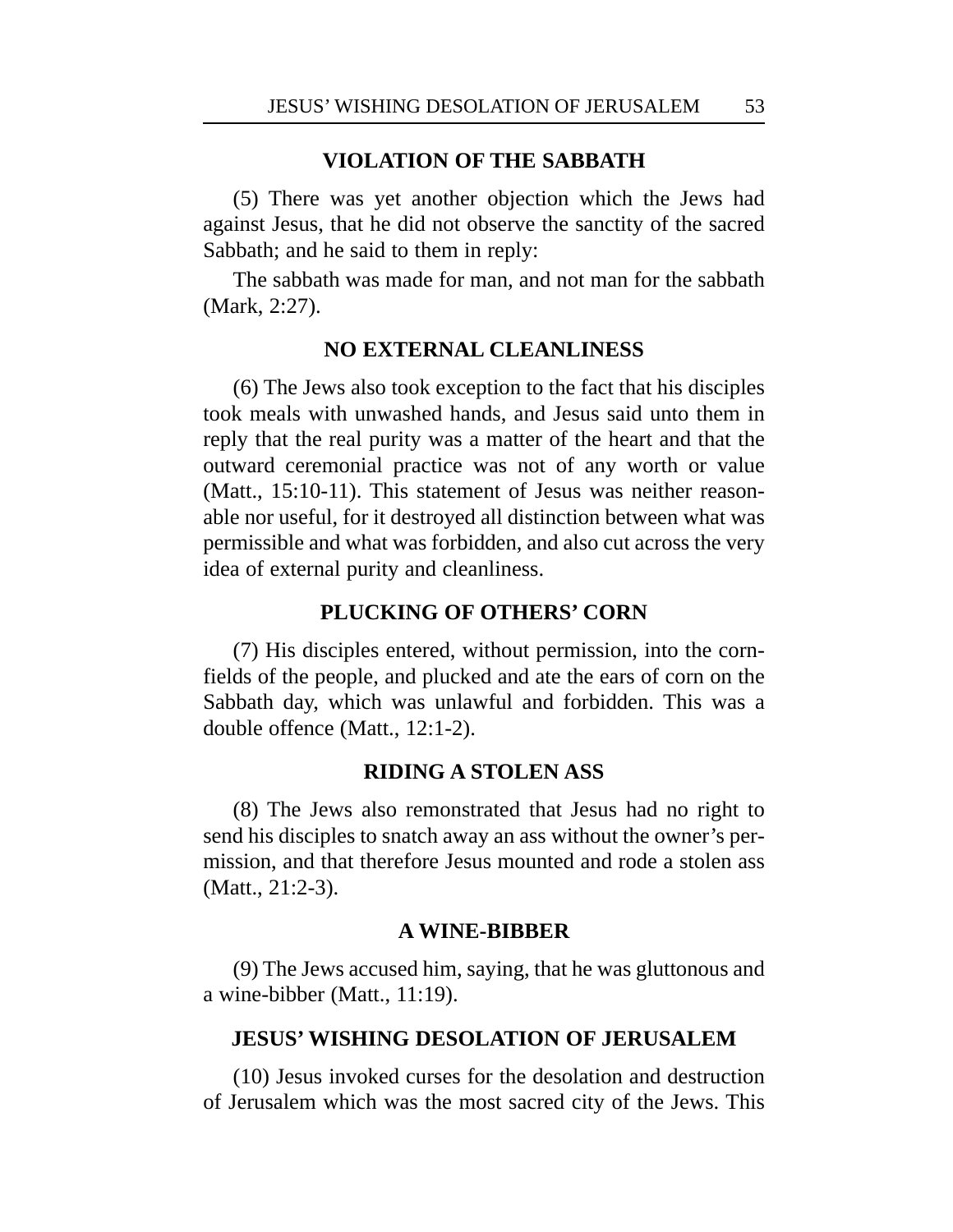caused great mental pain and vexation to them. He was therefore responsible for arousing feelings of hatred and animosity against him in the minds of the Jews who could not tolerate open violation of the sacred laws of the Torah.

## **ACCUSED OF CALLING HIMSELF THE SON OF GOD**

(11) The Jews were greatly incensed and inflamed for the reason that Jesus called himself the Son of God which was blasphemy (Matt., 9:3; 26:65; Mark, 2:7; Luke, 5:21; John, 10:33). Jesus tried to explain as best as he could that it was merely a metaphorical statement. He said that the Most High God even called them gods who communicated the Word of God to the people, saying : *Ye are gods; and all of you are the children of the Most High God* (Psalms, 82:6). But the Jews did not accept this interpretation.

## **CHARGE OF HIGH TREASON**

(12) The Jews alleged that Jesus claimed to be the inheritor of the throne of David, which meant that , although he lived within the domain of the Roman Empire, he had a design to pave the way for the establishment of a new government. They launched a vigorous propaganda against and provoked the wrath of the Roman Government against him. Jesus was charged, first, for the blasphemous claim that he was the Son of God, and, secondly, for his endeavors to establish a government of his own. On the insistence of the Jewish nation and their learned doctors, the Roman government ordered judicial trial of Jesus. He was arrested and produced in the court of law to answer the allegations leveled against him. He stated that to be called the Son of God was merely a figure of speech, so that in the Torah the learned doctors had even been called gods: *Ye are gods; and all of you are the children of the Most High*. With regard to the other allegation, Jesus deposed that it was not his purpose to establish any earthly kingdom, but he wanted to set up a kingdom of God. In other words, Jesus recanted and explained that all men being children of God, he was one of them, and he never meant to found a new government.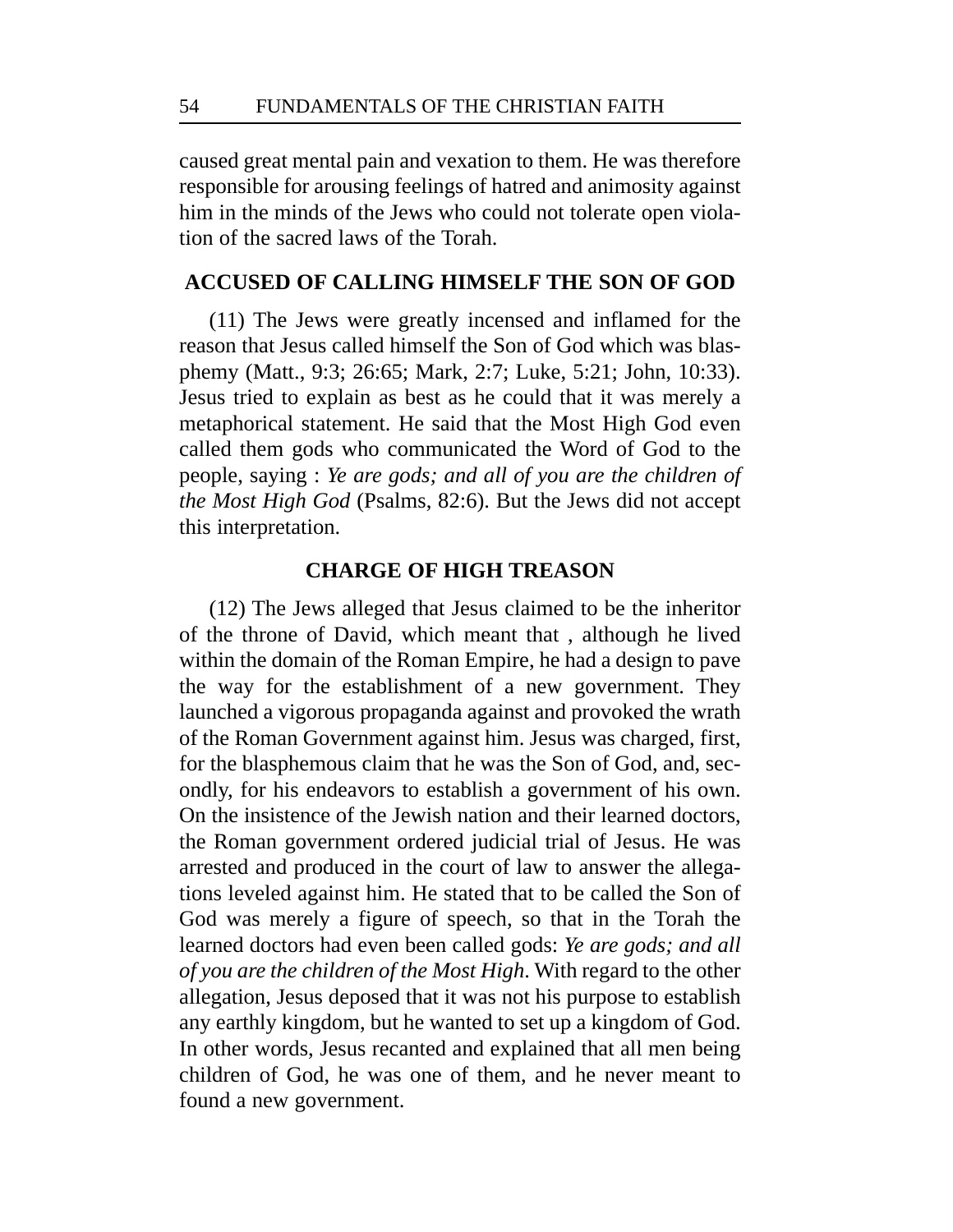# **THE CRUCIFIXION**

In this way, Jesus dissociated himself from both the claims, but the learned Jewish doctors refused to accept his explanation. They put strong pressure on Pilate who sat in judgement, to order the crucifixion of Jesus. Pilate was, thus, obliged to pronounce the sentence of death against Jesus by being hanged upon the cross. Accordingly, Jesus was put upon the cross, his hands and feet nailed to it.

### **THE DAMNED DEATH**

Crucifixion was undoubtedly a matter of great triumph for the Jews. They proclaimed that, according to the Law of Moses, one who was killed upon the cross became accursed of God, and that one accursed of God was rejected and renounced by the Most High God. Jesus, therefore, the Jews contended, was accursed of God, condemned as a sinner of the worst kind, and cast into hell. Such is the fate of a false prophet, they said.

### **DISCIPLES' MONSTROUS INTERPRETATION**

It was simply impossible for the disciples of Jesus to deny these heart-rending and humiliating events which had been witnessed and beheld by all the people. They were, however, stricken with gnawing grief and great distress, and they looked as if death had come upon them. These hard and harrowing facts, which had actually taken place before their eyes, could not be denied by them, but they hit upon and devised a plan of making these dreadful events the basis of their belief. They said that there is of course no gainsaying the fact that, according to the law of Moses, one who is killed upon the cross becomes accursed of God, and is reckoned among the sinners, and cast into the furnace of hell. They accepted all this but held that it was all done for the sake of their deliverance. In their view it was a Providential plan, in pursuance whereof Jesus, bearing the burden of the sins of humanity, bore a curse on himself, and was cast into hell.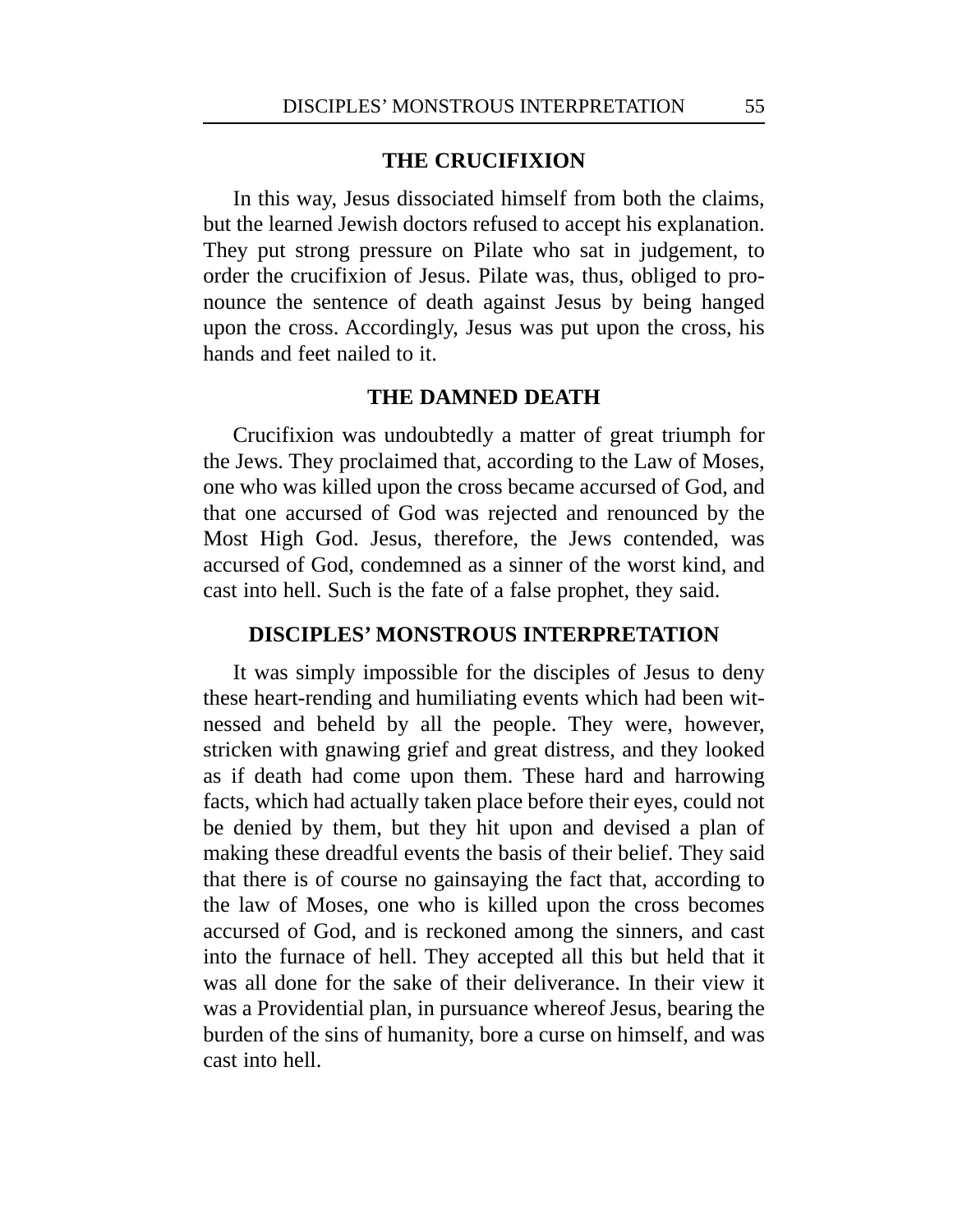# **JEWISH CHARGE, THE BASIS OF CHRISTIAN BELIEF**

It is indeed a matter for great regret that the false charges which the Jews had brought up against Jesus were not only admitted and acknowledged by the Christians, but were made the basis of their belief, as shown below:

(1) He that is hanged is accursed of God (Deut,. 21:23).

(2) Christ hath redeemed us from the curse of the law, being made a curse for us: for it is written, Cursed *is* every one that hangeth on a tree (Galatians, 3:13).

(3) Then delivered he [Pilate] him [Jesus] therefore unto them to be crucified….And he bearing his cross went forth into a place called *the place* of a skull….Where they crucified him [Jesus], and two other with him, on either side one (John, 19:16- 17).

(4)…they had crucified him….And with him they crucify two thieves….And the scripture was fulfilled, which saith, And he was numbered with the transgressors. And they that passed by railed on him, wagging their heads, and saying,…Save thyself and come down from the cross. . . .He saved others; himself he cannot save. Let Christ the King of Israel descend now from the cross, that we may see and believe. And they that were crucified with him reviled him (Mark, 15:24-32).

These texts of the Holy Bible prove beyond any doubt that one who is killed upon the cross becomes accursed of God, and is cast off from Divine Presence into the bottomless pit. It can thus be seen that current views held by the Church run counter to and contravene the Word of God. That what constituted the condemnation of Jesus should become the fundamental principle of the Christian faith is simply inconceivable. The Christians in the face of these accusations and facts can never prove to the Jews the truthfulness of Jesus and his religion. The Christians should, therefore, consider this point seriously.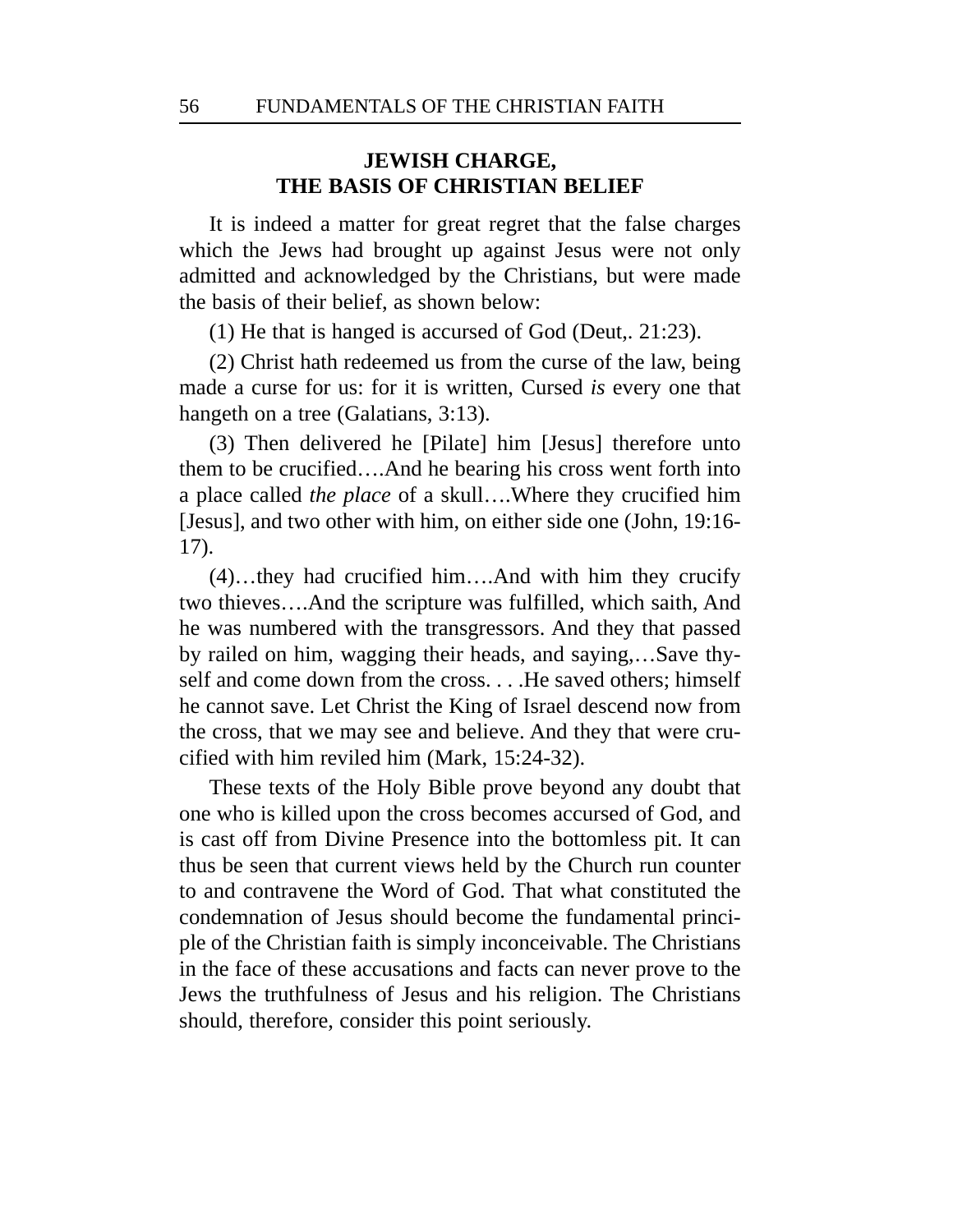# **THE GOSPELS CONTRADICT CHURCH DOCTRINE**

#### **(1) JESUS TAKEN DOWN ALIVE FROM THE CROSS**

It is very strange that even the Gospels annul the basis of the Christian faith on the doctrine of Jesus' damned death on the Cross, and state quite clearly that Jesus, when taken down from the Cross, was alive. He was, however, in a state of unconsciousness, and when his side was pierced with the sharp point of a spear, living red blood gushed out and streamed down—an indication that he was still alive. And how could he die by remaining on the Cross only for a few hours? One Joseph of Arimathaea, who was a counselor of State and a disciple of Jesus, through his influence, obtained the wounded body of Jesus from Pilate, and laid in that unconscious state in a roomlike tomb hewn out in the rock of his garden, and rolled a stone on to its entrance (Matt., 27:57-60).

#### **(2) FORTY DAYS AFTER REGAINING CONSCIOUSNESS**

The spear of the soldier had already set the blood in circulation, and the fresh air of the garden helped Jesus regain consciousness. He stayed in that room only for one day, and the next day, fearing his recapture and, therefore, disguising himself as a gardener, he left the place. He spent forty days in hiding in the neighborhood during which period he would at times suddenly appear among his disciples and would slip away as suddenly from there (Luke, 24:31).

#### **(3) HIS FLESH AND BONES**

By showing his wounds to the disciples, Jesus tried to assure them that he was neither a demon nor any other evil spirit. He observed that a spirit hath not flesh and bones (Luke, 24:37-43); God Who is a spirit has neither bones nor flesh (John, 4:24). Now God is Incomprehensible and Unseen. Jesus did not possess Divine qualities, to be looked upon as God or a spirit.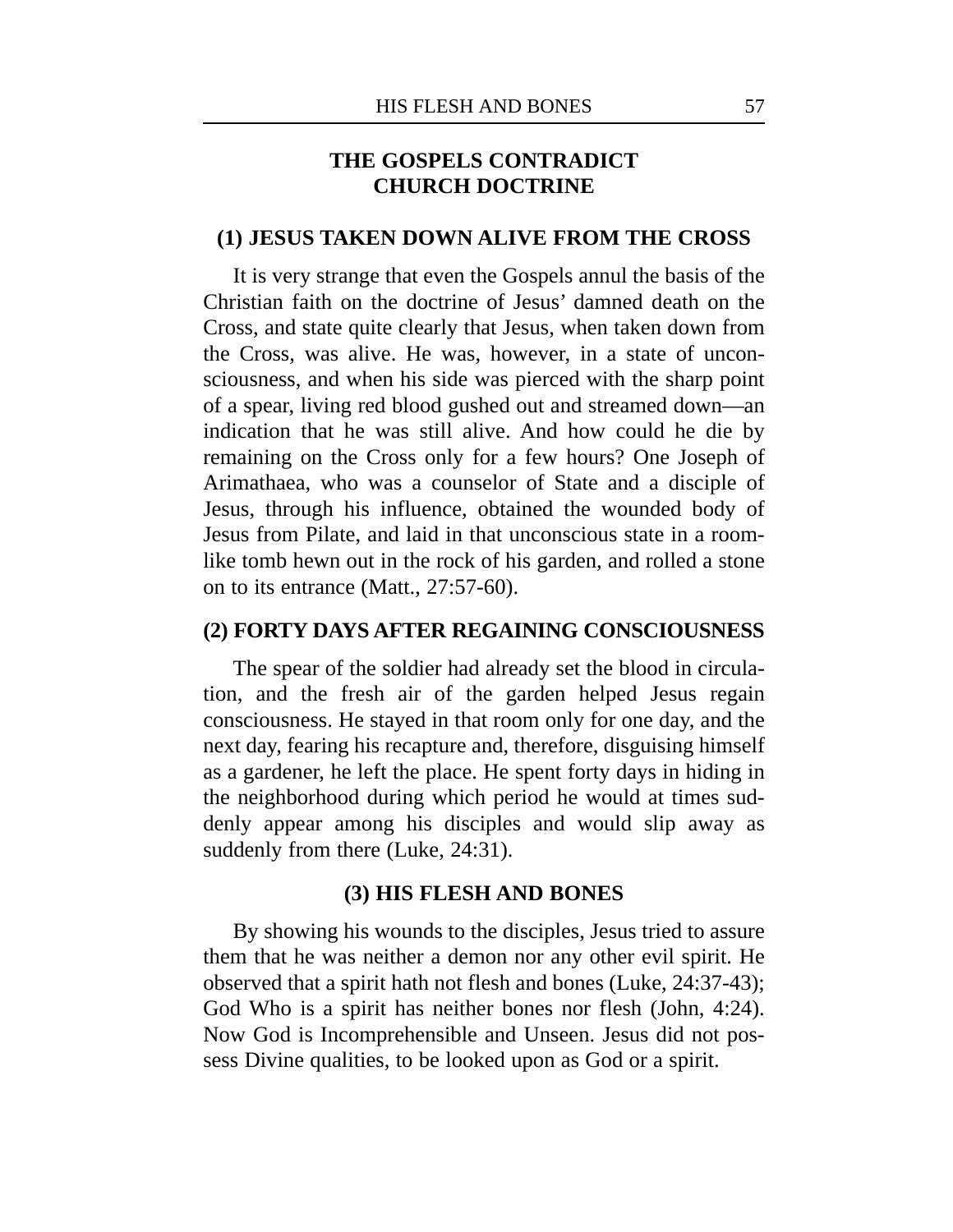# **(4) JESUS' PICTURE IN THE MUSEUMS OF EUROPE AND AMERICA**

Picture galleries of almost all European and American museums have a picture of Jesus in common where blood is shown dripping down his body on to and near his feet. This picture clearly suggests that Jesus was alive, not dead, when taken down from the Cross. This fact, to which the whole Christian world is a witness, is quite enough to prove that the Church doctrine which has been based on the death of Jesus on the Cross is baseless, fanciful, and untrue.

#### **CONCLUSION**

From the texts of the Gospel made use of in the foregoing pages, the following truths shine forth conspicuously:

(1) Jesus taught with all the force at his command that the Most High God was the One True God, and He alone should be worshipped and adored (Matt., 4:10). He stresses:

Thou shalt love the Lord thy God with all thy heart, and with all thy soul, and with all thy mind, and with all thy strength (Mark, 12:30).

And when the man whom he had addressed accepted and acknowledged this great truth, saying:

Well, Master, thou hast said the truth: for there is one God; and there is none other but he (Mark, 12:32).

Jesus was happy and pleased with him that he had spoken discreetly, and gave him the glad tidings that with such a true belief *he was not far from the kingdom of God* (Mark, 12:34). Jesus further emphasized that to serve the One True God only and to love His Creatures were two such commandments of the Most High God whereon hanged all the Law and prophets (Matt., 22:37-40).

(2) In this remarkable talk Jesus inculcated that his teaching was very much the same which had been inculcated in the Torah and the Books of the Prophets, and that when God is One and Only One, the teaching of the Prophets who had received light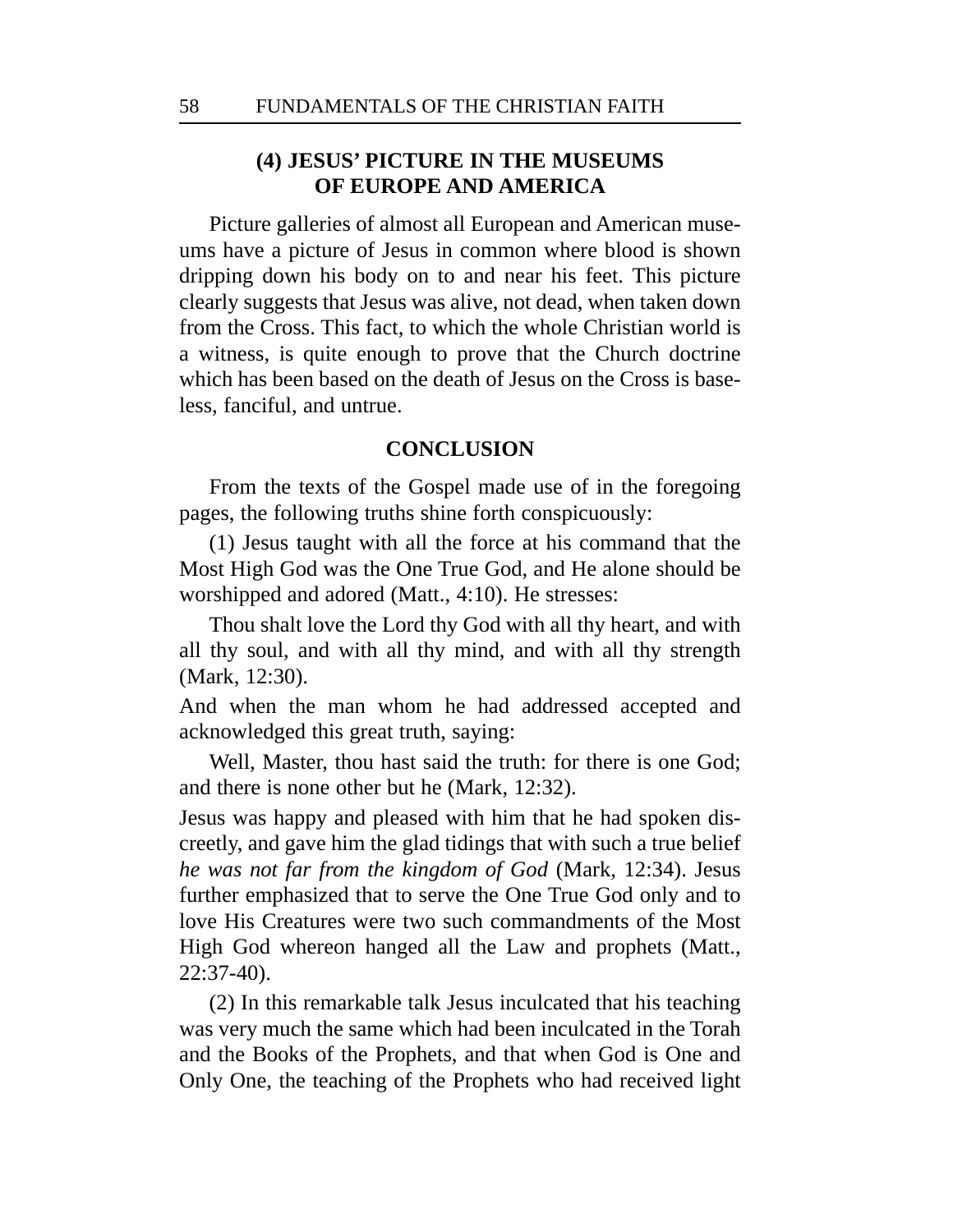and guidance from the same Divine Source is also one and the same; and that his teaching was not different from what the Prophets had taught before, nor against it; and there could not, therefore, be any justification for the people not to believe in him. It is thus clear that Jesus did not hold it permissible to worship a stone, a tree, or a person, except the One True God.

(3) According to Jesus, little children are innocent and pure; they love goodness, and hate evil. He therefore exhorted the people to become, like children, sinless and pure (Matt., 19:13- 15). Jesus further enjoined upon the people to rise even above this state of sinlessness and purity, by imbuing themselves with the attributes of the Most High God (Matt., 5:48).

This rational and advantageous teaching of Jesus manifest the great truth that man is by nature pure and clean, that by remaining true and conforming to the rule of his nature he can live a life of peace and contentment, and that he can further develop his condition by imbuing himself with Divine qualities. In the light of such a charming and illuminating teaching, the irrational doctrine of Atonement is neither acceptable nor is it proper to ascribe it to Jesus Christ. Jesus, on the contrary, enjoins upon the people to be righteous; for, it is only the righteous who will shine like the sun on the Day of Resurrection (Matt., 13:43); they will be installed on high, lofty positions as a recompense and reward for their good deeds. Jesus said that the righteous shall enter into life eternal (Matt., 25:46), which the unrighteous shall be denied. Moreover, the wicked are base and cowardly: "[they] flee when no man pursueth: but the righteous are bold as a lion" (Proverbs, 28:1), and strong as the great mountains (Psalms, 36:6). And it was for this reason that Jesus laid great stress upon adopting the life of righteousness and good deeds. As for himself, Jesus said: *My meat is to do the will of him that sent me* (John, 4:34); *for, man shall live by the word that proceedeth out of the mouth of God* (Matt., 4:4). Jesus further said: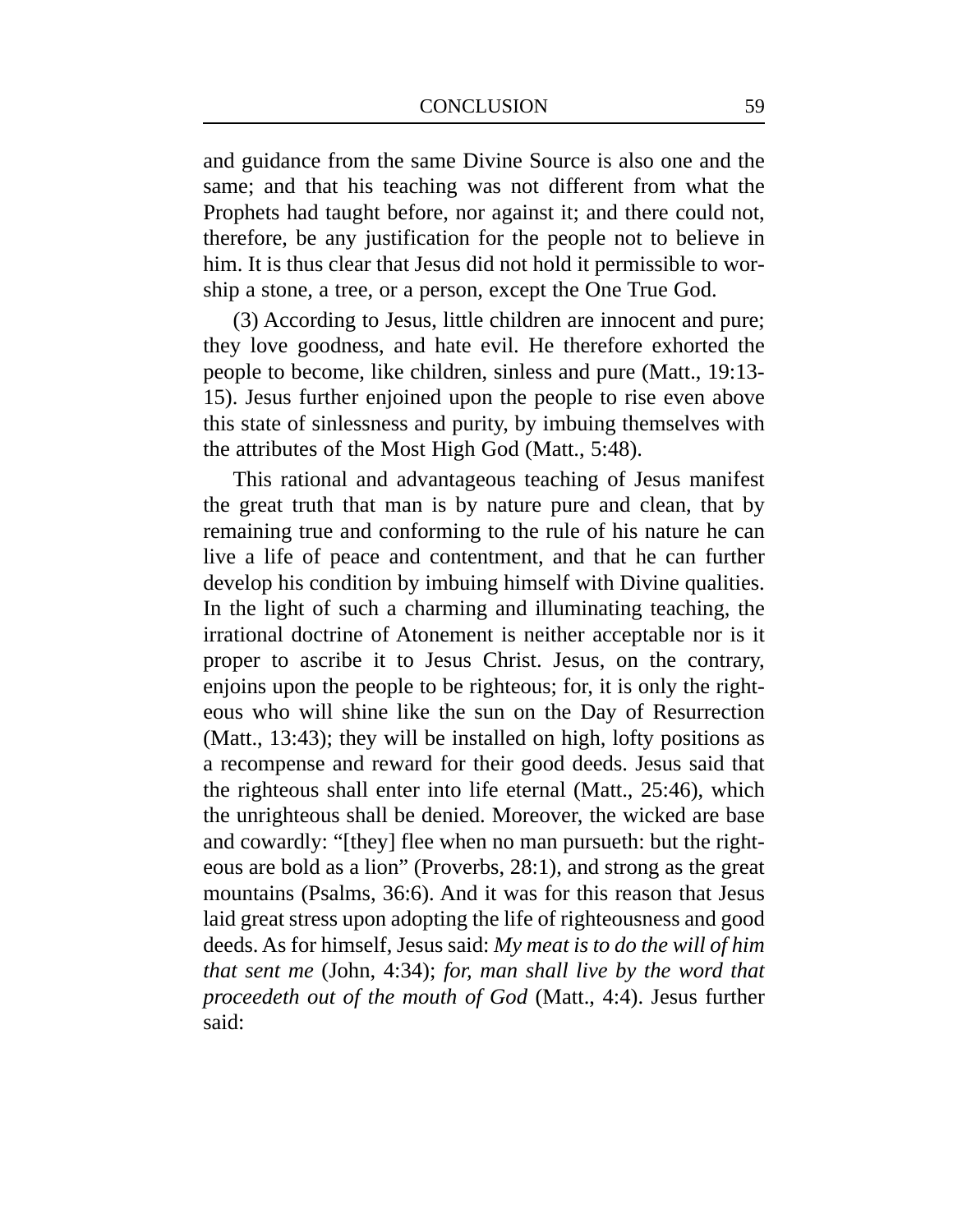Not every one that saith unto me, Lord, Lord, shall enter into the kingdom of heaven; but he that doeth the will of my Father which is in heaven (Matt., 7:21).

(4) As announced by Jesus himself, the purpose of his mission was to secure, for the benefit of the Children of Israel, the throne of his father, David, and to seek after and search the lost sheep of the House of Israel. His mission was definite and limited, and not meant for the entire mankind.

Jesus has declared that man is sinless and pure by nature; he has never said that the entire human race is sinful by birth, and that he had come to sacrifice his own life for their redemption. On the other hand, he has clearly taught in the Sermon on the Mount that it was by the adoption of a life of good deeds that man can get and reach the stage where he could be called the son of God (Matt., 5:9), and blessed with the happy eternal life (Matt., 5:10).

In contribution to the Christian doctrines in vogue, the Holy Bible has installed man on a position of loftiness and elevation. In the Book of Genesis, Adam's dignity has been stated in very distinct and unambiguous terms, saying:

And God said, Let us make man in our image, after our likeness:….and God created man in his own image (Genesis, 1:26-27).

In the same way, the Gospel according to St. Luke (3:38) has called Adam as the one loved by God: *Adam which was the son of God*. And of the two sons of Adam, Abel has been said to be righteous (Matt., 23:35). In the Book of Genesis (4:3-5) it has been stated that the Most High God accepted his offering, and that he was the first martyr; but Cain, the other son of Adam, turned out to be a malefactor. It should be clearly noted that if Adam were sinful by nature, Abel could not have been righteous and a dear one of God. The fact of the matter is that Adam was a near and dear one of God, and so became his son Abel. The contrast of the two sons of Adam clearly points to the fact that, among the progeny of Adam, there will be both good and bad people. Jesus accepts this without any reservation. He said: *He*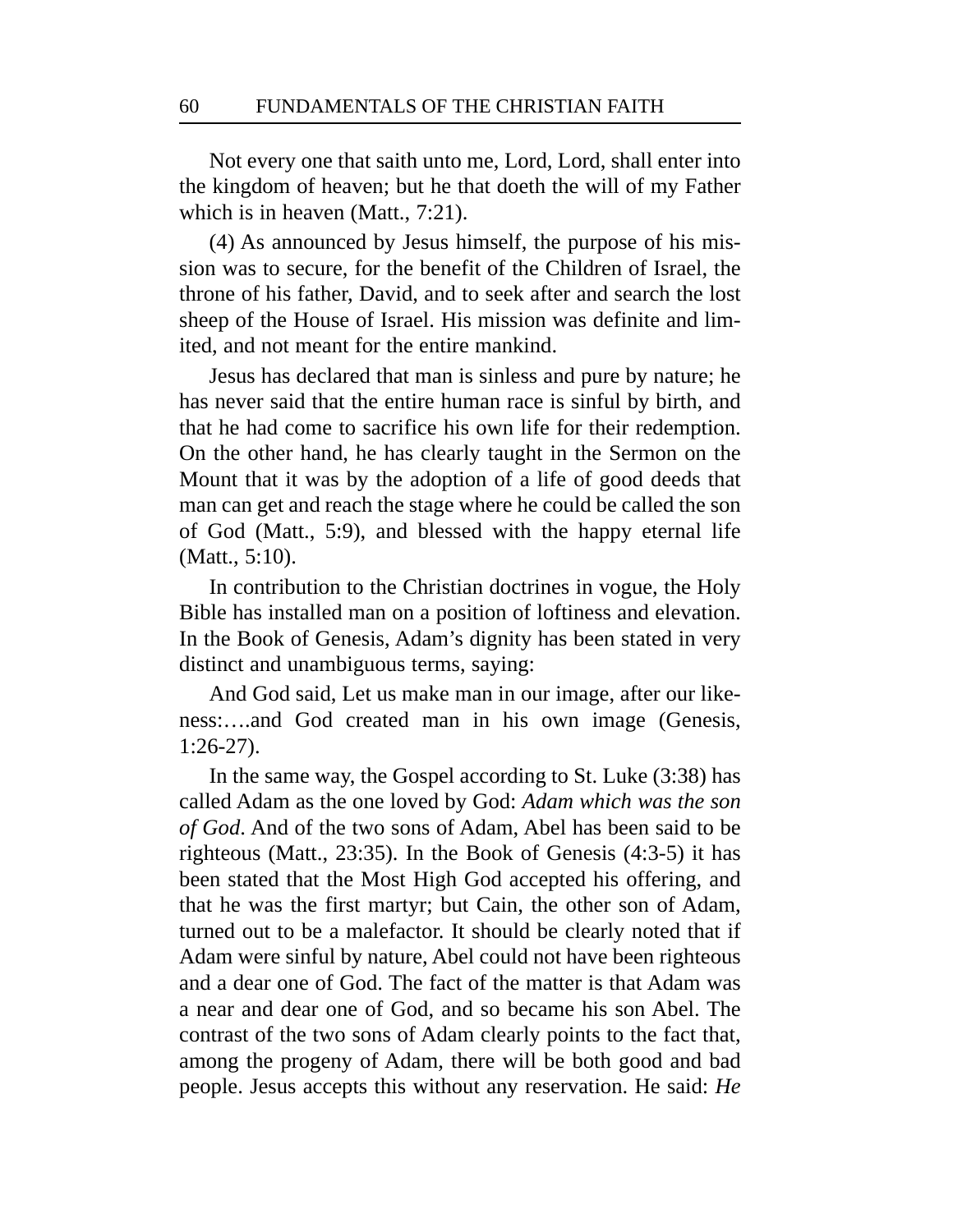*[God] maketh his sun to rise on the evil and the good* (Matt., 5:45). That there are people both good and bad among every nation and in every country, is a fact universally observed and accepted. Is it, therefore, right to condemn the entire humanity as sinful? The Holy Bible gives the names of some great and good personages besides Adam and Abel. About Israel the Most High God said: *Israel is my son, even my firstborn* (Exodus 4:22), and with reference to Enoch, it was said:

By faith Enoch was translated that he should not see death…for before his translation he had this testimony, that he pleased God. But without faith *it is* impossible to please *him* (Heb., 11:5-6).

In the same way, it has been said of Melchisedec:

…first being by interpretation King of righteousness, and after that also King of Salem, which is King of peace; without father, without mother, without descent, having neither beginning of days, nor end of life; but made like unto the Son of God (Hebrews, 7:2-3).

In respect of Anna St. Luke records (2:36):

And there was one Anna, a prophetess, . . .which departed not from the temple, but served *God* with fastings and prayers night and day.

Likewise, Joseph, the husband of Mary, has been spoken of as a righteous man (Matt., 1:19), and of another person, Simeon by name, it is written:

…there was a man in Jerusalem, whose name *was* Simeon; and the same man *was* just and devout, waiting for the consolation of Israel: and the Holy Ghost was upon him (Luke, 2:25).

About John the Baptist, Jesus said: *Among them that are born of women there hath not risen a greater than John the Baptist* (Matt., 11:11). He turned many a heart towards God so that even harlots who led an immoral life, through the Baptist's teaching, got their way into Paradise. And in respect of the Baptist's parents, Zacharias and Elisabeth, it is written in the Gospel:

And they were both righteous before God, walking in all the commandments and ordinances of the Lord blameless (Luke, 1:6).